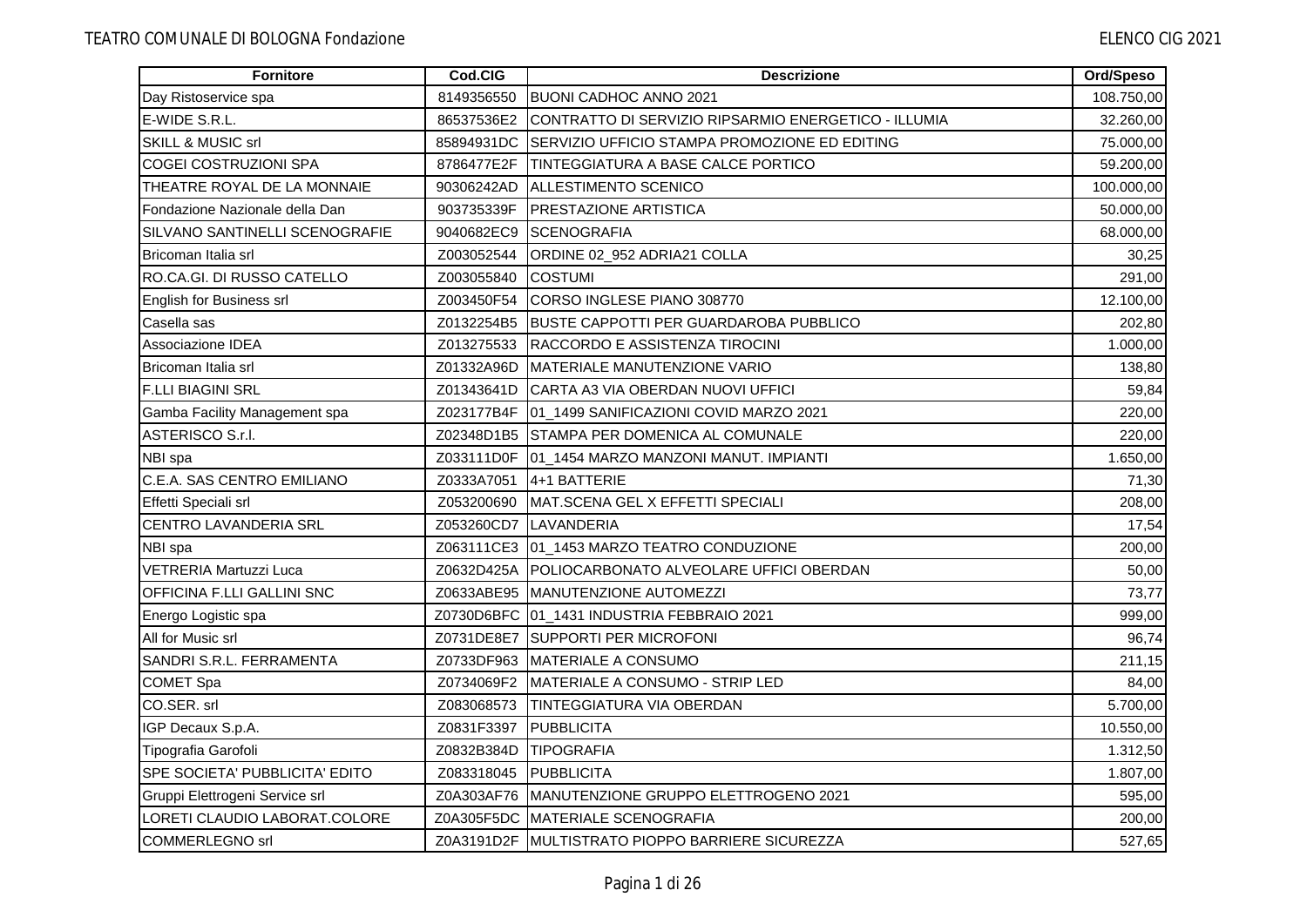| Fornitore                             | Cod.CIG               | <b>Descrizione</b>                                                  | Ord/Speso |
|---------------------------------------|-----------------------|---------------------------------------------------------------------|-----------|
| Cyberoo51 S.r.l.                      | Z0A3471D98            | <u>I20 LICENZE SCUOLA BANDO TRASFORMAZIONE DIGITALE</u>             | 768,00    |
| <b>FEDERICI MAURIZIO</b>              |                       | Z0B315EAC3   ASSISTENZA MACCHINARI SARTORIA 2021                    | 287,05    |
| SANDRI S.R.L. FERRAMENTA              | Z0B3176925            | <b>IMATERIALE FERRAMENTA CORSO IFTS</b>                             | 510,00    |
| CO.SER. srl                           |                       | Z0B327048E LEVIGATURA PARQUET UFFICI VIA OBERDAN                    | 4.070,00  |
| <b>Award Security srl</b>             |                       | Z0B335FC3A GUARDIANIA SETTEMBRE TEATRO E MANZONI                    | 10.028,40 |
| <b>VIVAEVENTS srl</b>                 |                       | Z0B3383CBE IMASCHERE MANZONI GIUGNO E LUGLIO 2021                   | 825,00    |
| <b>IGAM SRL</b>                       |                       | Z0B33B7456   MATERIALE DI CONSUMO                                   | 120,61    |
| Cro.mia s.r.l.                        |                       | Z0B341D0E5 MATERIALE PER SCENA                                      | 1.677,20  |
| Musica Variabile srl                  | Z0C3088269            | ACQUISTO EDIZIONI BARENREITER DVORAK CONCERTO PER VIOLONCELLO       | 898,76    |
| CARTOTEC 92 S.A.S                     |                       | Z0C3475AEC IMASCHERINE CHIRURGICHE NERE                             | 356,00    |
| Serverplan srl                        |                       | Z0D3064034 SERVIZI DI SERVER PROVIDER                               | 1.368,00  |
| ADCOM s.r.l.                          |                       | Z0D3272282 PREV. 139318 DEL 04/06/2021 ATTREZZATURA MONITOR PORTICO | 6.576,81  |
| Award Security srl                    |                       | Z0D33D4C7B GUARDIANIA MANZONI OTTOBRE 2021                          | 2.882,48  |
| Audello Teatro srl                    |                       | Z0E3332A6E INOLEGGIO MATERIALE COSTUMAZIONE                         | 2.150,00  |
| MULTICOPIA E ARREDAUFFICIO SRL        |                       | Z0F312B14E 2 POSTAZIONI + 2 PC PORTATILI                            | 2.252,00  |
| Tipografia Garofoli                   | Z0F3171CC4 TIPOGRAFIA |                                                                     | 34,50     |
| <b>CTC SRL CENTRO TELECINEMATOGRA</b> | Z1030525A8            | NOLEGGIO CALZATURE ADRIA21                                          | 440,00    |
| FIORISTA DONATELLA snc                | Z103062D67            | <b>FIORI FRESCHI</b>                                                | 480,00    |
| COMET Spa                             | Z10306974B            | <b>TV LED TCL SOVRINTENDENZA</b>                                    | 609,75    |
| GIEMME CUT S.R.L.                     |                       | Z10319054F   PREVENTIVO 39 27/04/2021 BARRIERE PALCHI               | 480,00    |
| CARTOTEC 92 S.A.S                     | Z1033650EA            | 2000 MASCHERINE CHIRURGICHE NERE MEPA                               | 276,00    |
| OXA srl antinfortunistica             | Z1130B507B            | <b>IREVISIONE DPI E SOSTITUZIONE OFFERTA 128 17/02/2021</b>         | 673,84    |
| ADCOM s.r.l.                          | Z11313287B            | NOLO ATTREZZATURA                                                   | 650,00    |
| <b>CEA ESTINTORI SPA</b>              | Z11319EFE9            | NOL+ASS.ESTINTORI 2021/2022 TEATRO                                  | 3.802,00  |
| REDAELLI TECNA SPA - TECI             |                       | Z1131DFA4E CAVI/TIRANTI DI SCENA                                    | 2.146,00  |
| LORETI CLAUDIO LABORAT.COLORE         | Z1230534E7            | <b>ADRIA21 MESTICHERIA</b>                                          | 71,64     |
| Tipografia Garofoli                   | Z1233B4A1A            | STAMPA 1000 OTTAVINI                                                | 350,00    |
| Casa della Gomma srl                  | Z1330C9493            | <b>SACCHI PE</b>                                                    | 152,00    |
| Leonardi srl unipersonale             | Z14316590A            | <b>INTERVENTO DEL 16/04/2021</b>                                    | 868,00    |
| <b>LEGNAMI COCCHI SRL</b>             | Z1431E5F1F            | MATERIALE DI FALEGNAMERIA                                           | 750,00    |
| <b>F.LLI BIAGINI SRL</b>              |                       | Z14331651C   PREV.2499 DEL 16/09/2021                               | 871,98    |
| Tipografia Garofoli                   | Z143335926            | <b>ISTAMPA CARTOLINE</b>                                            | 34,90     |
| Tipografia Garofoli                   | Z1530A82AE TIPOGRAFIA |                                                                     | 33,50     |
| Leonardi srl unipersonale             |                       | Z153203509 RDL 287 MANZONI RICERCA GUASTO                           | 950,00    |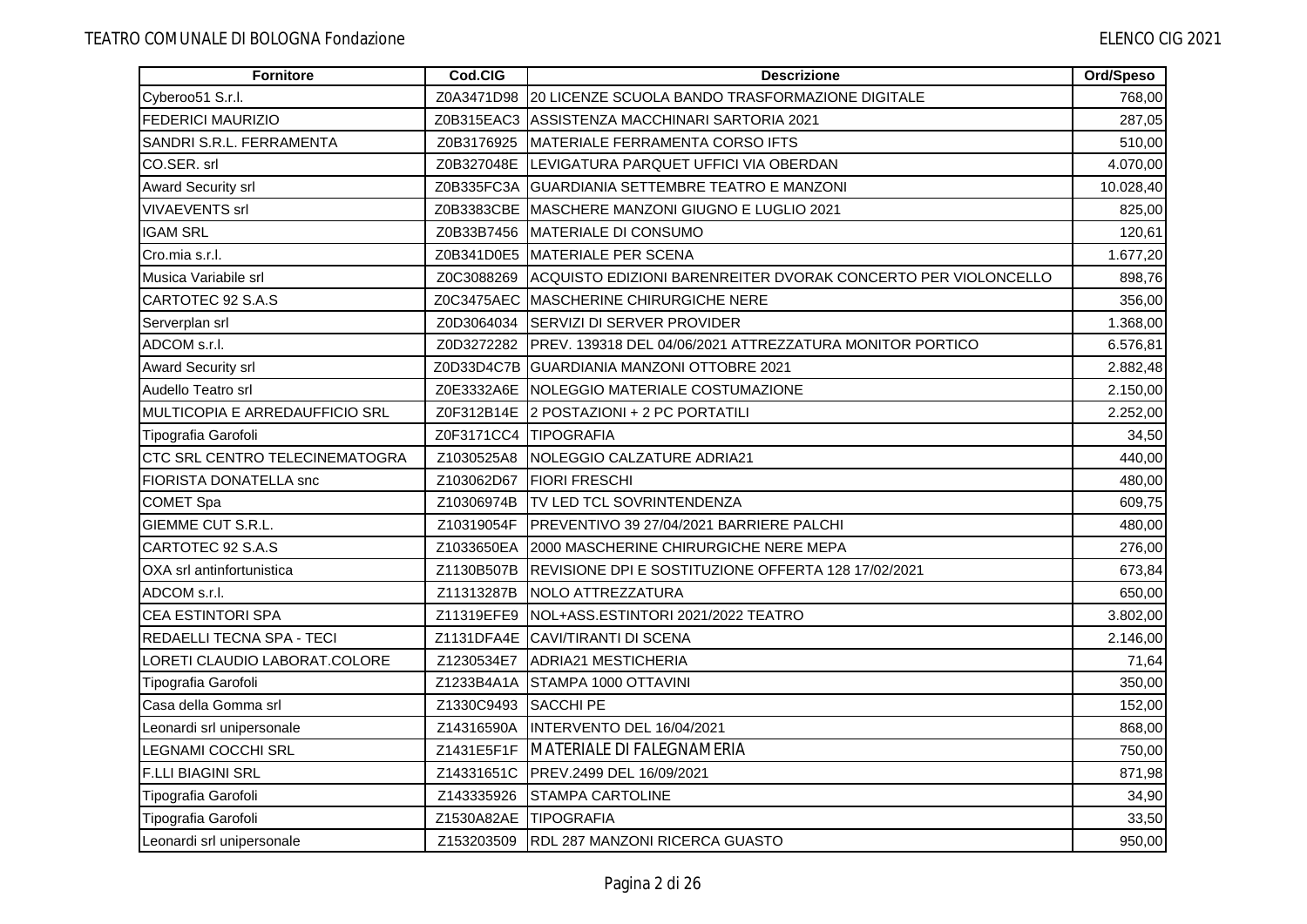| Fornitore                            | Cod.CIG               | <b>Descrizione</b>                                       | Ord/Speso |
|--------------------------------------|-----------------------|----------------------------------------------------------|-----------|
| <b>Award Security srl</b>            | Z16325E25C            | VIGILANZA MANZONI GIUGNO 2021                            | 2.263,24  |
| PAOLINI & BALZANI INSTALLAZION       | Z163290C3A            | <b>INTERVENTI GIUGNO 2021</b>                            | 2.277,00  |
| NBI spa                              | Z163415270            | <b>IMANUTENZIONE OTTOBRE 2021</b>                        | 6.510,00  |
| Tipografia Garofoli                  | Z1634241AC            | STAMPA 500 DEPLIANT IL CLUB 2022                         | 93,50     |
| NBI spa                              | Z1732605ED            | GIUGNO 2021 MANUTENZIONE IMMOBILE TEATRO E MANZONI       | 6.510,00  |
| Tipografia Garofoli                  | Z17329E433            | <b>ITIPOGRAFIA</b>                                       | 1.312,50  |
| <b>COMET Spa</b>                     | Z1830D4181            | CONDIZIONATORE                                           | 1.992,60  |
| Leonardi srl unipersonale            |                       | Z18319EDE0 RIPARAZIONE REFRIG.CARRIER MANZONI            | 2.300,00  |
| TAGLIAVINI Termoidraulica srls       | Z1831AAD11            | <b>VENTILCONVETTORI TEATRO</b>                           | 5.950,00  |
| Tipografia Garofoli                  | Z18324AD12 TIPOGRAFIA |                                                          | 1.222,50  |
| POLONORD ADESTE SRL                  | Z18332A9BE            | MASCHERINE CHIRURGICHE                                   | 300,00    |
| ASTERISCO S.r.I.                     |                       | Z1833B3EF9 STAMPA MEMBERSHIP 2022                        | 95,00     |
| ACTALIS S.P.A.                       |                       | Z1833D4A8B CERTIFICATO WEB SERVER LABINF 2022            | 30,00     |
| <b>F.LLI BIAGINI SRL</b>             | Z18342A056            | IMATERIALE A CONSUMO - SIMIL PATAFIX                     | 12,47     |
| E.G.A.srl - Emiliana Grandi          | Z193299F20            | OSPITALITÀ CONCERTO 2 AGOSTO 2021                        | 379,65    |
| Mainoldi Michele                     | Z1932FD186            | <b>ACCORDATURE MESE DI SETTEMBRE</b>                     | 900,00    |
| ARTEFATTO S.r.I.                     | Z19344A069            | MATERIALE PER SCENA                                      | 743,71    |
| RM Multimedia Srl                    | Z193450C43            | <b>PROIETTORI DI SCENA</b>                               | 17.869,50 |
| ARUBA SPA                            |                       | Z1934BA2AB RINNOVI DOMINI 2022                           | 123,25    |
| Casa della Gomma srl                 |                       | Z1A3084965 NASTRO TELATO E FILM PER SMALTIMENTO          | 176,32    |
| Gamba Facility Management spa        |                       | Z1A3105C39 01_1449 SANIFICAZIONI COVID FEBBRAIO 2021     | 440,00    |
| CENTRO SERVIZI DOMUS scarl           | Z1A3159B77            | 01_1481 FACCHINAGGI E TRASPORTI MARZO 2021               | 14.073,80 |
| RED ONE S.R.L.                       | Z1A3254E68            | <b>PRESIDI ANTINCENDIO LUGLIO 2021</b>                   | 2.800,00  |
| <b>MODULSNAP SRL</b>                 | Z1A3289E83            | 7000 FODERINE PORTA ABBONAMENTI                          | 1.400,00  |
| LA TAVOLA DELLA SIGNORIA SRL         |                       | Z1A33A4F4C SERVIZIO CATERING DEL 17/10/2021              | 1.608,00  |
| Casa della Gomma srl                 | Z1B3029D97            | ORDINE 02_932 ADRIA21 GOMMA PIUMA NERA ADESIVA           | 30,00     |
| <b>TEAMSYSTEM Spa</b>                |                       | Z1B3163E7E RINNOVO 2021 LICENZA POLYEDRO                 | 4.554,00  |
| MAGNUM EXCLUSIVE S.r.l.              |                       | Z1B32C0184   VIGILANZA PIAZZA MAGGIORE 2 AGOSTO          | 612,00    |
| Bologna Elettoutensili snc           | Z1B3423B2D            | <b>IKIT ELETTROFRENO PER MACCHINE DEL LEGNO</b>          | 349,00    |
| Sedoc Digital Group srl              | Z1B34930B0            | ACQUISTO LICENZE BANDO TRASF. DIGITALE SCUOLA DELL'OPERA | 4.714,00  |
| <b>FRANCHI SEDIE SRL</b>             | Z1C302292F            | ORDINE 02_931 ADRIA21 SEDIE DI SCENA                     | 1.600,00  |
| Bricoman Italia srl                  | Z1C3032043            | MATERIALE MANUTENZIONE SCORTA MAGAZZINO                  | 114,71    |
| <b>KRYOLAN GMBH CHEMISCHE FABRIK</b> |                       | Z1C3068DC8 TRUCCHI DI SCENA                              | 311,57    |
| Cosepuri soc.coop. p.a.              |                       | Z1C32C5425   TRASPORTO MASSE OTT_NOV 2021                | 9.250,00  |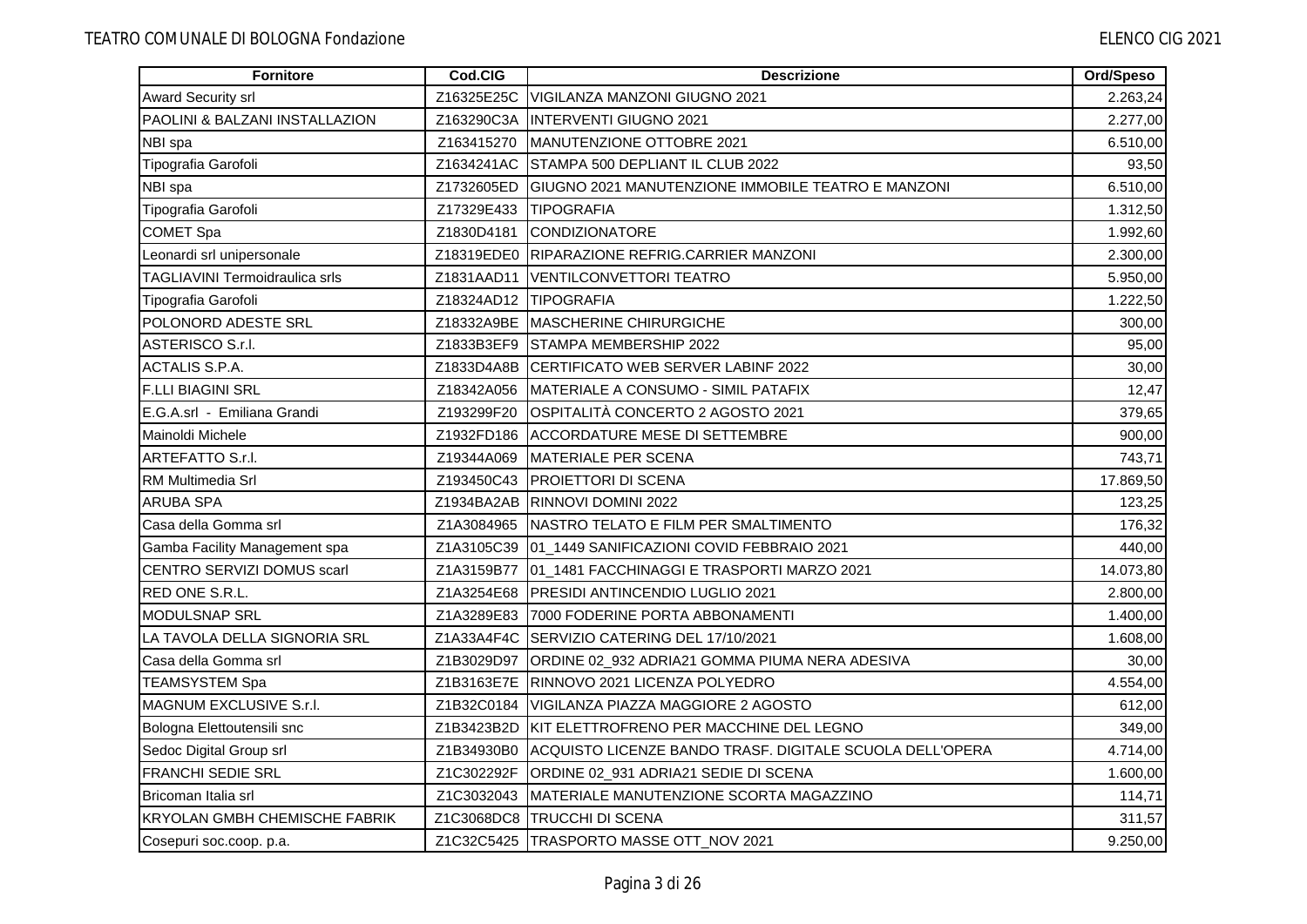| <b>Fornitore</b>                      | Cod.CIG    | <b>Descrizione</b>                                                       | Ord/Speso |
|---------------------------------------|------------|--------------------------------------------------------------------------|-----------|
| SERVIZIO INFORMATICA SRL              |            | Z1C3472A4A ATTIVITÀ DA REMOTO PER AGGIORNAMENTO PROFIS A WIN SERVER 2016 | 200,00    |
| <b>COGEI COSTRUZIONI SPA</b>          |            | Z1C3486BE2 RIPRISTINO FINESTRE PORTICO                                   | 8.034,00  |
| F.P. Spa - Persici                    |            | Z1D3137C1D MATERIALE IDRAULICO TEATRO                                    | 288,86    |
| Casa Ricordi srl                      |            | Z1D3347ADA NOLO MAT. MUS. PROKOFIEV CONCERTO VICENZA SCUOLA DELL'OPERA   | 255,00    |
| COM-FIL S.R.L.                        | Z1E30A240A | <b>RASO PER MAZZI FIORI</b>                                              | 14,76     |
| SAIMA SICUREZZA SPA                   |            | Z1E33646F6 LETTORE GREEN PASS+RELÈ ATTIVATORE TORNELLO                   | 600,00    |
| MULTICOPIA E ARREDAUFFICIO SRL        |            | Z1E33D55F7   2+2 MONITOR                                                 | 11.980,00 |
| <b>DML SPA</b>                        | Z1F304725A | VAPORELLA DOTAZIONE DI REPARTO ADRI21                                    | 98,32     |
| <b>CAPRICE INGROSSO Srl</b>           | Z1F323E4FB | <b>ATTREZZATURA SPECIFICA</b>                                            | 92,32     |
| <b>COTONIERA FACCHINI SRL</b>         | Z1F3355AF0 | <b>CAMICI NERI PERSONALE</b>                                             | 1.380,15  |
| <b>VETRERIA Martuzzi Luca</b>         | Z1F33DAF75 | VETRO FINESTRA BAGNO                                                     | 60,00     |
| Eco Service SRL                       | Z2033B3753 | MANUTENZIONE IMMOBILE OTTOBRE 2021                                       | 4.148,15  |
| CTC SRL CENTRO TELECINEMATOGRA        |            | Z20340C7F2 NOLEGGIO CALZATURE                                            | 800,00    |
| Elindro Renato                        | Z21301A821 | MANUTENZIONE STRUMENTI                                                   | 7.077,60  |
| <b>CEA ESTINTORI SPA</b>              | Z21319F04D | NOL+ASS.ESTINTORI 2021 MANZONI                                           | 2.227,50  |
| Sedoc Digital Group srl               | Z223085365 | 11_74 2021 PRESIDIO ON SITE LEO                                          | 25.200,00 |
| COGEI COSTRUZIONI SPA                 | Z22323F093 | <b>DISSUASORI PICCIONI PORTICO</b>                                       | 12.500,00 |
| NBI spa                               | Z23302A892 | GENNAIO 2021 MANUTENZIONE MANZONI 01_1351                                | 1.650,00  |
| Musikverlage Ries & Erler             | Z233090426 | NOLEGGIO MAT.CONCERTO 06/03/2021                                         | 389,00    |
| Gruppo Ciemme srl                     | Z233204D66 | CONSULENZA SPECIALISTICA ORE PREPAGATE                                   | 5.760,00  |
| <b>TAGLIAVINI Termoidraulica srls</b> | Z2332C01B6 | POSA CONDIZIONATORE UFFICI VIA OBERDAN                                   | 1.370,00  |
| Casa della Gomma srl                  | Z233339BF1 | MATERIALE A CONSUMO                                                      | 243,50    |
| Casa Ricordi srl                      | Z233347A82 | NOLO MAT. MUS. PIERINO E IL LUPO/HISTOIRE DE BABAR                       | 5.560,00  |
| <b>INTERCOM SISTEMI SRL</b>           | Z233417B33 | 10 LICENZE D'USO + ATTIVITÀ SISTEMISTA PER INTEGRAZIONE CENTRALINO       | 872,86    |
| Tipografia Garofoli                   | Z2431B4169 | <b>TIPOGRAFIA</b>                                                        | 307,00    |
| ADCOM s.r.l.                          |            | Z2431EBCA8 NOLO ATTREZZATURA                                             | 595,00    |
| Tipografia Garofoli                   | Z2434B7D6F | CARTOLINE                                                                | 530,00    |
| Consorzio Servizi Specialtrasp        | Z2530547C0 | <b>GENNAIO 2021 SMALTIMENTO RIFIUTI</b>                                  | 1.155,30  |
| Gamba Facility Management spa         |            | Z2530AC8AF 01_1424 PULIZIE INDUSTRIA GENNAIO 2021                        | 35,80     |
| ADCOM s.r.l.                          | Z2531D6E96 | <b>ISTREAMING PREV 138032 DEL 10/05/2021</b>                             | 7.930,72  |
| <b>GIMAX srl Produzione e Fornitu</b> | Z25325488C | <b>ATTERZZATURA SPECIFICA</b>                                            | 6.791,00  |
| <b>COMET Spa</b>                      | Z25336898F | LAMPADE SALA + SCEHDA PARCHEGGIO                                         | 455,60    |
| <b>TENTICKLE ITALIA SRL</b>           | Z25345BB14 | <b>PROGETTAZIONE E RENDER 3D TENDA</b>                                   | 250,00    |
| LEROY MERLIN ITALIA SRL               |            | Z26346E955   MATERIALE TEATRO                                            | 242,73    |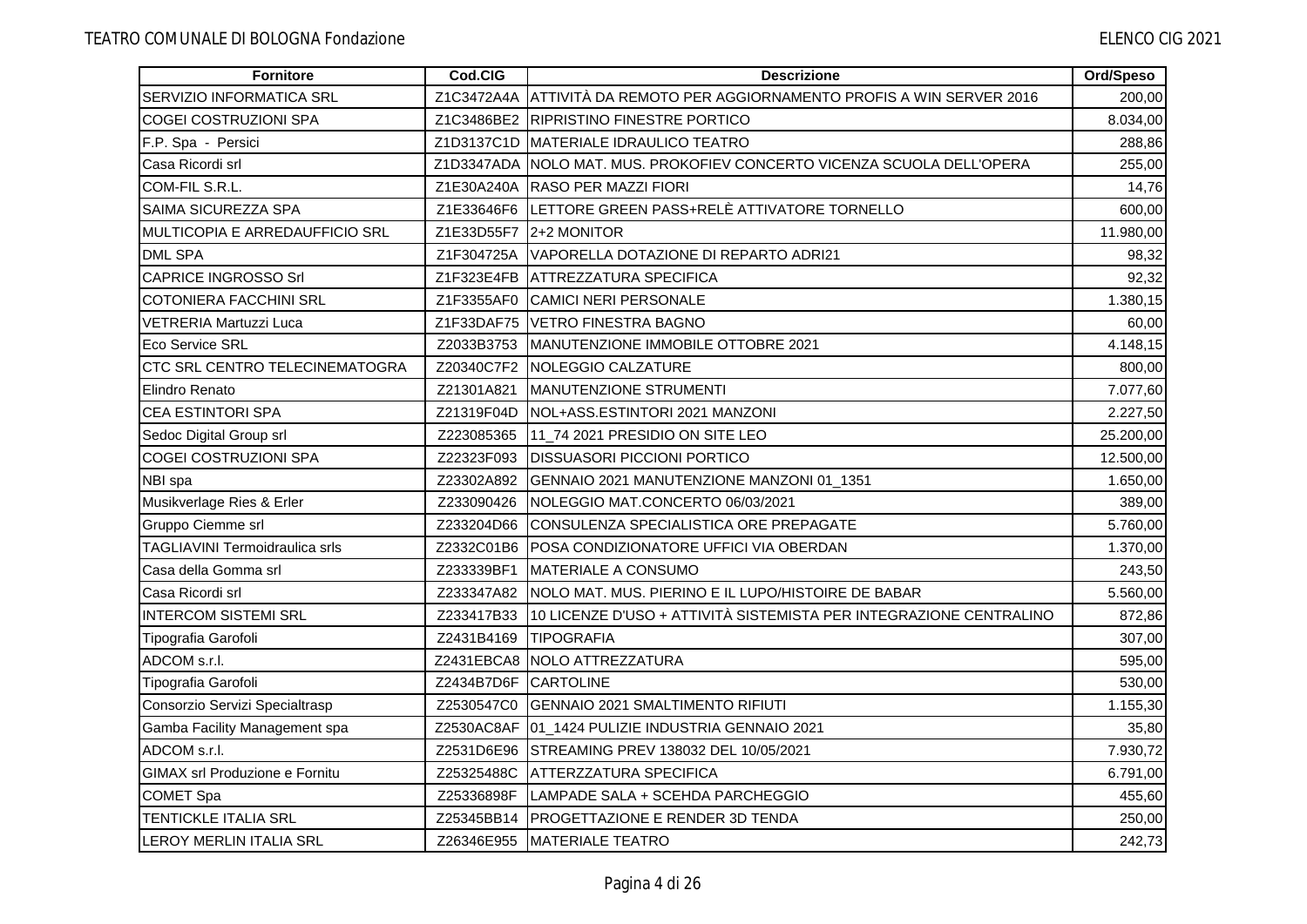| <b>Fornitore</b>                      | Cod.CIG               | <b>Descrizione</b>                                                    | Ord/Speso |
|---------------------------------------|-----------------------|-----------------------------------------------------------------------|-----------|
| REXEL ITALIA S.P.A.                   | Z27348F23B            | <b>IMATERIALE PER MANZONI</b>                                         | 528,38    |
| Bricoman Italia srl                   | Z2831228E5            | <b>IMATERIALE A CONSUMO SCUOLA</b>                                    | 26,93     |
| <b>GIEMME CUT S.R.L.</b>              | Z28314D34D            | 10 ABRRIERE DI SICUREZZA PVC                                          | 1.850,00  |
| ADCOM s.r.l.                          | Z2930F0433            | NOLO ATTREZZATURA                                                     | 700,00    |
| MULTICOPIA E ARREDAUFFICIO SRL        | Z2A310F496            | MONITOR MULTIMEDIALI PORTICO                                          | 25.000,00 |
| F.P. Spa - Persici                    |                       | Z2B32626C5 MATERIALE IDRAULICO TEATRO GIUGNO 2021                     | 118,36    |
| <b>SPE SOCIETA' PUBBLICITA' EDITO</b> |                       | Z2C33D112F CAMPAGNA COMUNICAZIONE MULTIMEDIALE 2021                   | 16.178,00 |
| NBI spa                               |                       | Z2D3086EDF 01_1399 FEBBRAIO TEATRO MANUT. IMPIANTI                    | 3.000,00  |
| Tipografia Garofoli                   | Z2D3236078            | <b>TIPOGRAFIA</b>                                                     | 160,50    |
| Fare srl                              | Z2D3249A38            | SOMMINISTRAZIONE VACCINI DIPENDENTI                                   | 150,00    |
| <b>MOP SRL</b>                        |                       | Z2E3031F3B ORDINE 02_936 ADRIA21 ATTREZZERIA (BICCHIERI E POSACENERE) | 164,44    |
| <b>AUREA ITALIA SRLS</b>              |                       | Z2E315A1D6 500 MASCHERINE NERE FFP2                                   | 350,00    |
| REXEL ITALIA S.P.A.                   |                       | Z2E31865BC BATTERIE PER LUCI UFFICI OBREDAN                           | 288,46    |
| REXEL ITALIA S.P.A.                   |                       | Z2E324A837 LAMPADE DI EMERGENZA MANZONI GIUGNO 2021                   | 2.865,63  |
| Sedoc Digital Group srl               |                       | Z2E324FB8E ANTIVIRUS II SEMESTRE 2021                                 | 600,00    |
| Gruppi Elettrogeni Service srl        |                       | Z2E33BEE86 MANUTENZIONE 2022 GRUPPO ELETTROGENO                       | 595,00    |
| Poste Italiane spa                    | Z2E34F5C71            | <b>SPEDIZIONE POSTALE</b>                                             | 1.284,30  |
| IGP Decaux S.p.A.                     | Z2F32A4AC1 PUBBLICITA |                                                                       | 21.850,00 |
| Acantho spa                           |                       | Z3030A6A95 SERVZIO DI HOSTING VIRTUALE 3 SITI 2021 I SEMESTRE         | 1.356,00  |
| <b>IMAGINE LIGHT SRL</b>              |                       | Z3030E297B   PORTALAMPADE PER PROIETTORI DI SCENA                     | 217,56    |
| PERBELLINI SNC DI PERBELLINI          | Z3033EE10B            | <b>BUSTE COPRIABITI GUARDAROBA</b>                                    | 160,00    |
| SANDRI S.R.L. FERRAMENTA              | Z313135C3F            | MATERIALE FERRAMENTA DZ REP                                           | 340,78    |
| F.IIi Tregnano s.n.c.                 | Z3133E36B6            | MATERIALE A CONSUMO                                                   | 65,58     |
| BRT S.P.A.                            | Z32306444B            | <b>ITRASPORTI</b>                                                     | 1.386,66  |
| Sugarmusic spa                        | Z3232364C2            | NOLEGGIO MATERIALE CONCERTO 20/06/2021                                | 426,00    |
| Tipografia Garofoli                   | Z3331F82D5 TIPOGRAFIA |                                                                       | 23,80     |
| Cosepuri soc.coop. p.a.               |                       | Z3332569BC COSEPURI NOLEGGIO PULLMAN CONCERTO IMOLA 5 LUGLIO 2021     | 825,00    |
| Il Sole 24 Ore spa                    | Z3333CB3F7            | ABBONAMENTO 2021-2022                                                 | 258,65    |
| <b>BH AUDIO srl</b>                   | Z3431370AA            | INOLEGGIO INTEGRATIVO CON ASSISTENZA                                  | 350,00    |
| <b>LEGNAMI COCCHI SRL</b>             | Z34317686E            | MATERIALE CORSO IFTS SCUOLA                                           | 590,00    |
| SPE SOCIETA' PUBBLICITA' EDITO        | Z3431F8801            | PUBBLICITA                                                            | 14.964,00 |
| NBI spa                               |                       | Z3432C289C MANUTENZIONE IMMOBILE AGOSTO 2021                          | 6.510,00  |
| ARES LINE spa                         | Z343449319            | <b>IMANUTENZIONE POLTRONE PLATEA</b>                                  | 550,00    |
| <b>POLONORD ADESTE SRL</b>            |                       | Z34349CA7F 3000 MASCHERINE FFP2                                       | 1.050,00  |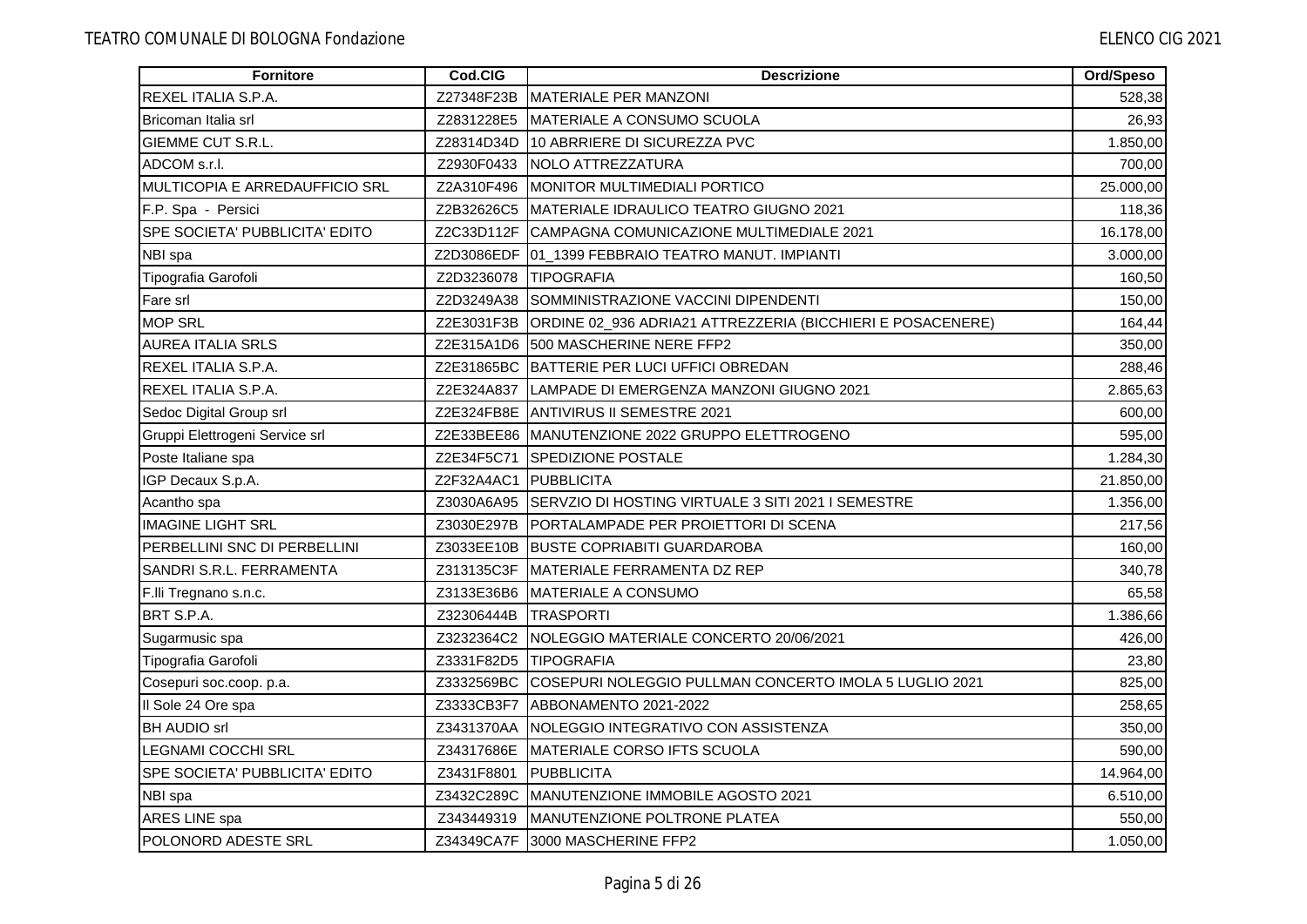| <b>Fornitore</b>               | Cod.CIG    | <b>Descrizione</b>                                               | Ord/Speso |
|--------------------------------|------------|------------------------------------------------------------------|-----------|
| Audello Teatro srl             | Z3531FC029 | NOLEGGIO MATERIALE DIDATTICO PAR20 SCUOP                         | 830,00    |
| OXA srl antinfortunistica      | Z363038D3D | <b>GUANTI LATTICE</b>                                            | 177,85    |
| Casaluci Rocco Fotografo       | Z3630531DC | <b>SERVIZI FOTOGRAFICI</b>                                       | 1.100,00  |
| Gamba Facility Management spa  |            | Z3632D2DF4   PULIZIA LOCALI LUGLIO 2021                          | 13.117,80 |
| Energo Logistic spa            | Z37307F50C | 01_1393 GENNAIO BACHECHE PORTICO                                 | 400,00    |
| E' COSì srl                    | Z37310E47B | <b>PISTOLA NEBULIZZATRICE + TANICHE PEROX</b>                    | 737,20    |
| Gruppo Ciemme srl              | Z37319F92C | RINNOVO CROSSWARE 2021/2022                                      | 215,10    |
| <b>CERTIFICAZIONI SRL</b>      | Z3734012E0 | VERIFICA PERIODICA ASCENSORE MANZONI 2021                        | 140,00    |
| <b>TONELLI DANTE</b>           |            | Z37350C7AE RICONFIGURAZIONE PIATTAFORME MOBILI PALCOSCENICO      | 12.900,00 |
| POLONORD ADESTE SRL            | Z38315CBC0 | 3000 MASCHERINE FFP2                                             | 300,00    |
| DaRò snc                       | Z3832CF796 | SANIFICAZIONI COVID LUGLIO 2021                                  | 700,00    |
| CITY NEWS S.p.A.               | Z38330556B | <b>PUBBLICITA</b>                                                | 4.400,00  |
| <b>DECIMA</b> srl              | Z38333C2F0 | MANUTENZIONE ORDINARIA TIRO DI BOCCASCENA                        | 1.350,00  |
| LORETI CLAUDIO LABORAT.COLORE  | Z3833786BD | <b>IMATERIALE DI MESTICHERIA</b>                                 | 90,90     |
| LEGNAMI COCCHI SRL             | Z38341A32D | <b>MATERIALE PER SCENA</b>                                       | 1.200,00  |
| Hotel Accademia srl            | Z383488514 | PERNOTTAMENTO M° GALLO CHECK IN 11/01/22 CHECK OUT 13/01/22      | 167,28    |
| POLONORD ADESTE SRL            | Z39318A969 | 1000 TAMPONI RAPIDI ANTIGENICI COVID                             | 4.400,00  |
| SANDRI S.R.L. FERRAMENTA       | Z3931902A2 | PREVENTIVO A MAZZOCCHI DEL 29/4/21                               | 324,05    |
| Tipografia Garofoli            | Z3932203B7 | <b>TIPOGRAFIA</b>                                                | 907,00    |
| ADCOM s.r.l.                   | Z3A3099B75 | MATERIALE AUDIO VIDEO BANDO MIBACT FOTO                          | 709,07    |
| Commoedia snc                  | Z3A329A128 | <b>SERVIZI INFORMATICI</b>                                       | 1.168,00  |
| N.C.V. COOPERATIVA AUTOTRASPOR | Z3A33FC92B | <b>ITRASPORTI</b>                                                | 1.062,00  |
| DIOLAITI SNC DI GINO &C.       | Z3A342A78A | MANUTENZIONE CALDAIA VIA DELL'INDUSTRIA LABORATORIO FALEGNAMERIA | 157,00    |
| COM-FIL S.R.L.                 | Z3B305352B | <b>ADRAI21 NASTRI DI RASO</b>                                    | 38,94     |
| Casa della Gomma srl           | Z3B31138E6 | BOBINE SISTEMA MOVIMENTAZ. VIA DELL'INDUSTRIA                    | 420,00    |
| <b>F.LLI BIAGINI SRL</b>       | Z3B33229E9 | <b>IRISME CARTA A4</b>                                           | 275,00    |
| Tipografia Garofoli            | Z3B3354126 | STAMPA QUARTINI PARLIAMO D'OPERA                                 | 85,50     |
| Bricoman Italia srl            |            | Z3C31464FF   DZ REPARTO (ACQUARAGIA ECC)                         | 10,28     |
| <b>ELETTRODUE srl</b>          | Z3C315C306 | SOSTITUZIONE DI PARTI IMPIANTISTICHE DI PALCOSCENICO             | 3.260,00  |
| POLONORD ADESTE SRL            | Z3C316580E | <b>TAMPONI ANTIGENICI RAPIDI NASOFARINGEI</b>                    | 1.470,00  |
| DaRò snc                       | Z3C33683FE | PULIZIE E SANIFICAZIONI SETTEMBRE 2021                           | 1.942,00  |
| Domenichelli Carlo             |            | Z3C348CEB6 ASPIRATORE LABORATORIO                                | 1.634,00  |
| Gamba Facility Management spa  |            | Z3D3177A8B 01_1496 PULIZIE TEATRO MARZO 2021                     | 6.614,05  |
| <b>IEmmeti Isolanti srl</b>    |            | Z3D3206AF5 MISURATORE LASER                                      | 151,64    |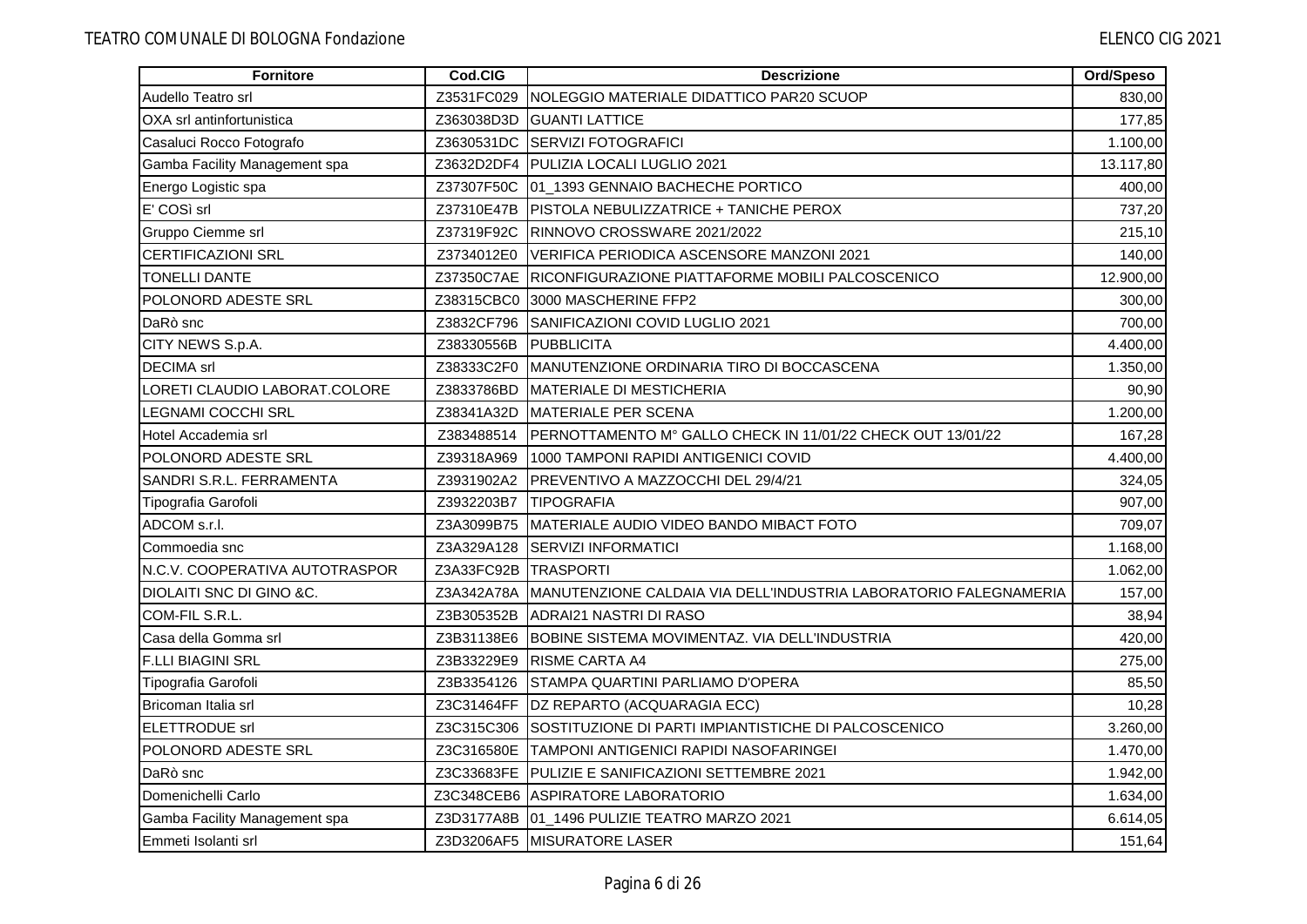| <b>Fornitore</b>                  | Cod.CIG               | <b>Descrizione</b>                                           | Ord/Speso |
|-----------------------------------|-----------------------|--------------------------------------------------------------|-----------|
| <b>IKEA ITALIA RETAIL SRL</b>     |                       | Z3E3068E1F MATERIALE PER LUCI IN SCENA                       | 19,68     |
| F.P. Spa - Persici                | Z3E3206F26            | IMATERIALE DDT 4004 DEL 31/05/2021                           | 579,59    |
| <b>CENTRO LAVANDERIA SRL</b>      |                       | Z3E3260E7A LAVANDERIA                                        | 64,61     |
| ASTERISCO S.r.I.                  |                       | Z3E34240B0 STAMPA CARTOLINE DOMENICA AL COMUNALE             | 140,00    |
| <b>FRIGO STAR di Cricca Marco</b> |                       | Z3E342A1C1 RIPARAZIONE FRIGO BAR ROTONDA GLUCK               | 160,00    |
| DNZmedia S.r.l.                   |                       | Z3E3480546  INSERZIONE PUBBLICITÀ SU DANZA&DANZA             | 1.600,00  |
| Casa Ricordi srl                  |                       | Z3F308FCFD   NOLEGGIO MATERIALE SCHOENBERG                   | 25,00     |
| Fondazione Aldini Valeriani       |                       | Z3F31FBDF4   PIANO FONDIMPRESA ID.296454 - COMMESSA FA/12723 | 10.197,50 |
| LORETI CLAUDIO LABORAT.COLORE     | Z3F33D3C8B            | <b>IMATERIALE MESTICHERIA</b>                                | 9,86      |
| <b>QUADRICROMA</b> srl            |                       | Z4031B1CD6 1000 ADESIVI POLTRONE PLATEA NON SEDERSI          | 200,00    |
| Casa Musicale Sonzogno sas        | Z403478B41            | <b>NOLO MATERIALE MUSICALE</b>                               | 550,00    |
| NBI spa                           |                       | Z4131E57A4 101 1550 MAGGIO MANUT. IMPIANTO TEATRO            | 3.000.00  |
| Tipografia Garofoli               | Z4131EC188 TIPOGRAFIA |                                                              | 163,50    |
| <b>LEGNAMI COCCHI SRL</b>         |                       | Z4132FFDA4 MATERIALE FALEGNAMERIA                            | 375,00    |
| ARUBA SPA                         | Z423059047            | <b>RINNOVI DOMINI 2021</b>                                   | 114,25    |
| Mezzamela.IT s.r.l.               | Z4231489E9            | PASSAMANERIA CONFEZIONAMENTO ABITI CORO DONNE                | 156,00    |
| <b>WONDER TRUSS snc</b>           |                       | Z42332B8FC MATERIALE DI SCENA                                | 1.794,58  |
| GALLELIA di BISETTI ELIA          | Z433110230            | NOLEGGIO PIATTO X DJ                                         | 50,00     |
| METTI FRANCO S.R.L.               | Z44320C902            | <b>PASSEPARTOUT PER SCHERMI NELLE BACHECHE PORTICO</b>       | 340,00    |
| Borsari Strumenti Musicali srl    | Z45301A807            | <b>IMANUTENZIONE STRUMENTI</b>                               | 28.920,40 |
| LORETI CLAUDIO LABORAT.COLORE     | Z45312B60E            | <b>STUCCO VENEZIANO</b>                                      | 33,80     |
| <b>F.LLI BIAGINI SRL</b>          | Z453172F3E            | <b>IRILEGATRICE SCUOLA DELL'OPERA</b>                        | 110,00    |
| <b>MIOVA SRL</b>                  | Z45323B465            | <b>TIPOGRAFIA</b>                                            | 415,00    |
| Gamba Facility Management spa     | Z45327AD24            | PULIZIE LOCALI GIUGNO 2021                                   | 13.013,30 |
| POLONORD ADESTE SRL               |                       | Z4534A3DDF 13000 MASCHERINE FFP2                             | 1.050,00  |
| LORETI CLAUDIO LABORAT.COLORE     | Z463068E51            | <b>MATERIALE SCENOGRAFIA</b>                                 | 94,00     |
| SILVANO SANTINELLI SCENOGRAFIE    |                       | Z4633CAE4D MATERIALE DI SCENA                                | 3.200,00  |
| Gamba Facility Management spa     | Z4731053C3            | 01_1447 PULIZIE MANZONI FEBBRAIO                             | 662,30    |
| Eco Service SRL                   | Z4732039B0            | MANUTENZIONE MANZONI MAGGIO 2021                             | 4.602,10  |
| <b>Award Security srl</b>         | Z48307377F            | GUARDIANIA TEATRO FEBBRAIO E MARZO 2021                      | 15.519,36 |
| SANDRI S.R.L. FERRAMENTA          | Z4832FFC96            | MATERIALE FERRAMENTA                                         | 282,08    |
| Much More S.r.I.                  |                       | Z4833D12D9 CAMPAGNA DI COMUNICAZIONE CIRCUITO ALBERGHIERO    | 4.300,00  |
| Luce È s.u.r.l.                   |                       | Z4932FBB2A ATTREZZATURE SPECIFICHE - ACQ. PAR 64             | 140,00    |
| <b>BH AUDIO srl</b>               |                       | Z4A31362FC NOLEGGIO ATTREZZATURE INTEGR CON ASSISTENZA       | 700,00    |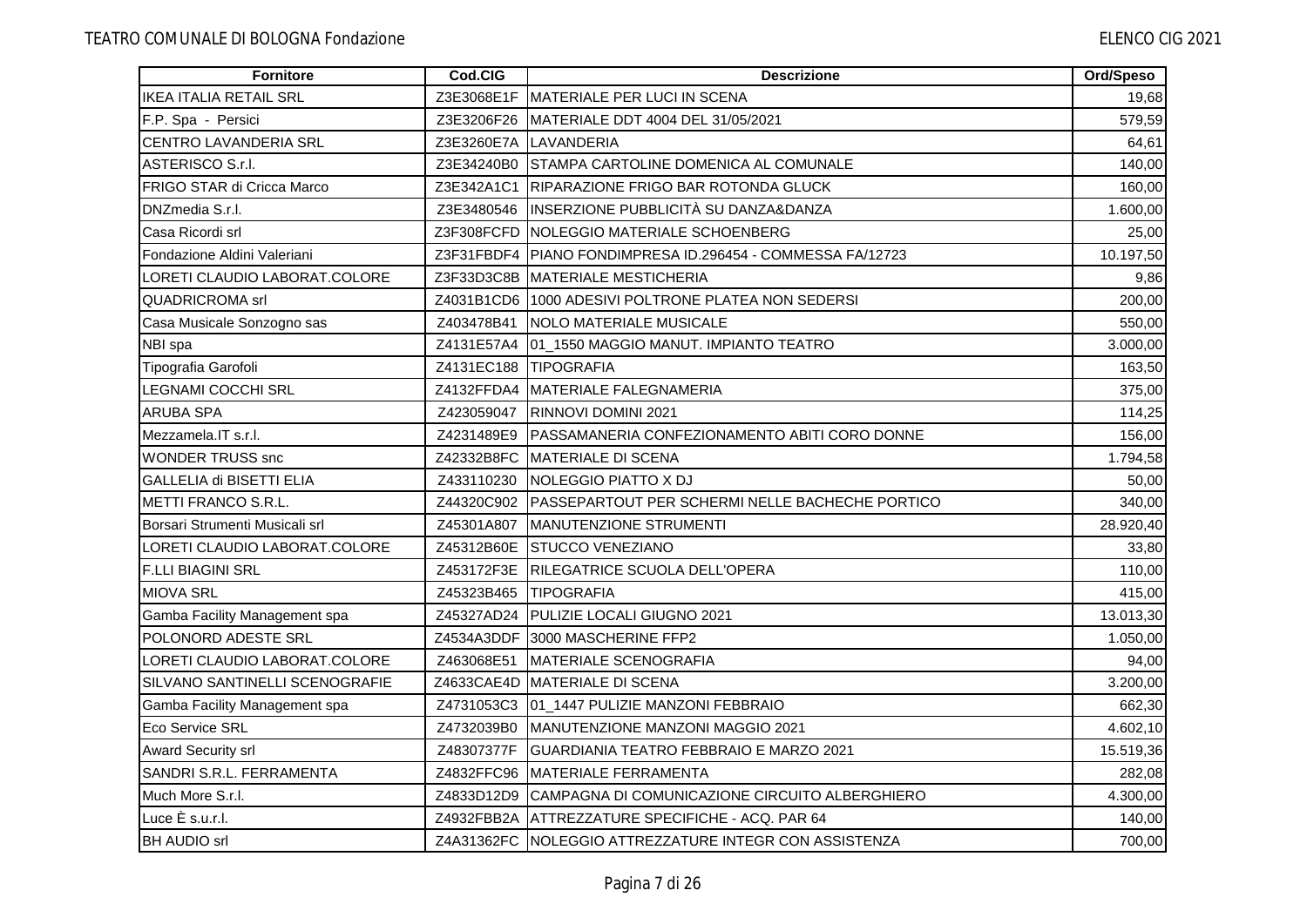| <b>Fornitore</b>                      | Cod.CIG    | <b>Descrizione</b>                                                  | Ord/Speso |
|---------------------------------------|------------|---------------------------------------------------------------------|-----------|
| REXEL ITALIA S.P.A.                   | Z4A326EB60 | MATERIALE ELETTRICO                                                 | 193,90    |
| Casa Ricordi srl                      |            | Z4A32F13C6 NOLO MAT. MUSICALE CONCORSO DI CHITARRA "BIASINI"        | 199,00    |
| ALDO MARTELLI & C. S.n.c.             |            | Z4A343E88B ACCESSORI IDROPULITRICE                                  | 122,32    |
| <b>GIMAX srl Produzione e Fornitu</b> |            | Z4B31EDBC2 ATTREZZATURA ELETTRICA MANZONI                           | 2.229,30  |
| CAPITANI srl Autotrasporti -          |            | Z4B3289FF4   NOLEGGIO CARRELLO ELEVATORE 2 AGOSTO 2021              | 1.670,00  |
| DaRò snc                              |            | Z4B32E8CBD SANIFICAZIONI UFFICI OBERDAN LUGLIO                      | 1.920,00  |
| Casa Musicale Sonzogno sas            |            | Z4C30826D4 ADRIA21 NOLEGGIO+DIRITTI                                 | 2.800,00  |
| VETRERIA Martuzzi Luca                |            | Z4C32D863E SOSTITUZIONE VETRO VIA OBERDAN                           | 260,00    |
| <b>BH AUDIO srl</b>                   |            | Z4C3339D30 NOLEGGIO MATERIALE TECNICO                               | 1.500,00  |
| <b>F.LLI BIAGINI SRL</b>              |            | Z4C33540D4 CARTA A4 STAMPANTE SCUOLA DELL'OPERA                     | 88,68     |
| Topolone sas                          |            | Z4D3218C96 SPETTACOLO "BOLOGNA, STORIA DI UNA CITTÀ" DEL 15-16/6/21 | 21.000,00 |
| AC AGENZIA SERVIZI S.R.L.             |            | Z4D34496E5   DISTRIBUZIONE MATERIALE PUBBLICIATARIO                 | 2.730,00  |
| Fondazione Aldini Valeriani           |            | Z4D34497E0 PIANO FONDIMPRESA ID.308770 - COMMESSA FA/13191          | 7.100,00  |
| LORETI CLAUDIO LABORAT.COLORE         |            | Z4E305EEB2 MATERIALE SCENOGRAFIA                                    | 180,60    |
| Ferramenta Rocca s.n.c.               |            | Z4E319E0FA ETICHETTE PER CAVI                                       | 57,40     |
| Microcine S.n.c.                      | Z4E3211056 | NOLO MATERIALE XEVENTO DEL 13-14/5/21                               | 1.200,00  |
| Eco Service SRL                       | Z4E3261F89 | MANUTENZIONE TEATRO E MANZONI GIUGNO 2021                           | 5.368,80  |
| Bricoman Italia srl                   |            | Z4E33AB58E MATERIALE PER SCENA                                      | 13,95     |
| <b>MILO SRL</b>                       |            | Z4E33EB916 MATERIALE VARIO (ALBERO DI NATALE)                       | 635,09    |
| FERCAM spa                            |            | Z4E34927E2   TRASPORTO                                              | 2.540,00  |
| NBI spa                               |            | Z4F302A4BE MANZONI SOSTITUZIONE SENSORI ANTINCENDIO                 | 610,00    |
| NBI spa                               | Z503187F91 | 01_1504 CONDUZIONE IMMOBILE APRILE 2021                             | 200,00    |
| Più Sicurezza srl                     | Z5032603A4 | CORSO ANTINENDIO R.M. MARZOLINI                                     | 240,00    |
| SERVICE 2 SERVICE srl                 |            | Z5033AEEF6 NOLEGGIO MATERIALE TECNICO                               | 9.100,00  |
| Editoriale Genesis S.r.l.             | Z513136EAD | PUBBLICAZIONI                                                       | 24,51     |
| <b>AMG International Srl</b>          | Z51328737D | <b>IMODIFICA PALCO 2 AGOSTO 2021 - 1980/2021</b>                    | 13.000,00 |
| Casa Ricordi srl                      |            | Z5132AEDDA NOLO MATERIALE MUS. SIBELIUS SINF. N.2 CONCERTO 4/12/21  | 620,00    |
| REXEL ITALIA S.P.A.                   | Z513306EC9 | <b>PLACCHJE PER MANZONI</b>                                         | 91,50     |
| Leonardi srl unipersonale             |            | Z523210D7E RIPARAZIONE VRV MITSUBISHI                               | 2.200,00  |
| DaRò snc                              |            | Z52326E5B0 SANIFICAZIONI COVID GIUGNO 2021                          | 1.700,00  |
| AZIENDA U.S.L. DI BOLOGNA             |            | Z52338DC16 VERIFICA PERIODICA ASCENSORE BO1257/89                   | 124,00    |
| <b>PROPAC SRL</b>                     |            | Z5233EDF6C BUSTE COPRIABITI GUARDAROBA                              | 49,80     |
| All for Music srl                     |            | Z52349C6D1 MANUTENZIONE STRUMENTI MUSICALI                          | 300,00    |
| ICENTRO SERVIZI DOMUS scarl           |            | Z53326E7EB   FACCHINAGGI E TRASPORTI GIUGNO 2021                    | 7.060,60  |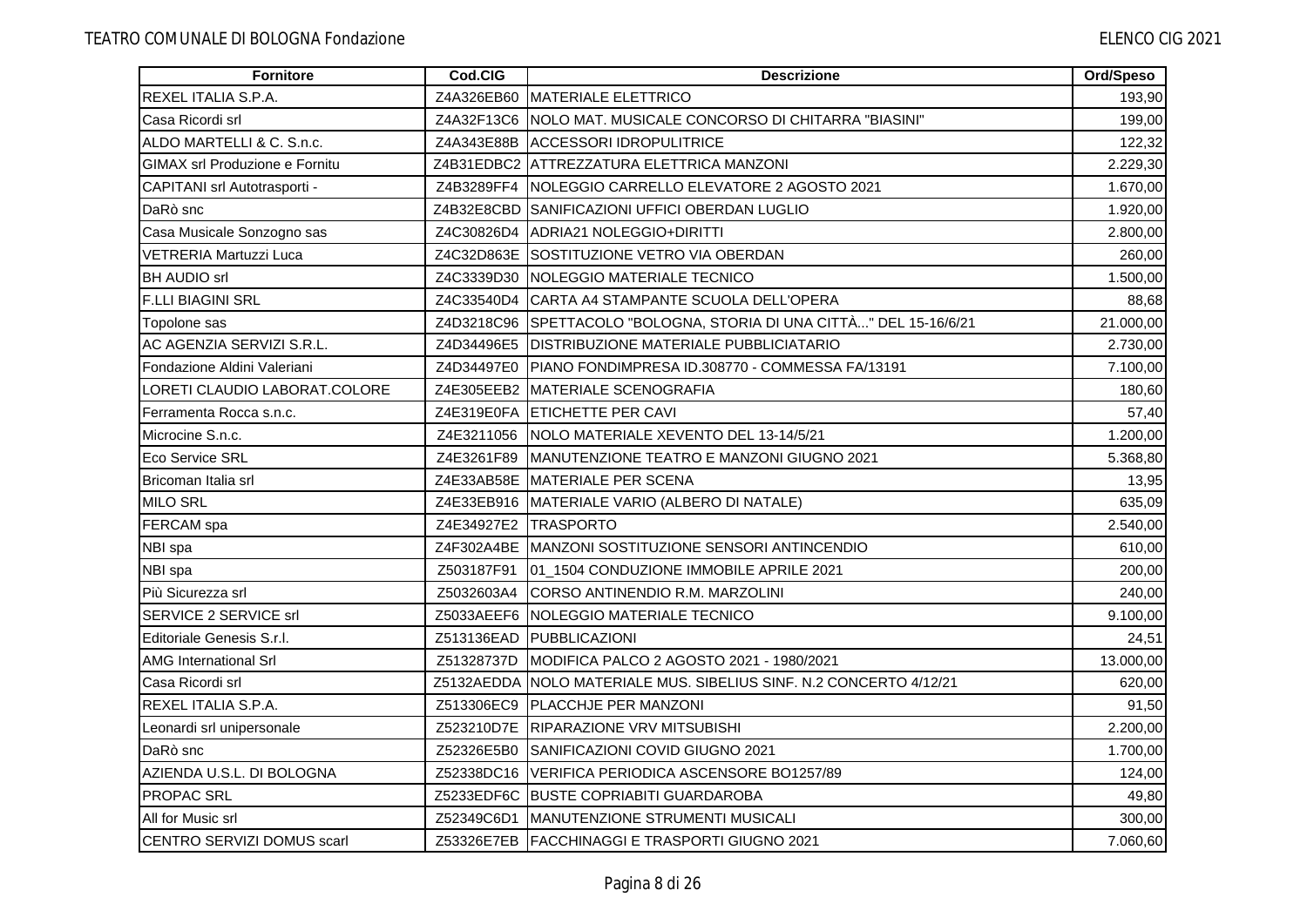| Fornitore                      | Cod.CIG              | <b>Descrizione</b>                                         | Ord/Speso |
|--------------------------------|----------------------|------------------------------------------------------------|-----------|
| POLONORD ADESTE SRL            | Z543065648           | <b>IMASCHERINE FFP2</b>                                    | 650,00    |
| DecorArte & Restauro S.a.s.    | Z5430E18B6           | SAGGI STARIGRAFICI PORTICO PER INDIV. CROMIA               | 450,00    |
| DaRò snc                       | Z5430F8186           | <b>ISANIFICAZIONI FEBBRAIO 2021</b>                        | 800,00    |
| <b>REXEL ITALIA S.P.A.</b>     |                      | Z5433548DE MATERIALE ELETTRICO MANZONI                     | 87,90     |
| FREAK ANDO' di Marzadori       | Z553054CD8           | ATTREZZERIA                                                | 90,00     |
| ADCOM s.r.l.                   | Z553065788           | MATERIALE AUDIO VIDEO PER SOVRINTENDENZA                   | 579,48    |
| L'Ortensia sas di Teglia David |                      | Z5533C2914   ATTREZZERIA - FIORI ARTIF.                    | 117,00    |
| REXEL ITALIA S.P.A.            | Z56309F171           | MAETRIALE ELETTRICO A CONSUMO                              | 401,89    |
| Più Sicurezza srl              |                      | Z5630AD7DA  AGGIORNAMENTO DEL PERSONALE                    | 240,00    |
| C.E.A. SAS CENTRO EMILIANO     | Z563254DE9           | <b>BATTERIA GRIFO VIA DELL'INDUSTRIA</b>                   | 81,32     |
| CAF dell'Industria dell'Emilia | Z5633B47D7           | <b>SERVIZI AMMINISTRATIVI</b>                              | 900,00    |
| Gamba Facility Management spa  |                      | Z5730ACC5B SANIFICAZIONE TEATRO GENNAIO 2021               | 220,00    |
| LORETI CLAUDIO LABORAT.COLORE  |                      | Z57312BBE3 PITTURA PAVIMENTO PALCO                         | 467,22    |
| Music distribution services Gm | Z57330820D           | ACQUISTO MAT. MUS. CONCORSO CHITARRA                       | 222,80    |
| Casa Ricordi srl               | Z573493227           | <b>NOLO MATERIALE MUSICALE CONCERTO 6 MARZO</b>            | 585,00    |
| Cavalli Pietro                 | Z583179F3C           | ACQUISTO STRUMENTI 07_125                                  | 5.341,80  |
| Casa Ricordi srl               | Z583236823           | NOLEGGIO MATERIALE 8,9/06/2021                             | 1.857,25  |
| <b>COMMERLEGNO srl</b>         | Z58343BD41           | MATERIALE PER SCENA - LEGNAME                              | 546,84    |
| ROSSINI OPERA FESTIVAL         | Z58346AF3C           | COPRODUZIONE                                               | 24.000,00 |
| CEDIVER s.n.c. di Camoletti G. | Z59323480D           | IVERNICE PER LACCATURA PASSEPARTOUT BACHECHE PORTICO       | 210,97    |
| Tipografia Garofoli            | Z59333591E           | <b>STAMPA CARTOLINE</b>                                    | 17,30     |
| Leonardi srl unipersonale      | Z5A323436B           | INTERVENTO DEL 03/06/2021 SOSTITUZIONE SONDA               | 314,00    |
| <b>WATER TEAM srl</b>          | Z5A32527C5           | CANONE 2021 TRATTAMENTO ACQUE                              | 1.005,00  |
| <b>CENTRO LAVANDERIA SRL</b>   | Z5A333B783           | LAVANDERIA                                                 | 1.358,53  |
| TELECONSUL EDITORE SPA         |                      | Z5A33D4AAF CORSO AGGIORNAMENTO                             | 59,00     |
| <b>MAGNUM EXCLUSIVE S.r.I.</b> |                      | Z5A34551BF STREET TUTOR NOVEMBRE E DICEMBRE 2021           | 21.460,00 |
| All for Music srl              | Z5B3252AFB           | 4 MICROFONI                                                | 718,03    |
| PERONI spa                     | Z5B331F7B5           | <b>SCHERMO ARIZONA</b>                                     | 3.080,00  |
| N.C.V. COOPERATIVA AUTOTRASPOR | Z5B33C80FA TRASPORTI |                                                            | 236,00    |
| NBI spa                        |                      | Z5C302A83F GENNAIO 2021 CONDUZIONE TEATRO 01_1350          | 200,00    |
| <b>GIMA GROUP srls</b>         | Z5C31370A9           | MONITOR PORTICO BACHECHE MONTAGGIO                         | 2.800,00  |
| NBI spa                        |                      | Z5C3187FDC 01_1505 MANUTENZIONE MANZONI APRILE 2021        | 1.650,00  |
| <b>NEXT MEDICA</b>             |                      | Z5C3390FCE 10 TERMOMETRI INFRAROSSI                        | 149,00    |
| Adobe Systems Software         |                      | Z5C34724FD 12 LICENZE SCUOLA BANDO TRASFORMAZIONE DIGITALE | 3.960,00  |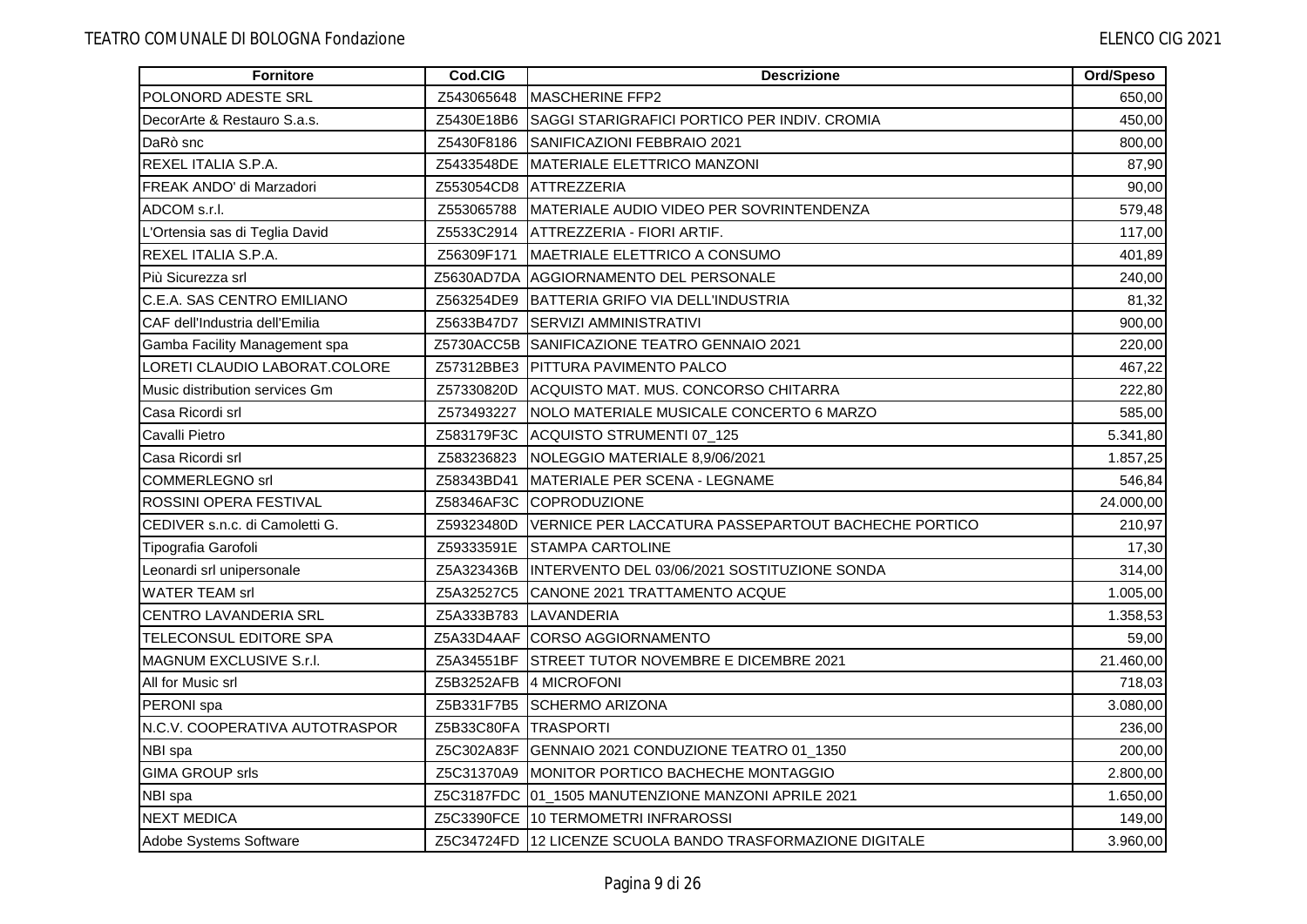| <b>Fornitore</b>                      | Cod.CIG               | <b>Descrizione</b>                                       | Ord/Speso |
|---------------------------------------|-----------------------|----------------------------------------------------------|-----------|
| EFFE.GI.BI S.p.A. di Gazzotti         | Z5D302F112            | ACQUISTO MATERIALE COSTUMAZIONE                          | 8,24      |
| ANTICO & DESIGN di Anna Rossi         | Z5D303890B            | <b>IMATERIALE DI ATTREZZERIA</b>                         | 265,00    |
| C.E.A. SAS CENTRO EMILIANO            |                       | Z5D314D8C3 BATTERIE PER UPS AROS CED                     | 200,00    |
| Cro.mia s.r.l.                        |                       | Z5D33EFAE6 MATERIALE PER SCENA                           | 627,60    |
| PERONI spa                            |                       | Z5D3400F64   PVC PER SCHERMO SOPRATITOLI                 | 126,00    |
| Tipografia Garofoli                   |                       | Z5D3424133 STAMPA MANIFESTI DA AFFIGGERE MODENA E RIMINI | 1.450,00  |
| Gamba Facility Management spa         |                       | Z5E30AC85C 01_1423 PULIZIE TEATRO GENNAIO 2021           | 6.596,15  |
| Domenichelli Carlo                    | Z5E312008B            | MANUTENZIONE ATTREZZATURE 2021                           | 4.800,00  |
| Ferramenta Rocca s.n.c.               | Z5E319E54A            | <b>MAT. FERRAMENTA ECC</b>                               | 113,00    |
| Tipografia Garofoli                   | Z5E3203FE3 TIPOGRAFIA |                                                          | 1.312,50  |
| <b>FLOCKCART SRL</b>                  | Z5E3352749            | MATERIALE PER SCENA                                      | 465,00    |
| Bologna Elettoutensili snc            |                       | Z5E336214E MATERIALE A CONSUMO SACCHI FILTRO             | 325,00    |
| <b>BH AUDIO srl</b>                   |                       | Z5E33C589B SERVIZI EDITING                               | 2.500,00  |
| Sound D-Light srl                     |                       | Z5E33DD40C NOLEGGIO MATERIALE TECNICO                    | 3.000,00  |
| Gamba Facility Management spa         | Z5E3405255            | <b>PULIZIE LOCALI TEATRO OTTOBRE 2021</b>                | 14.799,20 |
| Gamba Facility Management spa         | Z5F3310797            | PULIZIE LOCALI AGOSTO 2021                               | 7.204,75  |
| LABORATORI ITALIANI RIUNITI           | Z5F3348BA9            | TAMPONI COVID 19 SETTEMBRE 2021                          | 3.690,00  |
| <b>RED ONE S.R.L.</b>                 | Z5F33545F3            | PRESIDIO ANTINCENDIO 20/10/2021                          | 500,00    |
| <b>DIOLAITI SNC DI GINO &amp;C.</b>   | Z603037739            | MANUTENZIONE CALDAIA INDUSTRIA 13/01/2021                | 77,59     |
| Energo Logistic spa                   |                       | Z6030D6D6C 01_1433 INDUSTRIA FEBBRAIO 2021               | 2.021,15  |
| Gamba Facility Management spa         |                       | Z603105B7B 01_1448 PULIZIE INDUSTRIA FEBBRAIO            | 71,60     |
| PTS srl                               | Z60327B46B            | <b>ETICHETTE PER STAMPANTE TERMICA</b>                   | 269,80    |
| NBI spa                               |                       | Z61302A7A2 GENNAIO 2021 MANUTENZIONE IMMOBILE 01_1348    | 3.000,00  |
| <b>REXEL ITALIA S.P.A.</b>            | Z613061236            | MATERIALE PER QUADRO ELETTRICO MANZONI                   | 89,75     |
| SPE SOCIETA' PUBBLICITA' EDITO        | Z6131B7C03            | PUBBLICITA                                               | 1.900,00  |
| COIBENTAZIONI BOVOLI s.a.s.           | Z613205062            | COIBENTAZIONE POMPE E VALVOLE ARIA CONDIZ. FOYER         | 1.000,00  |
| <b>HERMES SRL</b>                     |                       | Z61332B68E MATERIALE PER CALZATURE DI SCENA              | 204,50    |
| Tipografia Garofoli                   | Z61332E2AD            | TIPOGRAFIA                                               | 61,50     |
| OXA srl antinfortunistica             |                       | Z61345E4BE DPI PER CORSO IFTS SCUOLA                     | 532,67    |
| <b>CAPRICE INGROSSO Srl</b>           | Z62302A300            | MATERIALE PARRUCCO CORSO                                 | 992,73    |
| Casa della Gomma srl                  | Z6231A5333            | NASTRO SEDUTE PALCHI                                     | 114,30    |
| <b>Award Security srl</b>             |                       | Z6233BC98E GUARDIANIA DICEMBRE TEATRO                    | 20.276,00 |
| <b>TAGLIAVINI Termoidraulica srls</b> |                       | Z63312C5FC ISOSTITUZIONE GRUPPO FRIGO MANZONI            | 25.409,84 |
| <b>IVETRERIA Martuzzi Luca</b>        |                       | Z6333A5058 POLICARBONATO UFFICI VIA OBERDAN              | 260,00    |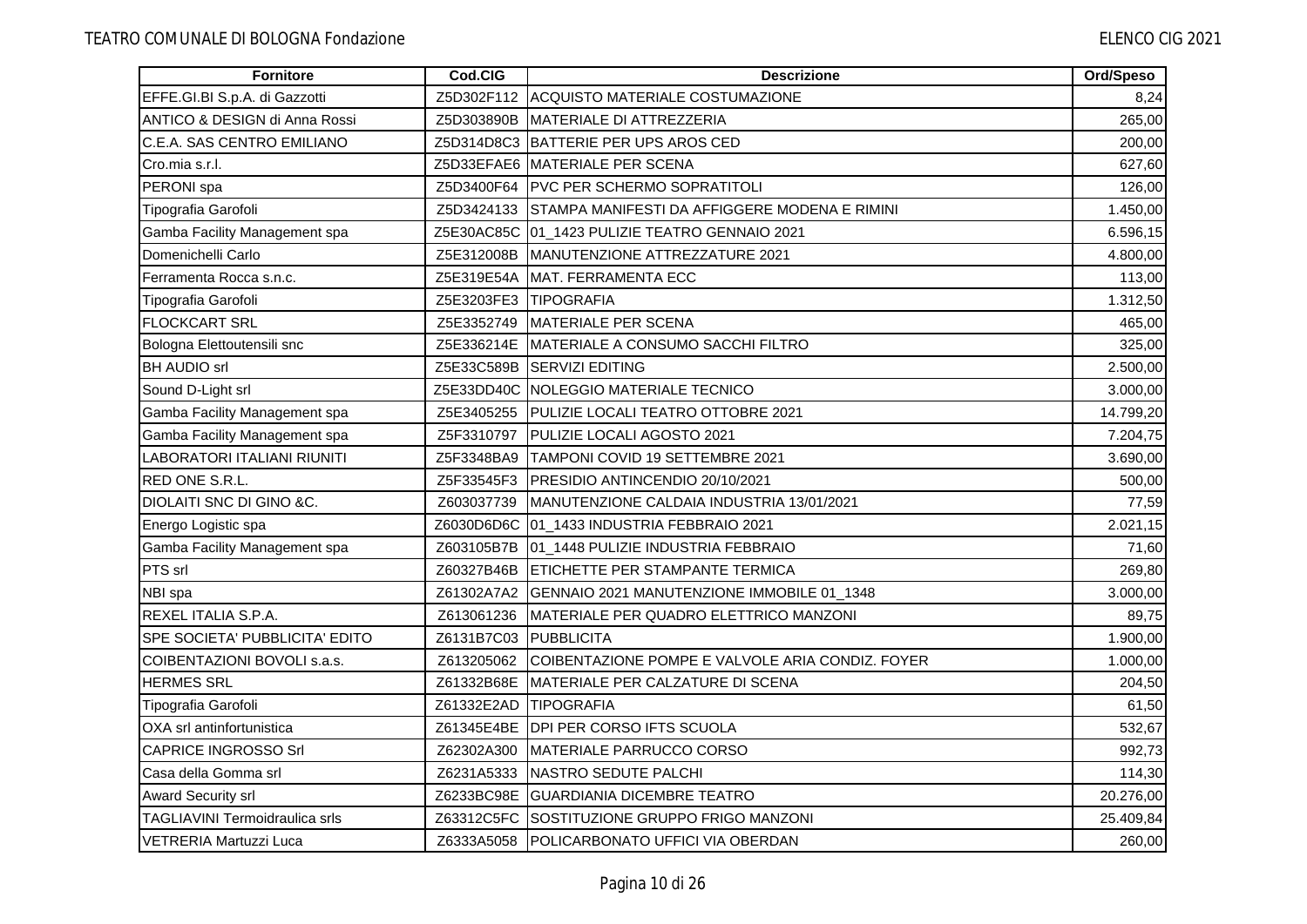| Fornitore                      | Cod.CIG               | <b>Descrizione</b>                                                  | Ord/Speso |
|--------------------------------|-----------------------|---------------------------------------------------------------------|-----------|
| ADCOM s.r.l.                   | Z6333D172F            | INOLEGGIO MATERIALE PER CENERENTOLA                                 | 1.000,00  |
| THEODOROS di                   | Z65315E0B4            | RIMOZIONE VETROFANIE PALADOZZA                                      | 300,00    |
| Sedoc Digital Group srl        | Z6531644B6            | 2021 HELP DESK 40 POSTAZIONI                                        | 5.400,00  |
| Labinf Sistemi srl             | Z653172929            | <b>IINTEGRAZIONE LABINF/SRIO/SIOPE</b>                              | 2.400,00  |
| <b>BENEVENTI SIMONE</b>        | Z653280B11            | NOLEGGIO VIBRAFONO LUGLIO 2021                                      | 438,80    |
| E.G.A.srl - Emiliana Grandi    | Z65328A9E7            | <b>SERVIZI ALBERGHIERI</b>                                          | 76,73     |
| LA FOTOTECA S.A.S.             | Z66319F722            | MATERIALE CANCELLERIA X CONSERVAZIONE FOTO                          | 2.298,94  |
| Casa Ricordi srl               | Z66323F23C            | <b>INOLEGGIO MATERIALE MUSICALE</b>                                 | 980,00    |
| TT TECNOSISTEMI                | Z66324BF27            | STAMPANTE PER ETICHETTE FOTO                                        | 442,62    |
| Lo Re Vito Edizioni Musicali   | Z6633BE420            | IACQUISTO MATERIALE MUSICALE ANDREA CHENIER STAGIONE 2022           | 580,00    |
| PULSATILLA di Cortina Michela  | Z67325A4DA            | MAT.DI SCENA CARTA LAMPO                                            | 32,38     |
| Tipografia Garofoli            | Z6732B386A TIPOGRAFIA |                                                                     | 1.312,50  |
| MOLPASS SRL -ingegneria per l' |                       | Z6733BEB42   MANUTENZIONE 2021 PARANCHI ELETTRICI TEATRO            | 1.990,00  |
| <b>F.LLI BIAGINI SRL</b>       |                       | Z6831DDDCA ICARTA PER PACCHETTI IN SCENA                            | 20,10     |
| DaRò snc                       |                       | Z69315983F SANIFICAZIONI LOCALI COVID MARZO                         | 450,00    |
| Casa della Gomma srl           | Z69346C090            | <b>MATERIALE A CONSUMO</b>                                          | 117,00    |
| <b>CAPUANO E PARISINI SRL</b>  |                       | Z6A303ADE2 ACCORDO COPIA 2021                                       | 7.862,61  |
| EFFE.GI.BI S.p.A. di Gazzotti  |                       | Z6A331399E MATERIALE MERCERIA                                       | 38,40     |
| Gamba Facility Management spa  |                       | Z6A3481CE6 PULIZIE NOVEMBRE 2021                                    | 15.248,40 |
| <b>VIVAEVENTS srl</b>          |                       | Z6A34CA8B7 ISERVIZIO DI CASSIERI/BIGLIETTERIA MANZONI DICEMBRE 2021 | 992,65    |
| Bricoman Italia srl            |                       | Z6B3075A6C ISCOPE SAGGINA GRANAROLO                                 | 42,04     |
| REXEL ITALIA S.P.A.            |                       | Z6B3148641   UPS MANZONI                                            | 187,99    |
| Mainoldi Michele               |                       | Z6B345ED52 ACCORDATURE NOVEMBRE 2021                                | 750,00    |
| Musica Variabile srl           |                       | Z6C3081014 SPARTITI MUSICALI CONCERTO PASQUA                        | 187,52    |
| Le Co Co di Di Stefano Edvige  |                       | Z6C31D13E9 24 PAIA SCARPE CORO DONNE                                | 1.608,00  |
| 56 SERVICE srl                 |                       | Z6C3332B41 INOLEGGIO ATTREZZATURA                                   | 950.00    |
| <b>QUADRICROMA</b> srl         |                       | Z6C3429A8B STAMPA DECORAZIONE SU PALLINE DI NATALE                  | 44,00     |
| CENTRO LAVANDERIA SRL          |                       | Z6C342FD92 LAVANDERIA                                               | 1.512,49  |
| ADCOM s.r.l.                   | Z6D30316B8            | <b>INOLEGGIO ATTREZZATURA</b>                                       | 250,00    |
| Berti & C. sas di Berti Ivan   |                       | Z6D3064678 SERVIZI AMMINISTRATIVI                                   | 2.250,00  |
| <b>PANCZYK SRL</b>             |                       | Z6D30B2796 MATERIALE TRUCCO PARRUCCO                                | 1.987,76  |
| Centro Forniture s.n.c.        |                       | Z6D319EE3C COPPIA BANDIERE ITALIA - EUROPA                          | 120,00    |
| Ayrton s.r.l.                  |                       | Z6D31E26B6 66 PAIA SCARPE PROFESSORI D'ORCHESTRA                    | 3.814,80  |
| LA CORONCINA SAS               |                       | Z6E3068D55 ATTREZZERIA DI SCENA                                     | 27,87     |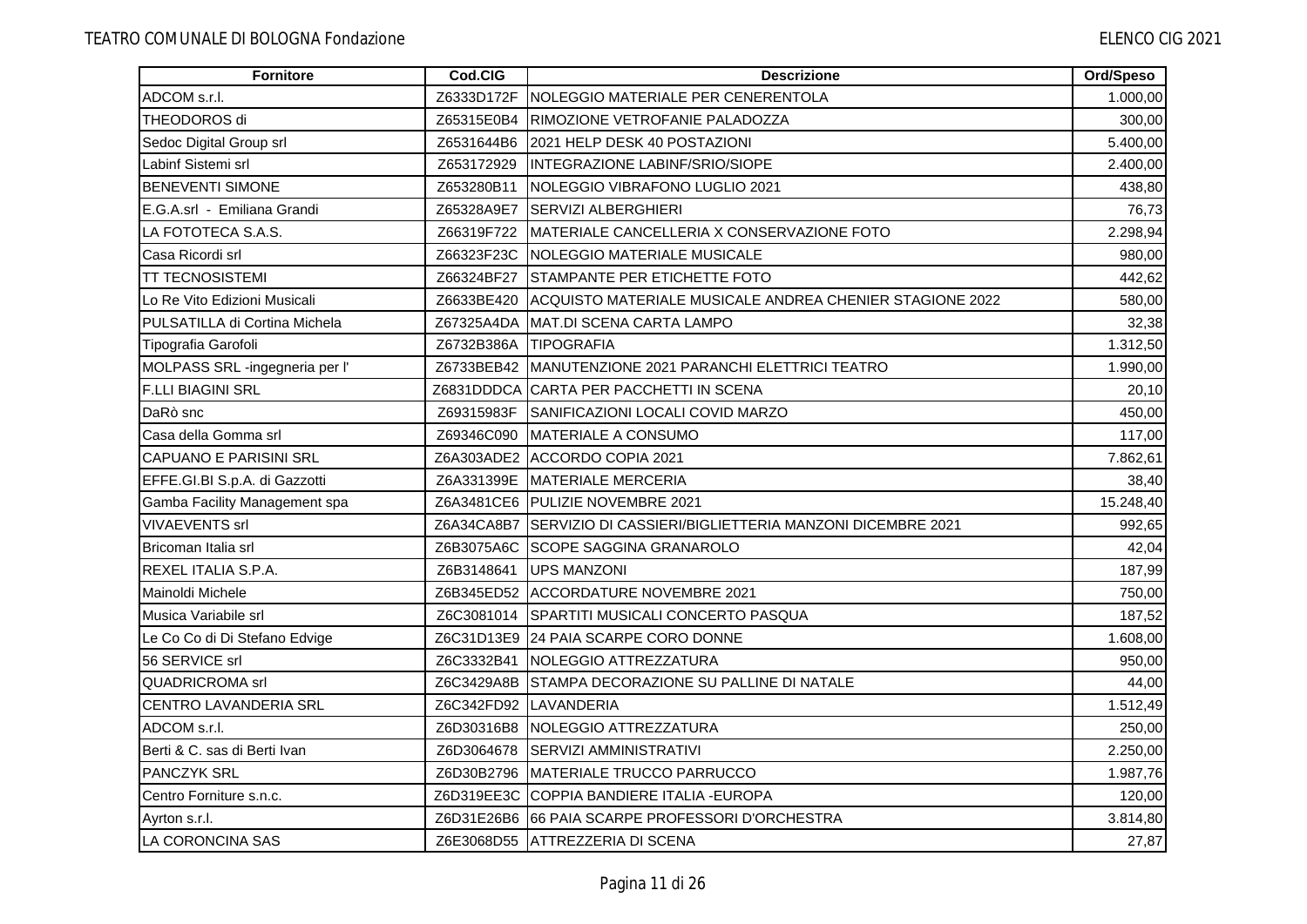| <b>Fornitore</b>                      | Cod.CIG    | <b>Descrizione</b>                                              | Ord/Speso |
|---------------------------------------|------------|-----------------------------------------------------------------|-----------|
| Consorzio Servizi Specialtrasp        | Z6E32C0156 | SMALTIMENTO RIFIUTI LUGLIO 2021                                 | 944,35    |
| Bricoman Italia srl                   |            | Z6E330C9F1 MATERIALE MANUTENZIONE A CONSUMO                     | 464,35    |
| LORETI CLAUDIO LABORAT.COLORE         | Z6E342933D | <b>IMATERIALE PER SCENA</b>                                     | 26,05     |
| Cyberoo51 S.r.l.                      |            | Z6F310ECB6 LICENZE MICROSF OFFICE 2021_2022                     | 879,60    |
| DaRò snc                              | Z703099762 | SANIFICAZIONI LOCALI                                            | 700,00    |
| <b>IKEA ITALIA RETAIL SRL</b>         |            | Z70312BAC8 CONTENITORI TRASPARENTI CON COPERCHIO                | 67,38     |
| <b>F.LLI BIAGINI SRL</b>              | Z7031769E5 | MATERIALE CANCELLERIA CORSO IFTS                                | 120,94    |
| OFFICINA F.LLI GALLINI SNC            |            | Z7031DB8BA MANUTENZIONE AUTOMEZZI (MERCEDES)                    | 241,63    |
| LORETI CLAUDIO LABORAT.COLORE         | Z71320393E | MATERIALE MESTICHERIA                                           | 324,10    |
| Borsari Strumenti Musicali srl        | Z71328F6AC | NOLEGGIO STRUMENTI MUSICALI LUGLIO 2021                         | 1.405,00  |
| Casa della Gomma srl                  | Z72321A930 | BARRIERE DI SICUREZZA ORCHESTRA                                 | 300,00    |
| <b>MAXILIA SRL</b>                    |            | Z7233EF5C6 MATERIALE VARIO (PALLINE ALBERO DI NATALE)           | 234,00    |
| MOLPASS SRL -ingegneria per l'        | Z72345C120 | 4 PARANCHI ELETTRICI A CATENA MANZONI                           | 21.450,00 |
| <b>Award Security srl</b>             | Z7234BFC59 | <b>IGUARDIANIA MANZONI DICEMBRE 2021</b>                        | 2.318,04  |
| CENTRO SERVIZI DOMUS scarl            | Z7331B26A9 | <b>FACCHINAGGI E TRASPORTI APRILE 2021</b>                      | 10.583,80 |
| <b>BH AUDIO srl</b>                   | Z73338A92C | <b>INOLEGGIO MATERIALE TECNICO</b>                              | 900,00    |
| LABORATORI ITALIANI RIUNITI           | Z7334BA16F | <b>ITAMPONI COVID DICEMBRE 2021</b>                             | 14.775,00 |
| NBI spa                               | Z7431F7209 | 3 COMBINATORI TELEFONICI SIST.ANTINCENDIO                       | 2.310,00  |
| <b>GIMA GROUP srls</b>                |            | Z7433DC272 LAVORI ESEGUITI AD OTTOBRE 2021 ORDINE 01_1763       | 2.100,00  |
| MULTICOPIA E ARREDAUFFICIO SRL        |            | Z74348E4AB 15 TABLET BANDO TRASFORMAZIONE DIGITALE SCUOLA       | 2.125,00  |
| <b>KRYOLAN GMBH CHEMISCHE FABRIK</b>  | Z75306FB12 | MATERIALE TRUCCO PARRUCCO                                       | 3.335,40  |
| LABORATORI ITALIANI RIUNITI           | Z7630871E1 | 395 TAMPONI NASO FARINGEI GENNAIO                               | 10.765,00 |
| <b>Award Security srl</b>             | Z76318AA2A | VIGILANZA TEATRO MAGGIO GIUGNO 2021                             | 16.045,44 |
| E.S.A. Elecomp Servizi Ascens.        | Z763379096 | MANUTENZIONE IMPIANTO MOVIMENTO BUCA ORCHESTRA                  | 890,00    |
| NBI spa                               | Z773086F35 | 01_1401 FEBBRAIO CONDUZIONE TEATRO                              | 200,00    |
| SPE SOCIETA' PUBBLICITA' EDITO        | Z773286F06 | <b>CAMPAGNA COMUNICAZIONE ESTATE 2021</b>                       | 17.381,00 |
| <b>SILVANO SANTINELLI SCENOGRAFIE</b> | Z78303819D | ORDINE 02_937 ADRI21 SCENA (MELE)                               | 500,00    |
| Carrozzeria Dalla sas                 | Z7830F0CBF | RIPARAZIONE MERCEDES 09/03/2021                                 | 2.800,10  |
| Gamba Facility Management spa         | Z78310533E | 01_1446 PULIZIE TEATRO FEBBRAIO                                 | 6.345,55  |
| Bow Brand International Itd           |            | Z7833BE704 ACQUISTO CORDE ARPA                                  | 244,20    |
| Hotel Accademia srl                   | Z7833DF77D | STANZA MATR USO SING CHK IN 2/12 OUT 3/12 M° GALLO + TASSA SOGG | 87,64     |
| POLI s.r.I                            |            | Z793031EDB ORDINE 02_935 ADRIA21 ATTREZZERIA (BUGIE)            | 179,00    |
| <b>Award Security srl</b>             |            | Z793148B02 VIGILANZA MANZONI MARZO 2021                         | 882,28    |
| <b>COMMERLEGNO</b> srl                |            | Z7931A5384  LEGNO X COTRUZIONE ESPOSITORE PORTICO               | 342,52    |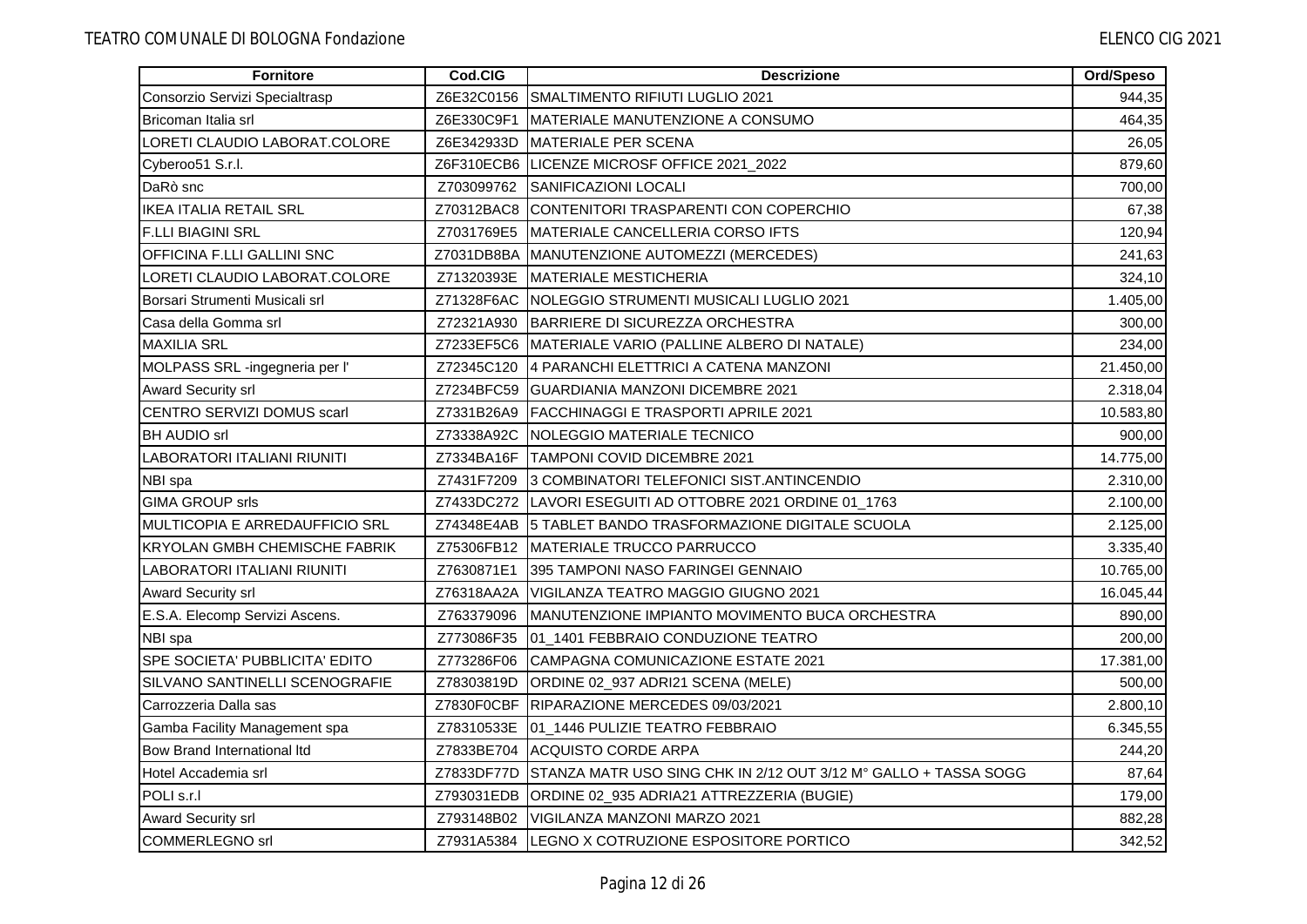| Fornitore                             | Cod.CIG               | <b>Descrizione</b>                                            | Ord/Speso |
|---------------------------------------|-----------------------|---------------------------------------------------------------|-----------|
| RISE UP S.r.l.                        | Z7931F93BD            | <b>INOLEGGIO MOTORI</b>                                       | 6.700,00  |
| <b>CAPRICE INGROSSO Srl</b>           | Z79324A8D2            | <b>FERRI E PHON PARRUCCO</b>                                  | 182,87    |
| Tipografia Garofoli                   | Z7932AD45B            | <b>ITIPOGRAFIA</b>                                            | 1.560,00  |
| <b>LABORATORI ITALIANI RIUNITI</b>    | Z7933D4B32            | <b>TAMPONI COVID PERSONALE OTTOBRE 2021</b>                   | 11.585,00 |
| RÄDER BUSCH GMBH                      |                       | Z7A31A53C9 RUOTE PER ESPOSITORE PORTICO                       | 169,80    |
| LORETI CLAUDIO LABORAT.COLORE         | Z7A33526FD            | <b>MATERIALE PER SCENA</b>                                    | 119,00    |
| Sipario - C.A.M.A. sas di Gior        | Z7A3365208            | <b>PAGINE PUBBLICITARIE</b>                                   | 1.700,00  |
| CENTRO LAVANDERIA SRL                 |                       | Z7B339C0CD LAVANDERIA                                         | 21,69     |
| NBI spa                               |                       | Z7B344EECA MANUTENZIONE IMPIANTI IMMOBILE DICEMBRE            | 6.510,00  |
| Josef Weinberger Limited              |                       | Z7C32AEDAD INOLO MATERIALE CONCERTO CADARIO                   | 200,00    |
| CTC SRL CENTRO TELECINEMATOGRA        |                       | Z7C33C810C NOLEGGIO CALZATURE                                 | 100,00    |
| NBI spa                               | Z7C341527A            | MANUTENZIONE NOVEMBRE 2021                                    | 6.510,00  |
| OXA srl antinfortunistica             | Z7C3434B6B            | <b>IDPI</b>                                                   | 930,11    |
| LORETI CLAUDIO LABORAT.COLORE         | Z7C3492884            | MATERIALE DI MESTICHERIA                                      | 808,35    |
| AZIENDA U.S.L. DI BOLOGNA             |                       | Z7D3175CBB VERIFICA DEL 23/07/2020 ASCENSORE 3087/84 RESPIGHI | 134,00    |
| Associazione Spellbound               |                       | Z7D34730D3 PROMOZIONE STAGIONE DANZA 2022                     | 17.000.00 |
| LANTECH LONGWAVE S.p.A.               | Z7E3249C71            | MANUTENZIONE CENTRALE CENTRALINO TELEFONICO 2021              | 1.313,00  |
| Tipografia Garofoli                   | Z7E33FAA79 TIPOGRAFIA |                                                               | 2.640,00  |
| Tipografia Garofoli                   |                       | Z7E34B7D2E BROCHURE 2022 OPERA E SINFONICA                    | 9.372,20  |
| <b>GIMA GROUP srls</b>                | Z7F342FFC0            | REALIZZAZIONE OPERECABLAGGIO STREAMING MANZONI                | 22.400,00 |
| <b>CAPUANO E PARISINI SRL</b>         |                       | Z80303ACF3 MANUTENZIONE 2021 FAX PERSONALE                    | 173,04    |
| RED ONE S.R.L.                        | Z80319ED79            | PRESIDI ANTINCEND. 13+14/05                                   | 1.000,00  |
| <b>CAPRICE INGROSSO Srl</b>           | Z80323E3AC            | MATERIALE PER ACCONCIATURE                                    | 399,62    |
| A.MANZONI & C. SPA                    | Z803318042            | PUBBLICITA                                                    | 3.000,00  |
| Casa Ricordi srl                      | Z8034788E5            | <b>NOLO MATERIALE MUSICALE</b>                                | 285,00    |
| PERONI spa                            | Z81318E9EB            | MANTOVANA A COPERTURA ALLUNGAMENTO PALCO MANZONI              | 900,00    |
| <b>KERLING INTERNATIONAL HAARFABR</b> | Z823031970            | MATERIALE TRUCCO SCUOLA DELL'OPERA                            | 2.090,64  |
| POLONORD ADESTE SRL                   | Z8230655EF            | 2000 MASCHERINE CHIRURGICHE                                   | 340,00    |
| Tipografia Garofoli                   | Z8233FAA92            | <b>TIPOGRAFIA</b>                                             | 753,50    |
| <b>COMMERLEGNO srl</b>                | Z82341A288            | <b>MATERIALE PER SCENA</b>                                    | 1.367,10  |
| <b>MOP SRL</b>                        | Z83314638B            | MOQUETTE X COPERTURA CAVI                                     | 17,88     |
| Cavalli Pietro                        | Z833179F0F            | ACQUISTO BACCHETTE 07_124                                     | 346,72    |
| 56 SERVICE srl                        | Z833290845            | CONCORSO 2 AGOSTO - 2021 -                                    | 31.600,00 |
| Tipografia Garofoli                   | Z84324A6E2 TIPOGRAFIA |                                                               | 907,00    |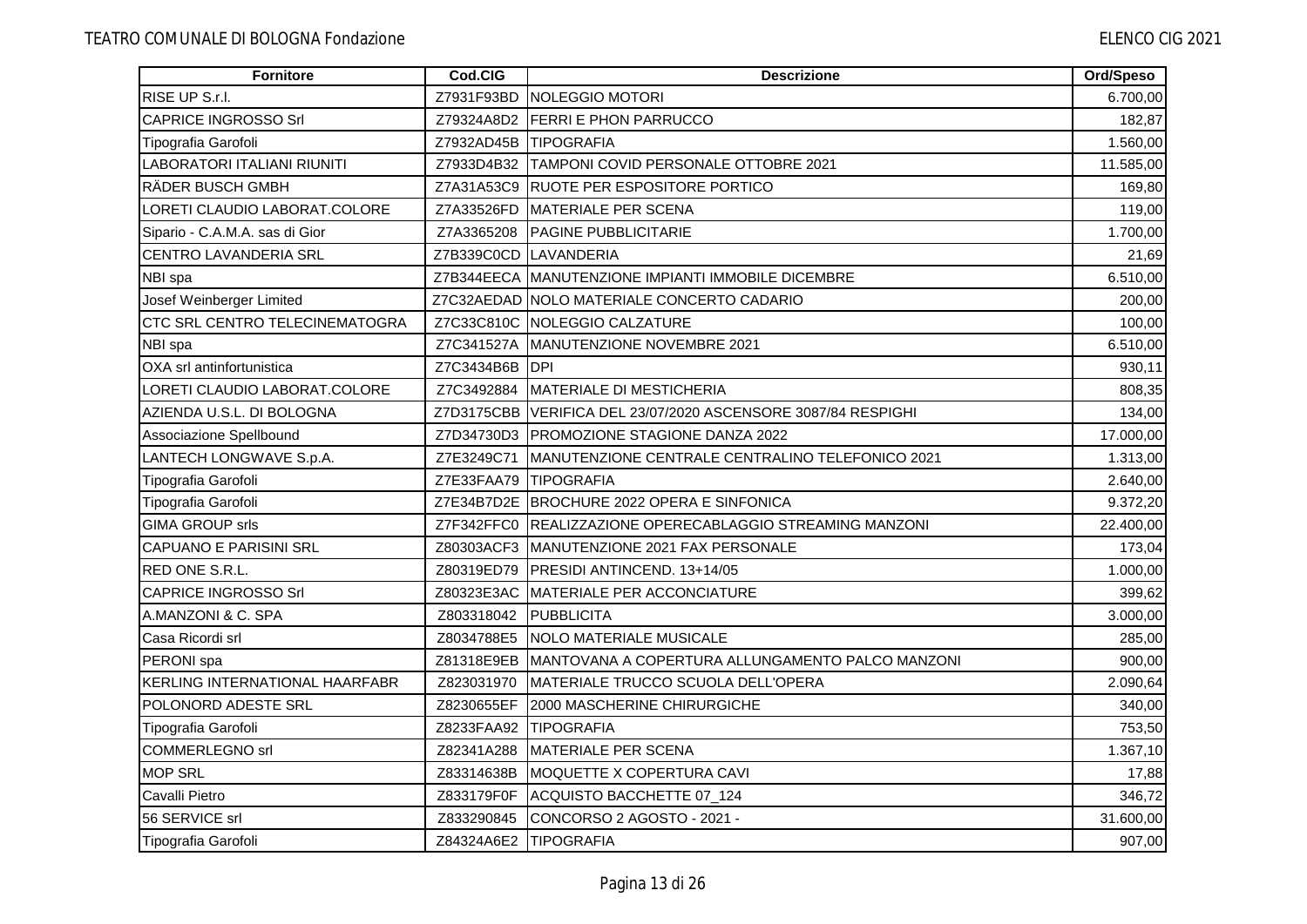| Fornitore                      | Cod.CIG    | <b>Descrizione</b>                                                      | Ord/Speso |
|--------------------------------|------------|-------------------------------------------------------------------------|-----------|
| Tipografia Garofoli            | Z843254E8B | STAMPA 4000 CARTOLINE                                                   | 272,50    |
| Casa Ricordi srl               | Z8434789F9 | <b>INOLO MATERIALE MUSICALE</b>                                         | 315,00    |
| Casa Ricordi srl               | Z843478EE0 | <b>NOLO MATERIALE MUSICALE</b>                                          | 1.427,00  |
| Tipografia Garofoli            | Z853396C3C | STAMOA 10 MANIFESTI STAGIONE 2022                                       | 23,80     |
| Cairorcs Media spa             | Z863096959 | <b>NECROLOGIO</b>                                                       | 201,50    |
| INFORMATICA SERVICE DI DE FEO  | Z8631F73F2 | MATERIALE INFORMATICO                                                   | 2.973,30  |
| Consorzio Servizi Specialtrasp | Z8632531AB | SMALTIMENTO FORMULARIO XFIR 14360                                       | 942,70    |
| Energo Logistic spa            | Z87307F605 | 01_1396 GENNAIO INDUSTRIA                                               | 750,90    |
| Bricoman Italia srl            | Z873103CD0 | MATERIALE PER UFFICI OBERDAN                                            | 225,34    |
| Tipografia Garofoli            | Z87326270E | STAMPA 50 MANIFESTI L'ESTATE DEL BIBIENA                                | 85,00     |
| <b>CENTRO LAVANDERIA SRL</b>   | Z87333B6E5 | LAVNDERIA                                                               | 93,58     |
| POLONORD ADESTE SRL            | Z873465AD6 | 2000 MASCHERINE CHIRURGICHE                                             | 200,00    |
| VIVAEVENTS srl                 | Z8734853C7 | SERVIZIO DI MASCHERE TEATRO E MANZONI OTTOBRE E NOVEMBRE 2021           | 4.944,00  |
| SANDRI S.R.L. FERRAMENTA       | Z883161C24 | <b>CERNIERE PER SCENA</b>                                               | 142,08    |
| ADCOM s.r.l.                   |            | Z8831B7BBD INOLO ATTREZZATURA                                           | 950,00    |
| RL3 SRL                        | Z8931BE5E6 | <b>IGEL IGIEN, MANI</b>                                                 | 810,00    |
| <b>CENTRO LAVANDERIA SRL</b>   |            | Z89347C52B LAVANDERIA                                                   | 12,63     |
| FLO' s.a.s. di Lo Porto Annali |            | Z8A31BCAB7 ALLESTIMENTO PER APERTURA STAGIONE SINFONICA 2021            | 991,06    |
| Associazione IDEA              |            | Z8A32C13AB RACCORDO E ASSISTENZA TIROCINI                               | 1.000,00  |
| Casa Ricordi srl               |            | Z8A33AAE32 NOLO MAT. MUS. ROSSINI/IL SIGNOR BRUSCHINO                   | 3.890,00  |
| Casa Musicale Sonzogno sas     |            | Z8A33AAE32 NOLO MATERIALE MUSICALE ARIANNA A NASSO - STAGIONE 2022      | 5.520,00  |
| Casa Ricordi srl               |            | Z8B32AEDCC NOLO MATERIALE SIBELIUS OPER CONCERTO DEL 28/10/21           | 580,00    |
| DaRò snc                       | Z8B34013F2 | <b>PULIZIE OTTOBRE</b>                                                  | 1.858,00  |
| DIOLAITI SNC DI GINO &C.       | Z8B3480184 | MANUTENZIONE CALDAIA VIA DELL'INDUSTRIA                                 | 80,00     |
| <b>IKEA ITALIA RETAIL SRL</b>  |            | Z8C30228FA ORDINE 02_930 LANTERNE ADRIA21                               | 32,79     |
| Altro Mondo srl                |            | Z8C3069D43 X AT DI SCENA - SIGARETTE                                    | 41,98     |
| CO.SER. srl                    |            | Z8C30D31B5 ASSISTENZA OPERE MURARIE PER REALIZZAZ. IMP. CONDIZIONAMENTO | 1.550,00  |
| Gamba Facility Management spa  |            | Z8D30AC943 09_77 PULIZIE SCUOLA GENNAIO 2021                            | 313,25    |
| <b>Musicalchairs</b>           | Z8E308A37D | SERVIZIO PUBBLICITARIO RICERCA BANDI 2021                               | 800,00    |
| E.S.A. Elecomp Servizi Ascens. |            | Z8E309B8F6 RIPRISTINO FUNZIONALITÀ TIRO DI PALCO N.1                    | 1.930,00  |
| Eco Service SRL                |            | Z8E3128519 MARZO 2021 MANZONI RIPRISTINO PILASTRI TERRAZZA              | 2.031,00  |
| Gamba Facility Management spa  |            | Z8E3177ACE 01_1498 PULIZIE INDUSTRIA MARZO 2021                         | 71,60     |
| SELESTA INGEGNERIA SPA         |            | Z8E31AA2B6 ASSISTENZA RILEV. PRESENZE 21                                | 1.308,00  |
| CENTRO SERVIZI DOMUS scarl     |            | Z8F30F85A9   FACCHINAGGI E TRASPORTI FEBBRAIO 2021                      | 8.767,00  |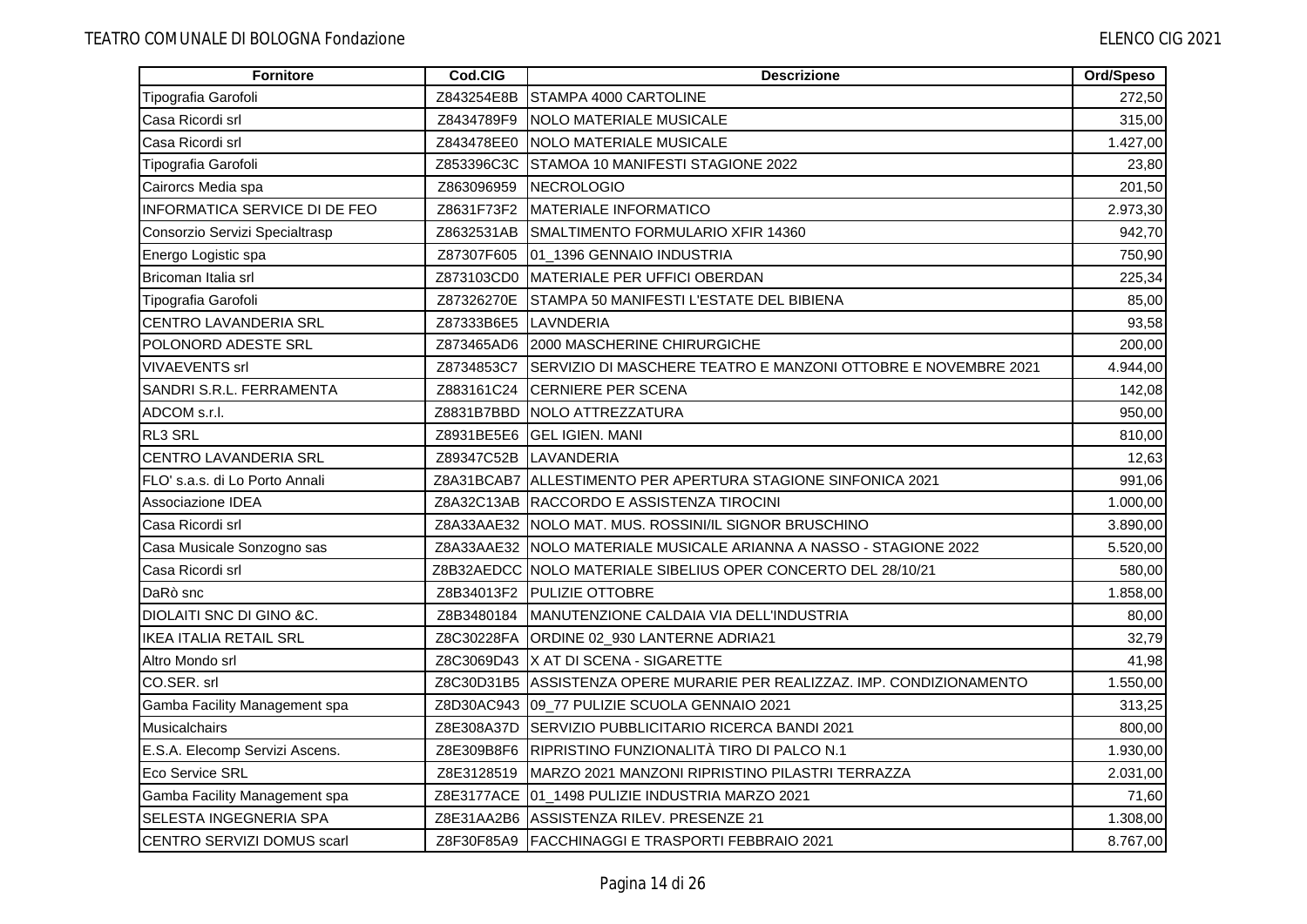| <b>Fornitore</b>               | Cod.CIG               | <b>Descrizione</b>                                             | Ord/Speso |
|--------------------------------|-----------------------|----------------------------------------------------------------|-----------|
| SANDRI S.R.L. FERRAMENTA       | Z8F3211CF4            | <b>MATERIALE DI CONSUMO</b>                                    | 70,64     |
| SADESIGN s.n.c.                | Z8F34B79EB            | 2000 CALENDARI                                                 | 3.170,00  |
| MOLPASS SRL -ingegneria per l' | Z90307DA0D            | MANUTENZIONE STRAORDINARIA DEL 31/01/2021                      | 200,00    |
| NBI spa                        | Z903344C64            | MANUTENZIONE IMPIANTI TEATRO E MANZONI SETTEMBRE 2021          | 6.510,00  |
| POLONORD ADESTE SRL            | Z9130606A3            | <b>TAMPONI RAPIDI NASO FARINGEI</b>                            | 980,00    |
| <b>Award Security srl</b>      | Z913243E89            | GUARDIANIA TEATRO LUGLIO/AGOSTO 2021                           | 16.308,48 |
| Tipografia Garofoli            | Z913379005            | <b>STAMPA ADRIANA</b>                                          | 907,00    |
| <b>FLOCKCART SRL</b>           | Z9133EFC2B            | MATERIALE PER SCENA                                            | 200,00    |
| Sugarmusic spa                 | Z91348E59F            | <b>INOLO MATERIALE VALCHIRIA</b>                               | 873,00    |
| <b>Award Security srl</b>      |                       | Z9230D7FCD GUARDIANIA MANZONI FEBBRAIO 2021                    | 1.468,64  |
| International SPC s.r.l.       | Z9231C8147            | <b>SOFTWARE</b>                                                | 245,08    |
| Tipografia Garofoli            | Z923204805            | <b>TIPOGRAFIA</b>                                              | 278.00    |
| MOLPASS SRL -ingegneria per l' | Z923311A3D            | <b>MANUTENZIONE PARANCHI MANZONI 2021</b>                      | 1.880,00  |
| <b>ARTEFATTO S.r.l.</b>        | Z923492C7C            | <b>ISCENOGRAFIA</b>                                            | 5.403,45  |
| <b>Award Security srl</b>      | Z93319ECB6            | <b>IMANZONI VIGILANZA APRILE 2021</b>                          | 1.786,48  |
| Thein Brass oHG                | Z93323F299            | <b>ACQUISTO STRUMENTI MUSICALI</b>                             | 1.889,92  |
| Mainoldi Michele               | Z9332B077C            | <b>ACCORDATURE MESE LUGLIO</b>                                 | 500,00    |
| Tipografia Garofoli            | Z933335910            | <b>STAMPA CARTOLINE</b>                                        | 70,10     |
| <b>F.LLI BIAGINI SRL</b>       | Z93344886D            | <b>MATERIALE A CONSUMO</b>                                     | 51,35     |
| Cairorcs Media spa             | Z933494930            | USCITE PUBBLICITARIE SU QUOTIDIANI E RIVISTE                   | 22.000,00 |
| SANDRI S.R.L. FERRAMENTA       | Z94319E428            | <b>TAPPI BASE SCALA</b>                                        | 22,00     |
| LABORATORI ITALIANI RIUNITI    | Z9432FAE0B            | <b>TAMPONI COVID AGOSTO</b>                                    | 2.245,00  |
| <b>COMET Spa</b>               | Z9432FF794            | MATERIALE ELETTRICO A CONSUMO                                  | 1.338,75  |
| Casa Ricordi srl               | Z94335EE2B            | NOLO MAT. MUSICALE CONC. SAN GIOVANNI BOSCO                    | 155,00    |
| PERONI spa                     | Z9530C954C            | PANNO BOCCASCENA NERO                                          | 513,00    |
| MAINETTI s.p.a.                | Z95322A8B8            | MAT.A CONSUMO (GRUCCE)                                         | 222,00    |
| A.MANZONI & C. SPA             | Z9533544D1            | ACCORDO SPONSORIZZAZIONE STAGIONE 2022                         | 35.000,00 |
| NBI spa                        | Z963111C7B            | 01_1451 MARZO 2021 TEATRO MAN. IMPIANTI                        | 3.000,00  |
| Mainoldi Michele               | Z96323F26D            | <b>ACCORDATURE PIANOFORTI</b>                                  | 650,00    |
| <b>FAI FESTA srls</b>          | Z973110924            | MATERIALE PER LUCI (PALLONCINI X COPERTURA LED)                | 27,00     |
| NBI spa                        | Z973111CC0            | 01 1452 MARZO TEATRO MANUT. CABINA                             | 1.660,00  |
| P.G. SERVICE                   | Z97319F0BB            | SERRATURE PORTA INGRESSO MANZO                                 | 150,00    |
| NBI spa                        |                       | Z9731DE784  INTERVENTO IMP. ANTINCENDIO LABO FALEGN. INDUSTRIA | 544,50    |
| RETE 7 SrL                     | Z9731F33E5 PUBBLICITA |                                                                | 1.630,00  |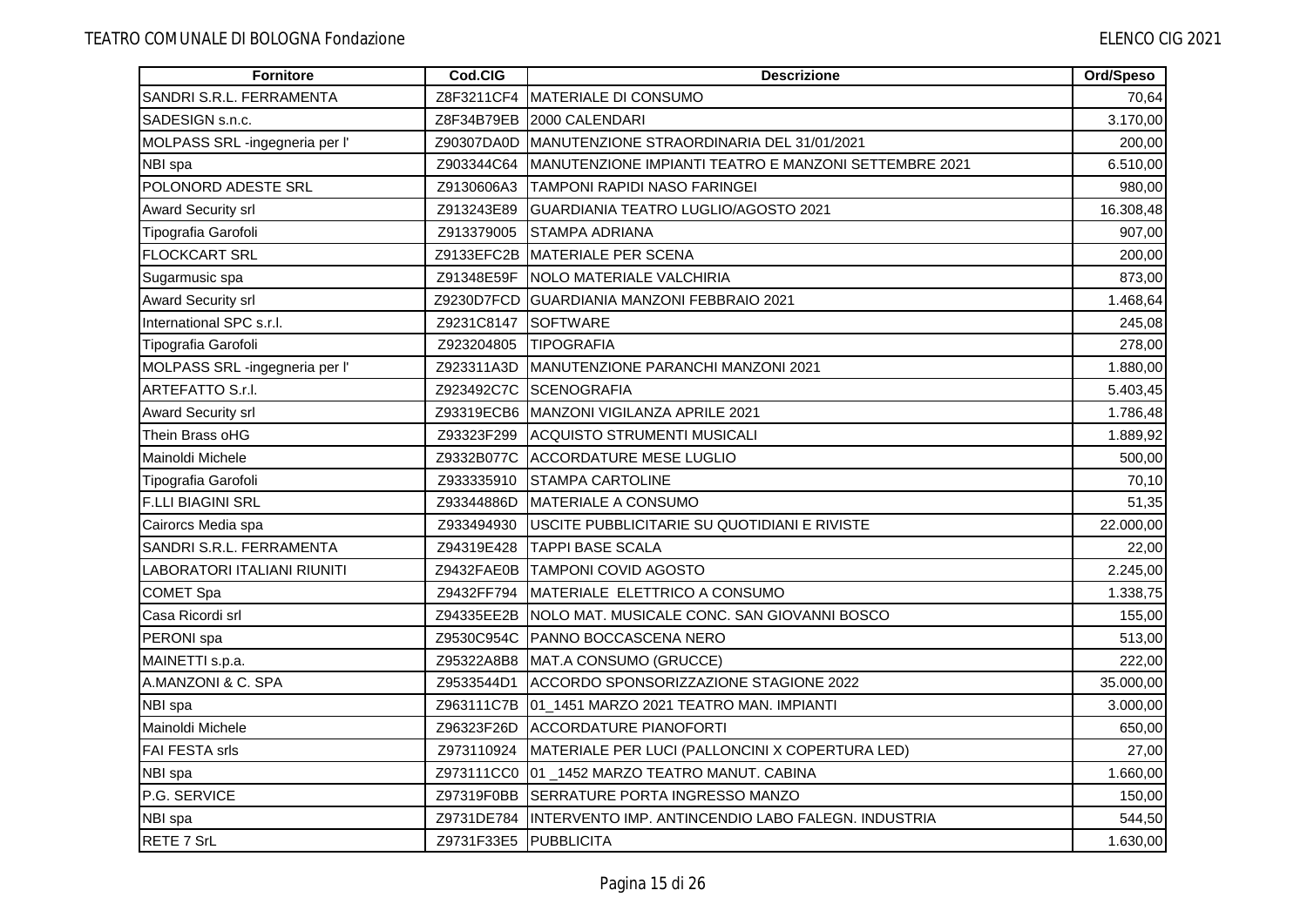| Fornitore                             | Cod.CIG               | <b>Descrizione</b>                                 | Ord/Speso |
|---------------------------------------|-----------------------|----------------------------------------------------|-----------|
| <b>WATER TEAM srl</b>                 | Z9732253F5            | PRODOTTI CHIMICI INDUSTRIALI 01_1574               | 482,50    |
| LORETI CLAUDIO LABORAT.COLORE         | Z9733371AC            | MATERIALE MESTICHERIA                              | 57,72     |
| <b>CAOS Organizzazione Spettacoli</b> | Z97333749D            | NOLEGGIO ATTREZZATURE PER SCENA                    | 7.700,00  |
| Eco Service SRL                       | Z97342AEF5            | MANUTENZIONE TEATRO E SEDI ESTERNE NOVEMBRE 2021   | 3.277,90  |
| L'ECO DELLA STAMPA S.p.A.             | Z98302565F            | <b>RASSEGNA STAMPA</b>                             | 3.957,00  |
| <b>VIDEOCOMPONENTI SNC</b>            | Z98338E13A            | MATERIALE LETTRICO SPOSTAMENTO RACK IN PALCO REALE | 298,69    |
| VETRERIA Martuzzi Luca                | Z98345D81D            | <b>POLICARBONATO FINESTRA SOI P.T.</b>             | 180,00    |
| Adobe Systems Software                | Z98347286A            | RINNOVO 2022 9 LICENZE                             | 2.970,00  |
| Bricoman Italia srl                   | Z9933AAF4C            | MATERIALE DI MANUTENZIONE UFFICI VIA OBERDAN       | 217,99    |
| ADCOM s.r.l.                          | Z9A3220363            | NOLO ATTREZZATURA                                  | 1.000,00  |
| Passamaneria Frassinetti srl          | Z9A332B63B            | MATERIALE MERCERIA PER COSTUMAZIONE                | 675,50    |
| LABORATORI ITALIANI RIUNITI           | Z9B3159609            | <b>TAMPONI COVID MARZO</b>                         | 4.822,00  |
| Tipografia Garofoli                   | Z9C3385714            | <b>OPUSCOLI LIGHT STAGIONE 2022</b>                | 545,00    |
| VM Sistemi spa                        | Z9C3492079            | MANUTENZIONE AS400 2022                            | 4.668,00  |
| Casa Ricordi srl                      | Z9D308232B            | INDENNITÀ REGISTRAZIONE LA VOIX HUMAINE            | 1.500,00  |
| Aural                                 | Z9D3179E39            | ACQUISTO GRANCASSA 07_122                          | 3.190,00  |
| NBI spa                               |                       | Z9D31E57ED 01_1551 MAGGIO MANUT.CABINA             | 1.660,00  |
| TECNOCUPOLE PANCALDI SPA              |                       | Z9D327ED0F RIPRISTINO VASISTAS VIA DELL'INDUSTRIA  | 500,00    |
| <b>COMMERLEGNO srl</b>                |                       | Z9D329AF18 MATERIALE PER SCENA LEGNAME             | 1.482,16  |
| Tipografia Garofoli                   | Z9D331803B TIPOGRAFIA |                                                    | 83,50     |
| Leonardi srl unipersonale             | Z9E303E223            | MANUT.ORD.2021 GRUPPO REFRIG.                      | 1.950,00  |
| <b>Award Security srl</b>             | Z9E319EBC1            | PALADOZZA VIGILANZA APRILE 2021                    | 164,40    |
| DaRò snc                              | Z9E32F6C1B            | <b>ISANIFICAZIONI COVID AGOSTO</b>                 | 938,00    |
| <b>FREDIERI MARIO S.R.L.</b>          | Z9E3354839            | SMANTELLAMENTO MACCHIANRIO CANTINE VIA OBERDAN 24  | 1.950,00  |
| DIOLAITI SNC DI GINO &C.              | Z9E3392F52            | MANUTENZIONE CALDAIE MANZONI                       | 233,00    |
| <b>COMET Spa</b>                      | Z9E3429178            | MATERIALE A CONSUMO                                | 239,10    |
| Sirio spa Informatica e Sistem        | Z9E3492AD1            | 2022 GESTIONE DOCUMENTI ARKOTTICA                  | 1.719,06  |
| Centro Hercolani SRL                  | Z9F302C226            | <b>TEST SIEROLOGICI</b>                            | 984,00    |
| GAMBERINI GRAZIA & C. S.A.S.          | Z9F307DE18            | <b>TOTOLONI CARTA ASCIUGAMANI</b>                  | 122,50    |
| Energo Logistic spa                   |                       | Z9F30D6CC1 01_1432 TEATRO FEBBRAIO 2021            | 838,50    |
| ADCOM s.r.l.                          | Z9F3100583            | NOLEGGIO ATTREZZATURA                              | 1.456,00  |
| POLONORD ADESTE SRL                   | Z9F3271DBD            | <b>MSCHERINE CHIRURGICHE</b>                       | 300,00    |
| Federmanager Bologna-Ravenna          | Z9F32C5428            | <b>ICONSULENZA IN SEDE DI CONCILIAZIONE</b>        | 350,00    |
| <b>CAPRICE INGROSSO Srl</b>           |                       | Z9F33AFB6E MATERIALE PER ACCONCIATURE              | 74,58     |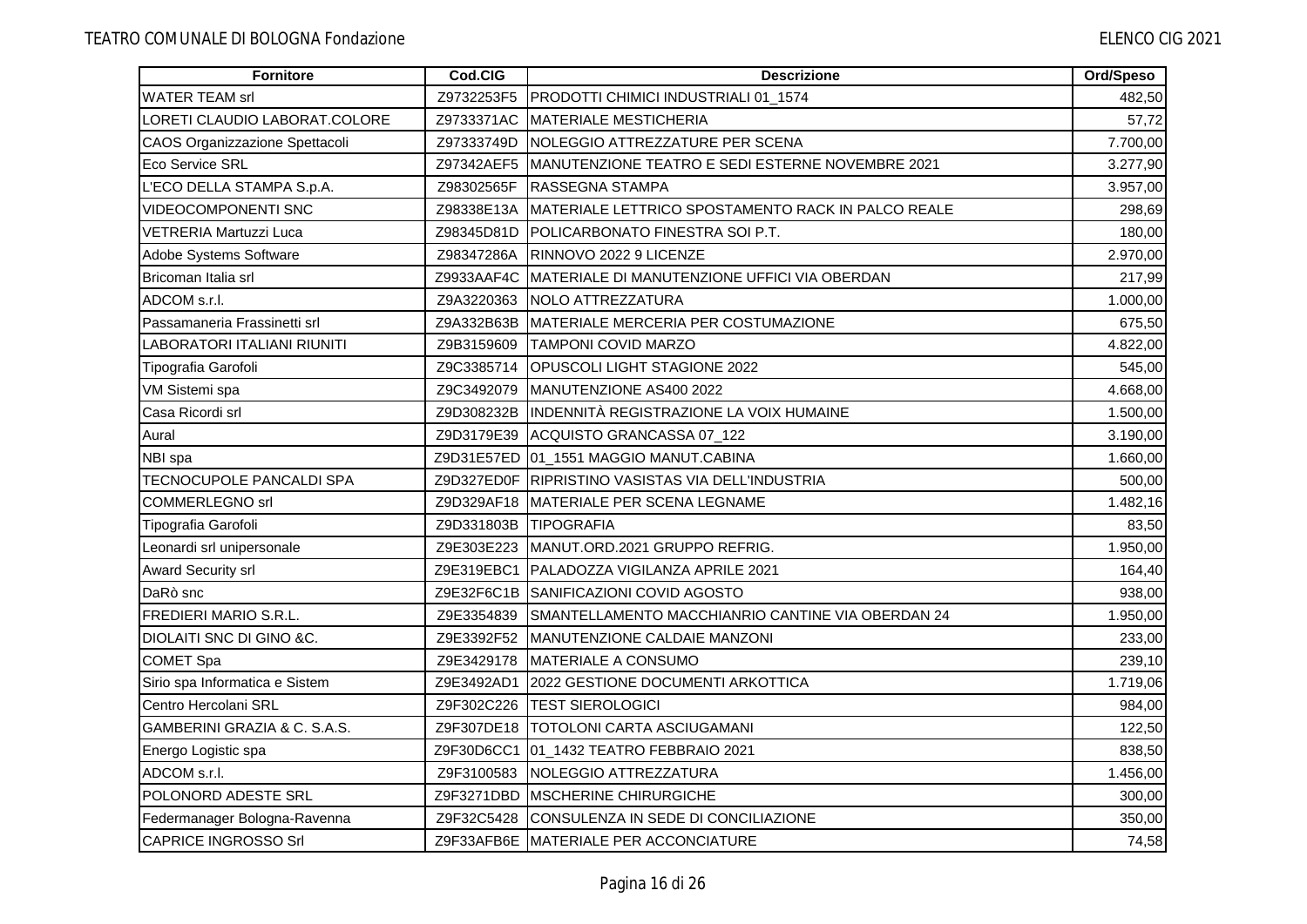| <b>Fornitore</b>                      | Cod.CIG    | <b>Descrizione</b>                                                | Ord/Speso |
|---------------------------------------|------------|-------------------------------------------------------------------|-----------|
| LA CORONCINA SAS                      | ZA03038974 | IMATERIALI DI ATTREZZERIA                                         | 88,44     |
| Award Security srl                    | ZA0307D87B | IGUARDIANIA MANZONI GENNAIO 2021                                  | 580,88    |
| CENTRO LAVANDERIA SRL                 |            | ZA03339C4C LAVANDERIA                                             | 20,23     |
| LORETI CLAUDIO LABORAT.COLORE         |            | ZA13031702 ORDINE 02_933 ADRIA21 PITTURA DI SCENA                 | 69,58     |
| Luce È s.u.r.l.                       |            | ZA1304AFDD ORDINE 02_944 NOLEGGIO LUCI ADRI21                     | 102,00    |
| <b>FRANCHI SEDIE SRL</b>              |            | ZA13054EB3 ATTREZZERIA                                            | 209,18    |
| LORETI CLAUDIO LABORAT.COLORE         | ZA13176960 | MATERIALE MESTICHERIA CORSO IFTS                                  | 515,28    |
| ADCOM s.r.l.                          | ZA1319F177 | <b>RIPARAZIONE VIDEOREGISTRATORE</b>                              | 55,00     |
| LABORATORI ITALIANI RIUNITI           | ZA13252E29 | <b>ISEDUTE DI TAMPONI MAGGIO 2021</b>                             | 4.335,00  |
| <b>CENTRO SERVIZI DOMUS scarl</b>     |            | ZA132FD1E7 FACCHINAGGI E TRASPORTI AGOSTO 2021                    | 11.017,20 |
| <b>Award Security srl</b>             |            | ZA22FFE882 GUARDIANIA TEATRO GENNAIO 2021                         | 8.154,24  |
| CENTRO SERVIZI DOMUS scarl            |            | ZA23099431 01_1404 FACCHINAGGI E TRASPORTI GENNAIO 2021           | 11.774,80 |
| Gamba Facility Management spa         | ZA23177A50 | 09_82 PULIZIE SCUOLA MARZO 2021                                   | 626,50    |
| LORETI CLAUDIO LABORAT.COLORE         |            | ZA2324EFAE FOYER ROSSINI                                          | 21,35     |
| Domenichelli Carlo                    | ZA232521AF | ATTREZZATURA GENERICA PREV.2422 16/06/2021                        | 1.064,00  |
| LABORATORI ITALIANI RIUNITI           |            | ZA232AC9D6 TAMPONI COVID PERSONALE MESE LUG21                     | 7.097,00  |
| LORETI CLAUDIO LABORAT.COLORE         | ZA2333C9F0 | <b>MATERIALE PER SCENA</b>                                        | 167,00    |
| Tipografia Garofoli                   |            | ZA233B49B2 STAMPA BOOKLET                                         | 3.790,00  |
| Pellegrino Alessandro                 |            | ZA234A4B2C MANUTENZIONE STRUMENTI MUSICALI                        | 292,00    |
| Tipografia Garofoli                   | ZA3326A151 | STAMPA 10 MANIFESTI E 4000 CARTOLINE CONCERTI MALAZZI ESTATE 2021 | 292,80    |
| PERONI spa                            |            | ZA333CACE5 MATERIALE PER SCENA                                    | 78,30     |
| IGP Decaux S.p.A.                     | ZA430C0C27 | PUBBLICITA                                                        | 3.000,00  |
| <b>F.LLI BIAGINI SRL</b>              | ZA432AA328 | <b>BUSTE DACCO C/STRIP</b>                                        | 118,57    |
| <b>CENTRO LAVANDERIA SRL</b>          |            | ZA4341A3DA LAVANDERIA                                             | 45,56     |
| <b>VIVAEVENTS srl</b>                 | ZA434B8380 | SERVIZIO DI MASCHERE DICEMBRE 2021                                | 900,00    |
| Gamba Facility Management spa         |            | ZA53239F35 PULIZIA LOCALI MAGGIO 2021                             | 11.133,80 |
| <b>Award Security srl</b>             | ZA5332E747 | <b>GUARDIANIA TEATRO OTTOBRE 2021</b>                             | 9.732,48  |
| Casa Ricordi srl                      | ZA534865AB | NOLO MATERIALE MUSICALE                                           | 425,00    |
| CENTRO LAVANDERIA SRL                 | ZA6323E030 | LAVAGGIO COSTUMI                                                  | 107,49    |
| Leonardi srl unipersonale             |            | ZA730AB3D6 IINTERVENTO DEL 11/02/2021                             | 342,20    |
| <b>TAGLIAVINI Termoidraulica srls</b> | ZA73254C36 | POSA ARIA CONDIZIONATA TEATRO                                     | 6.510,00  |
| Bricoman Italia srl                   | ZA8305F067 | MATERIALE MESTICHERIA                                             | 66,19     |
| <b>CENTRO LAVANDERIA SRL</b>          |            | ZA830C9198 LAVAGGIO COSTUMI                                       | 499,46    |
| <b>GENERAL SICUREZZA SRL</b>          |            | ZA833072A0 AMPLIAMENTO RETE LAN VIA OBERDAN                       | 8.135,90  |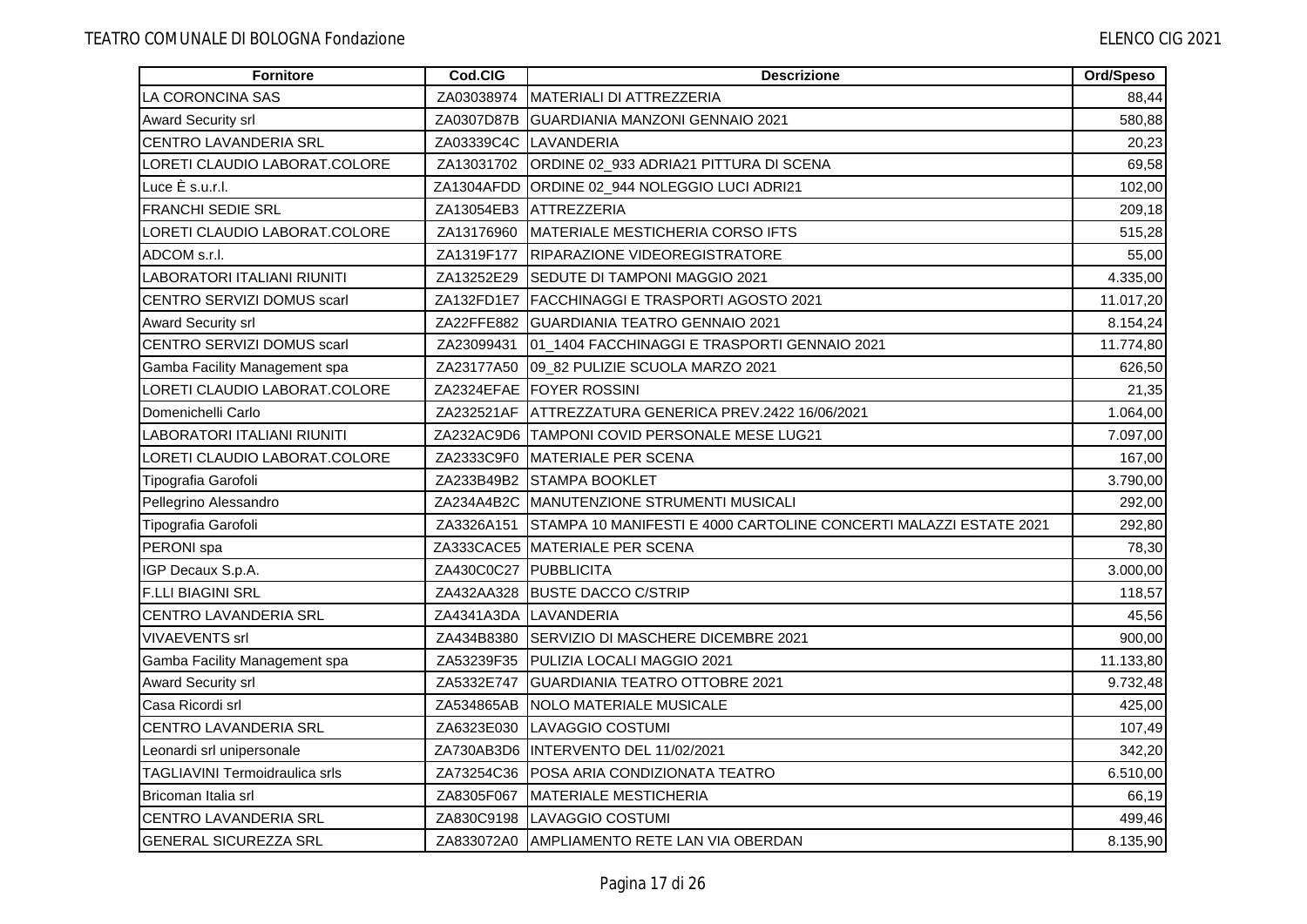| <b>Fornitore</b>               | Cod.CIG                | <b>Descrizione</b>                                                      | Ord/Speso |
|--------------------------------|------------------------|-------------------------------------------------------------------------|-----------|
| Mainoldi Michele               | ZA8349FF55             | <b>ACCORDATURE DICEMBRE 21</b>                                          | 1.150,00  |
| 56 SERVICE srl                 | ZA93332C02             | <b>INOLEGGIO ATTREZZATURA</b>                                           | 900,00    |
| VETRERIA Martuzzi Luca         |                        | ZAB326EEF8 VETRO CON FORO AMBULATORIO MEDICO                            | 80,00     |
| Stefanini Bruno                |                        | ZAC301A856   MANUTENZIONE STRUMENTI                                     | 7.647,81  |
| ILLUMINO SERVICE srl           |                        | ZAC30C93A7 ACQUISTO PROIETTORI USATI                                    | 288,00    |
| Sipario - C.A.M.A. sas di Gior | ZAC32992C8 PUBBLICITA  |                                                                         | 300,00    |
| TPC & Join srl                 |                        | ZAC34BA508 RINNOVO 2022 ASSISTENZA GESTIONALE                           | 12.310,00 |
| NBI spa                        |                        | ZAD3086F0E 01_1400 TEATRO FEBBRAIO MANUT. CABINA                        | 1.660,00  |
| <b>F.LLI BIAGINI SRL</b>       |                        | ZAD3254AE3 IPREVENTIVO 1902 ETICHETTE PER TRASLOCO                      | 63,51     |
| Lo Re Vito Edizioni Musicali   |                        | ZAD32B4370 ACQUISTO MAT. MUS. ADRIANA LECOUVREUR 2021                   | 1.600,00  |
| A. B. C. Antiche belle cose di |                        | ZAE303894E ATTREZZERIA DI SCENA                                         | 590,00    |
| E.S.A. Elecomp Servizi Ascens. |                        | ZAE3234091 MANUTENZIONE PIATTAFORMA MANZONI                             | 300.00    |
| La Patria s.r.l.               |                        | ZAE32C1F55 VIGILANZA LABORATORIO VIA DELL'INDUSTRIA FINO AL 30/08/2021  | 180,00    |
| LANTECH LONGWAVE S.p.A.        |                        | ZAF30249F1 CONTRATTO ASSISTENZA IMP. TELEFON. 01/01/2021-30/06/2021     | 1.313,00  |
| MAURIZIO GUERMANDI S.r.I.      | ZAF30A7352             | ATTIVITÀ PER CONCORSO 2 AGOSTO 1980-2021                                | 16.000,00 |
| Ferexpert spa                  |                        | ZAF319EF5B SERRATURE PORTA EMERG F.RESPIG                               | 85,16     |
| Hotel Accademia srl            |                        | ZAF32082D2 SERVIZI ALBERGHIERI                                          | 208,00    |
| Tipografia Garofoli            |                        | ZAF3347A01 STAMPA MANIFESTI AUTUNNO AL COMUNALE                         | 54,40     |
| Tecno Studio Color s.n.c.      |                        | ZAF33EF396 MATERIALE PER SCENA                                          | 66,80     |
| <b>FLOCKCART SRL</b>           |                        | ZAF341A2E5 MATERIALE PER SCENA                                          | 3.285,00  |
| IGP Decaux S.p.A.              | ZB031A673E PUBBLICITA' |                                                                         | 5.900,00  |
| Lo Re Vito Edizioni Musicali   | ZB0340C594             | ACQUISTO MATERIALE MUSICALE RIDUZIONE TOSCA                             | 7.800.00  |
| Tipografia Garofoli            |                        | ZB0348D286 STAMPA MANIFESTI BALLETTO DON JUAN                           | 31,45     |
| OXA srl antinfortunistica      |                        | ZB13148874 SCARPE DPI TECNICI                                           | 3.888,00  |
| <b>KONE SPA</b>                |                        | ZB132EA83B DISPOSITIVO COMUNICAZIONE SCENSORE MANZONI                   | 1.086,00  |
| RISE UP S.r.l.                 |                        | ZB1332B97D NOLEGGIO MOTORI                                              | 1.200,00  |
| Casaluci Rocco Fotografo       |                        | ZB13378FD2 SERVIZI FOTOGRAFICI 3 OPERE AUTUNNO ALL'OPERA                | 3.300,00  |
| ARTART s.r.l. - SEBINO COLORI- | ZB23055734             | MATERIALE X MODELLINO                                                   | 170,36    |
| Bologna Elettoutensili snc     | ZB23362165             | MATERIALE A CONSUMO SACCHI                                              | 300,00    |
| Mediaadv srl                   | ZB3329E416             | <b>IPUBBLICITA</b>                                                      | 3.000,00  |
| <b>IGAM SRL</b>                |                        | ZB3343BB4F MATERIALE A CONSUMO - DETERSIVI                              | 54,61     |
| Sedoc Digital Group srl        |                        | ZB43084F9B 11_71 2021 MONITORAGGIO PRO 25 DISPOSITIVI SERVER E APPARATI | 5.436,00  |
| Gamba Facility Management spa  |                        | ZB430AC8FD 01_1425 PULIZIA MANZONI GENNAIO 2021                         | 447,50    |
| REXEL ITALIA S.P.A.            |                        | ZB430EFE86 CAVO RETE DATI REALIZZAZIONE IMPIANTO CENTRALINO TEATRO      | 163,74    |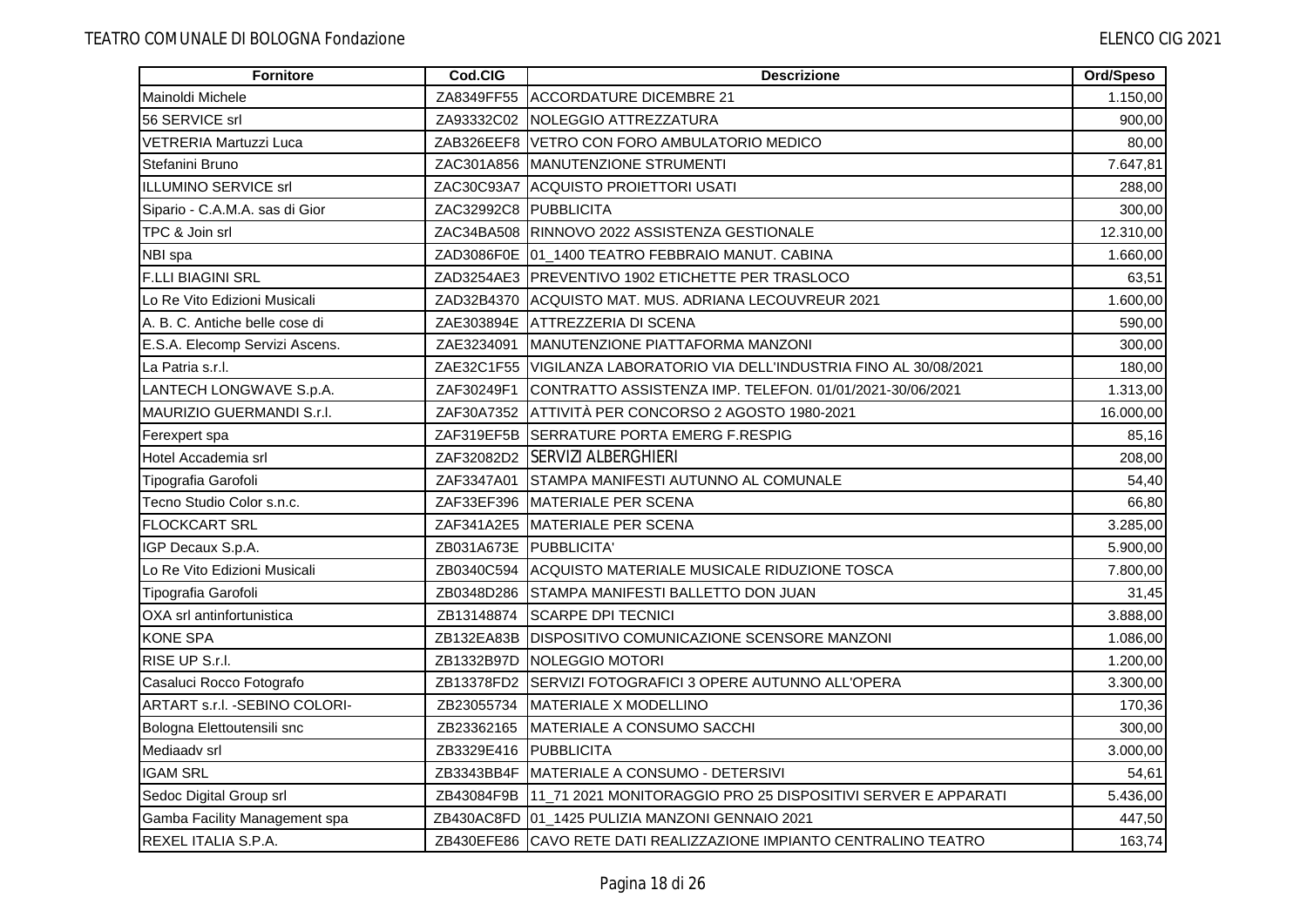| Fornitore                             | Cod.CIG               | <b>Descrizione</b>                                                          | Ord/Speso |
|---------------------------------------|-----------------------|-----------------------------------------------------------------------------|-----------|
| SANDRI S.R.L. FERRAMENTA              |                       | ZB43172BD3 SCALA PER LAVORI UFFICI VIA OBERDAN                              | 355,00    |
| Tipografia Garofoli                   | ZB431D8767            | <b>TIPOGRAFIA</b>                                                           | 437,00    |
| Tipografia Garofoli                   | ZB43220388            | <b>TIPOGRAFIA</b>                                                           | 150,00    |
| LANTECH LONGWAVE S.p.A.               | ZB43249668            | <b>RINNOVO CISCO WEBWX MEETINGS</b>                                         | 300,00    |
| <b>WATER TEAM srl</b>                 | ZB4327EB6A            | <b>PRODOTTI CHIMICI INDUSTRIALI</b>                                         | 247,75    |
| <b>ILLUMINO SERVICE srl</b>           |                       | ZB433AEF71 NOLEGGIO MATERIALE TECNICO                                       | 2.301,77  |
| <b>MULTICOPIA E ARREDAUFFICIO SRL</b> | ZB53188829            | COSTO COPIA 2021                                                            | 1.167,62  |
| CENTRO LAVANDERIA SRL                 |                       | ZB5333B882 LAVANDERIA                                                       | 40,55     |
| CENTRO SERVIZI DOMUS scarl            |                       | ZB53448CB0 FACCHINAGGI E TRASPORTI NOVEMBRE 2021                            | 20.546,60 |
| <b>F.LLI BIAGINI SRL</b>              |                       | ZB63049430 ORDINE 02_942 ADRIA21 ACQUERELLI ATTREZZERIA                     | 37,49     |
| SI COMPUTER S.P.A                     |                       | ZB6315BEA6 NOLEGGIO 5+5 PC PORTATILI                                        | 5.970,00  |
| Domenichelli Carlo                    |                       | ZB6325222C MATERIALE A CONSUMO PREV 2422 16/06/2021                         | 696,00    |
| Tipografia Garofoli                   |                       | ZB632754F6 STAMPA 2 FOREX 200*300                                           | 333,00    |
| OXA srl antinfortunistica             |                       | ZB63364AAC MASCHERINE CHIRURGICHE NERE                                      | 110,20    |
| VETRERIA Martuzzi Luca                |                       | ZB7301C9B2 2 VETRI BAGNO UOMINI CORRIDOIO P.T.                              | 90,00     |
| REXEL ITALIA S.P.A.                   |                       | ZB731B17A7 MATERIALE CABLAGGIO RETE VIA OBERDAN                             | 582,64    |
| Sirio spa Informatica e Sistem        |                       | ZB731DD1BF SOSTITUZIONE/AGGIORNAMENTO CERTIFICATI SDI                       | 200,00    |
| Carnival Toys s.r.l.                  |                       | ZB7320067F ALIMENTI FINTI DI SCENA                                          | 313,74    |
| Mainoldi Michele                      |                       | ZB733BCAE5 ACCORDATURE MESE DI OTTOBRE                                      | 1.950,00  |
| NBI spa                               |                       | ZB831E5857 01_1553 MAGGIO MANUT.IMP. MANZONI                                | 1.650,00  |
| F.P. Spa - Persici                    | ZB83439475            | MATERIALE IDRAULICO MANZONI NOVEMBRE                                        | 277,06    |
| CO.SER. srl                           | ZB9306851D            | LAVORI CONTROSOFFITTO VIA OBERDAN                                           | 3.750,00  |
| NBI spa                               | ZB93086F59            | 01_1402 MANZONI FEBBRAIO MANUT. IMMOBILE                                    | 1.650,00  |
| Tipografia Garofoli                   | ZB931A67B5 TIPOGRAFIA |                                                                             | 1.305,00  |
| F.P. Spa - Persici                    |                       | ZB932E39A2 MATERIALE MANUTENZIONE AGOSTO 2021                               | 164,35    |
| <b>MIOVA SRL</b>                      | ZB932E8FEA TIPOGRAFIA |                                                                             | 415,00    |
| <b>STAY CONF</b>                      |                       | ZBA30477DA FORNITURA ABITI MAESTRI D'ORCHESTRA                              | 24.948,00 |
| <b>TAGLIAVINI Termoidraulica srls</b> |                       | ZBA3151811  LAVORI IDRAULICI PORTICO VARIANTE COGEI                         | 18.450,00 |
| ENFAP - Em.Romagna Ente per la        |                       | ZBA346E80B OPERAZIONE 15380 DIDATTICA STAGE MANAGER COMUNICAZIONE GEST GRUF | 4.000,00  |
| <b>Award Security srl</b>             |                       | ZBB32B4445 GUARDIANIA MANZONI LUGLIO 2021                                   | 948,04    |
| Musica Variabile srl                  |                       | ZBB32F13D6 ACQUISTO MAT. MUSICALE LISZT CONCERTO N.2 PER PF E ORCH.         | 216,85    |
| Kon.El.Co. S.p.A.                     |                       | ZBC3338769 LETTORE GREEN PASS QR CODE                                       | 252,46    |
| Tipografia Garofoli                   |                       | ZBC3396C5A STAMPA 1000 BROCHURE STAGIONE 2022                               | 996,00    |
| <b>INFORMATICA SERVICE DI DE FEO</b>  | ZBD301DDF1 5 WEB CAM  |                                                                             | 244,50    |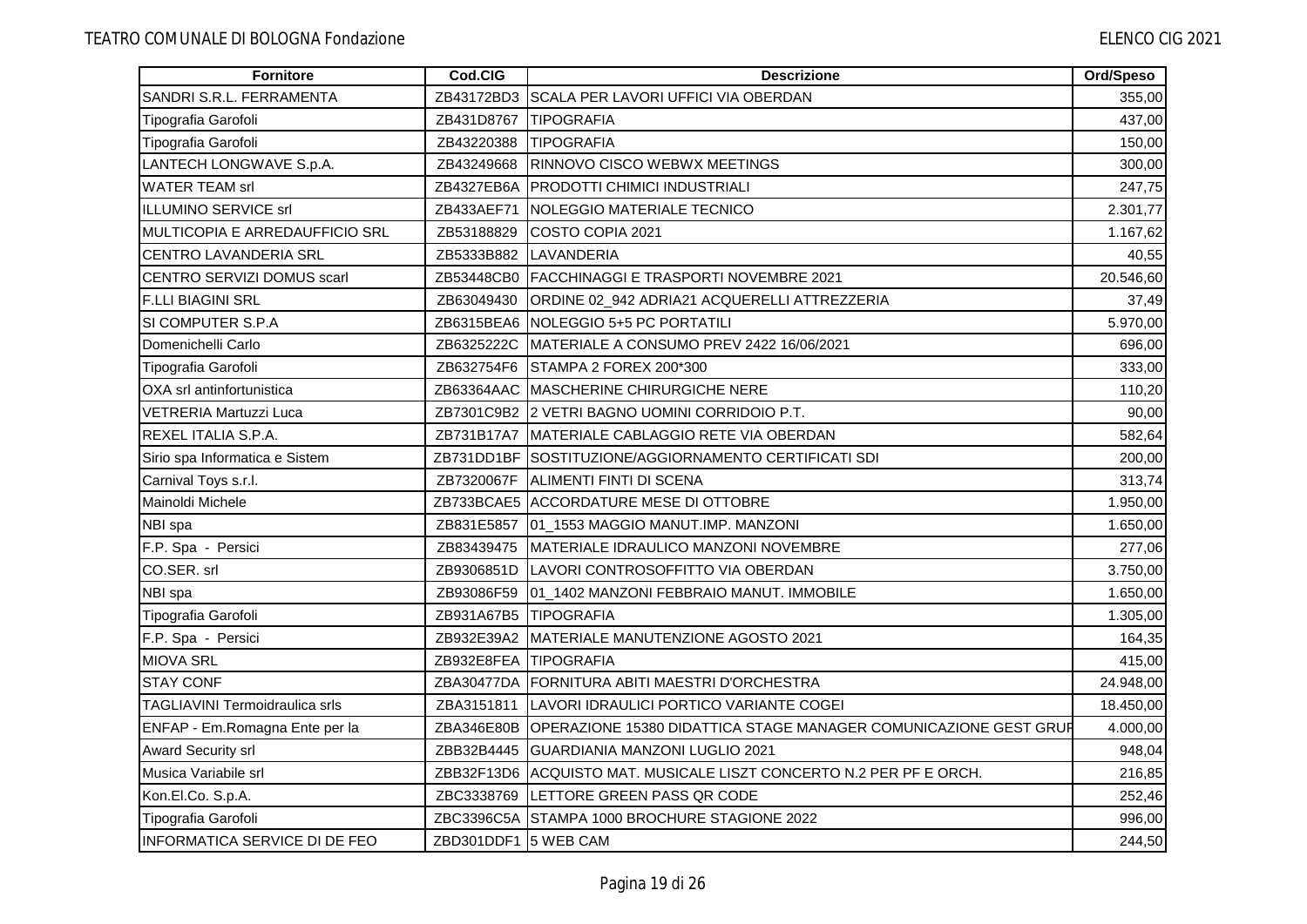| Fornitore                          | Cod.CIG               | <b>Descrizione</b>                                                   | Ord/Speso |
|------------------------------------|-----------------------|----------------------------------------------------------------------|-----------|
| Mainoldi Michele                   | ZBD3165496            | ACCORDATURE MARZO CONTICELLO/BAGLINI                                 | 400,00    |
| <b>Award Security srl</b>          |                       | ZBD319EC44 GUARDIANIA TEATRO APRILE 2021                             | 8.077,52  |
| TPC & Join srl                     |                       | ZBE30B22F2 AGGIORN.SOFTWARE C.U. 2021                                | 1.400,00  |
| Tipografia A. G. S.N.C. di         |                       | ZBE335431F STAMPA E MONTAGGIO TELI BIFACCIALI                        | 8.700,00  |
| Bricoman Italia srl                |                       | ZBE33EF997 MATERIALE PER SCENA                                       | 8,94      |
| Tecno Studio Color s.n.c.          |                       | ZBE341D40A MATERIALE PER SCENA                                       | 126,25    |
| Award Security srl                 |                       | ZBE34532DA   GUARDIANIA MANZONI NOVEMBRE 2021                        | 3.052,36  |
| Fassi Emilia srl                   |                       | ZBF345C72C VERIFICHE DI LEGGE 2 PLE 2021                             | 901,60    |
| Eco Service SRL                    |                       | ZBF34B26C5 MANUTENZIONE TEATRO DICEMBRE 2021                         | 1.454,50  |
| Tipografia Garofoli                | ZC030CE971 TIPOGRAFIA |                                                                      | 1.494,00  |
| <b>F.LLI BIAGINI SRL</b>           |                       | ZC0319ED13 PREV.1393 DEL 04/05/2021                                  | 960,55    |
| <b>COMMERLEGNO srl</b>             |                       | ZC0343F3C2 MATERIALE PER SCENA                                       | 410,13    |
| <b>TOPFILM srl</b>                 |                       | ZC13210FF5 PELLICOLE PRE FINESTRE UFFICI VIA OBERDAN                 | 1.636,63  |
| LABORATORI ITALIANI RIUNITI        |                       | ZC22F45555 TAMPONI COVID FEBBRAIO 2021                               | 14.280,00 |
| Vendrame Nicola                    |                       | ZC233DC6CD MANUTENZIONE STRUMENTI MUSICALI                           | 350,49    |
| <b>LABORATORI ITALIANI RIUNITI</b> |                       | <b>ZC3319EEDD TAMPONI COVID APRILE</b>                               | 4.842,00  |
| DaRò snc                           |                       | ZC33208159 SANIFICAZIONI COVID LOCALI MAGGIO 2021                    | 1.450,00  |
| Bottega della tenda di Boschi      |                       | ZC3338DE1C FORNITURA E POSA MATERIALE TESSILE PER INSTALLAZIONE TELI | 6.580,00  |
| <b>CENTRO LAVANDERIA SRL</b>       |                       | ZC3339C099 LAVANDERIA                                                | 9,08      |
| <b>BH AUDIO srl</b>                | ZC43182250            | <b>INOLO MATERIALE X DIDATTICA IFTS</b>                              | 3.000,00  |
| DaRò snc                           |                       | ZC434655B5 PULIZIA E SANIFICAZIONE NOVEMBRE 2021                     | 2.154,00  |
| <b>F.LLI BIAGINI SRL</b>           |                       | ZC5304ED88 ACQUISTO SCUOLA DELL'OPERA 2021                           | 84,55     |
| Consorzio Servizi Specialtrasp     |                       | ZC530E0B0C SMALTIMENTO RIFIUTI FEBBRAIO 2021                         | 8.654,15  |
| Casa Ricordi srl                   |                       | ZC532AEDBE NOLO MATERIALE DI KODALY                                  | 255,00    |
| DI GIOVANNI Srl                    |                       | ZC5339C123 MATERIALE A CONSUMO                                       | 78,00     |
| RISE UP S.r.l.                     |                       | ZC6318F79D INOLEGGIO PIATTAFORMA DI ALLUNGAMENTO PALCO MANZONI       | 5.300,00  |
| Aural                              |                       | ZC73179EC2 ACQUISTO TAMBURO 07_123                                   | 1.155,45  |
| <b>F.LLI BIAGINI SRL</b>           |                       | ZC73322A63 SEDIE UFFICIO TEATROE OBERDAN                             | 522,88    |
| CENTRO SERVIZI DOMUS scarl         |                       | ZC832C0115   FACCHINAGGI E TRASPORTI LUGLIO 2021                     | 16.035,40 |
| 56 SERVICE srl                     |                       | ZC9326F12C NOLEGGIO MATERIALE TECNICO                                | 680,00    |
| <b>ARENA VERONA Fondazione</b>     |                       | ZC9340694A NOLEGGIO MATERIALE COSTUMAZIONE                           | 4.240,00  |
| NBI spa                            |                       | ZCA3187F1D 01_1502 MANUT. TEATRO APRILE 2021                         | 3.000,00  |
| Gamba Facility Management spa      |                       | ZCA31BB3C4 PULIZIE E SANIFICAZIONI APRILE                            | 9.971,03  |
| SOL spa                            |                       | ZCA3226E73 GAS ELIO PER PALLONCINI                                   | 269,00    |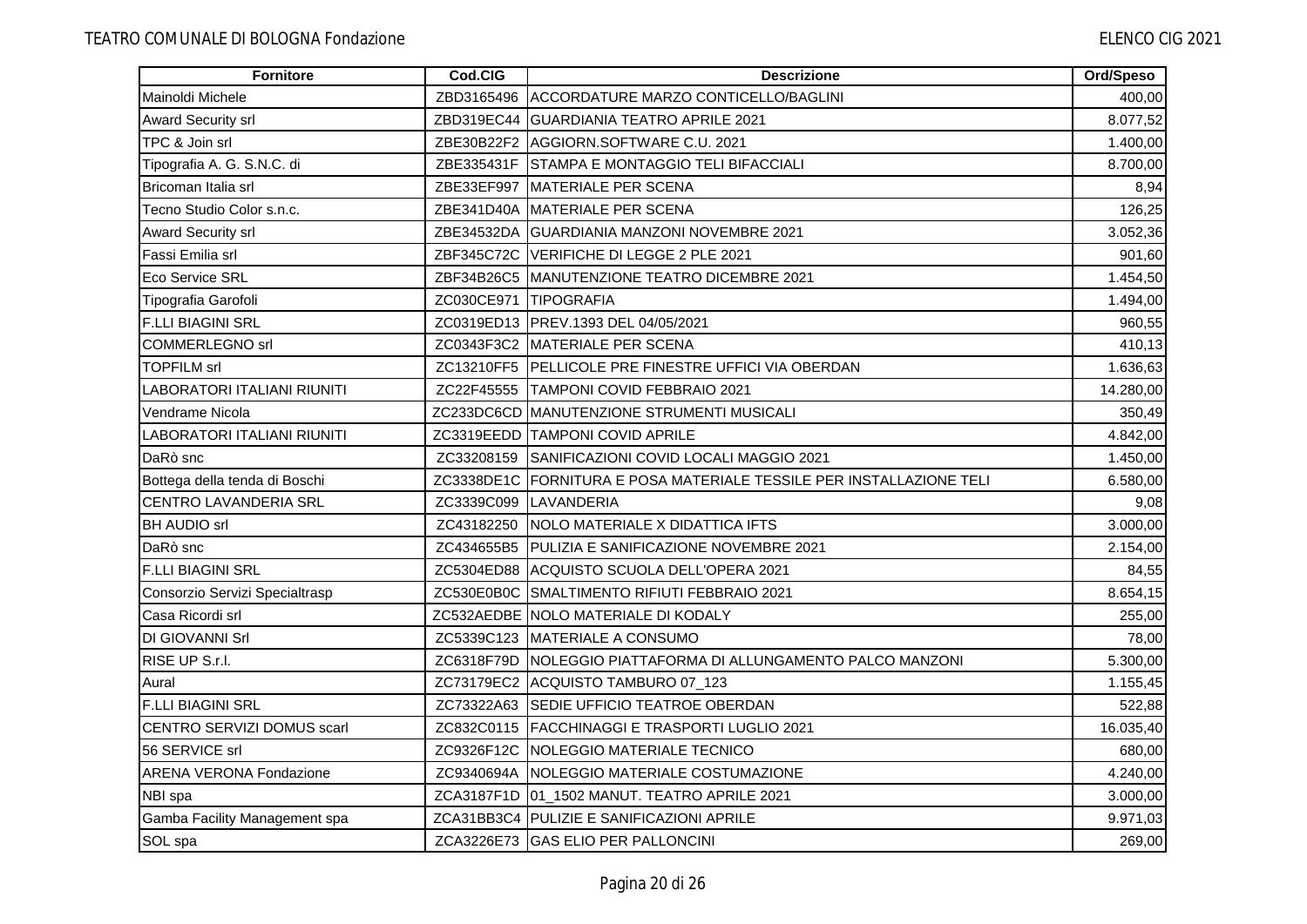| <b>Fornitore</b>               | Cod.CIG               | <b>Descrizione</b>                                                             | Ord/Speso |
|--------------------------------|-----------------------|--------------------------------------------------------------------------------|-----------|
| Gamba Facility Management spa  |                       | ZCA338AA12 PULIZIE SETTEMBRE 2021                                              | 13.129,40 |
| Casa Musicale Sonzogno sas     |                       | ZCA33CDDA5   NOLO MATERIALE MUS. STAGIONE 2022                                 | 1.000.00  |
| Tipografia Garofoli            | ZCA33FAA5E TIPOGRAFIA |                                                                                | 221,00    |
| Gamba Facility Management spa  |                       | ZCB3105BE3 09_81 PULIZIE SCUOP FEBBRAIO                                        | 635,45    |
| <b>BH AUDIO srl</b>            |                       | ZCB3137225 NOLEGGIO INTEGRATIVO CON ASSISTENZA                                 | 1.800,00  |
| Award Security srl             |                       | ZCB3204D94 01_1561 MANZONI GUARDIANIA MAGGIO 2021                              | 2.635,88  |
| F.G. PASQUINI SAS Filati e Tes |                       | ZCB33AA152 MATERIALE PER SCENA                                                 | 165,50    |
| <b>INNOVIO SRL</b>             |                       | ZCC33D6D55 PROGETTO "STORIE TRA ARTE E STORIE IN PALCOSCENICO" -L'ALTRO NAPOLE | 8.000,00  |
| Gamba Facility Management spa  |                       | ZCC34B40D3 SANIFICAZIONI DICEMBRE 2021                                         | 400,00    |
| <b>CENTRO LAVANDERIA SRL</b>   |                       | ZCD31D1395 LAVAGGIO COSTUMI                                                    | 263,54    |
| NBI spa                        |                       | ZCD31E581E 01_1552 MAGGIO PRONTO INTERVENTO                                    | 200,00    |
| SPE SOCIETA' PUBBLICITA' EDITO | ZCD32B8DC1 PUBBLICITA |                                                                                | 1.007,00  |
| ADCOM s.r.l.                   |                       | ZCE315F81A   NOLO ATTREZZATURA                                                 | 642,00    |
| Bologna Welcome srl            |                       | ZCF32FD675 SERVZI PER 2 AGOSTO 2021                                            | 1.085,00  |
| Bricoman Italia srl            |                       | ZCF33BBAD0 MATERIALE PER SCENA                                                 | 24,38     |
| POLI GIANLUCA LIUTAIO          |                       | ZD0301A83C MANUTENZIONE STRUMENTI                                              | 6.332,41  |
| Consorzio Servizi Specialtrasp | ZD03037609            | NOLEGGO CASSONE RIFIUTI VI ADELL'INDUSTRIA 2021                                | 934,40    |
| ARBO S.p.A.                    |                       | ZD03148BE8 VACUOMETRO                                                          | 157,00    |
| <b>COMET Spa</b>               |                       | ZD03161BF0 LAMPADINE PER LUCI IN SCENA                                         | 59,70     |
| TAGLIAVINI Termoidraulica srls |                       | ZD032F41B2 PREV 140 MANUTENZIONE IDRAULICHE VIA DELL'INDUSTRIA                 | 2.640,00  |
| CARTOLERIA L'UNIVERSITA'       |                       | ZD13052D8E ORDINE 02_949 ADRIA21 CARTA AVORIO                                  | 50,64     |
| <b>COMET Spa</b>               | ZD131B023A            | <b>IARMADIO RACK PALCO REALE</b>                                               | 128,26    |
| Tipografia Garofoli            | ZD131BBA8E TIPOGRAFIA |                                                                                | 95,00     |
| Tipografia Garofoli            | ZD132158E7            | <b>TIPOGRAFIA</b>                                                              | 193,50    |
| <b>F.LLI BIAGINI SRL</b>       |                       | ZD13383748   PREV. 2848 CANCELLERIA + CALCOLATRICI MEPA                        | 347,93    |
| Casa Musicale Sonzogno sas     |                       | ZD23239F92   NOLO MATERIALE MUSICALE CONCERTI ESTA21                           | 2.820,00  |
| Sedoc Digital Group srl        | ZD33085214            | 11_72 2021 MANUTENZIONE HW DEI SOLI SERVER                                     | 6.060,00  |
| Tipografia Garofoli            | ZD431D8734            | <b>TIPOGRAFIA</b>                                                              | 163,50    |
| Casa Ricordi srl               |                       | ZD432B075B IIMPORTO DIRITTI DI REGISTRAZIONE RAI CONCERTO 2 AGOSTO             | 2.000,00  |
| <b>QUADRICROMA</b> srl         |                       | ZD433EBBDE SERVIZI DI STAMPA IN PVC (ALBERO DI NATALE)                         | 210,00    |
| Audello Teatro srl             |                       | ZD4340C86B NOLEGGIO MATERIALE PARRUCCHERIA                                     | 7.500,00  |
| A.MANZONI & C. SPA             | ZD52ECC22F PUBBLICITA |                                                                                | 34.837,71 |
| OXA srl antinfortunistica      | ZD53127BCD SCARPE DPI |                                                                                | 413,31    |
| NBI spa                        |                       | ZD5315E275 NUMERO 21/00224 DEL 20/04/2021 MODIFICA IMPIANTO RILEV.FUMI         | 683,94    |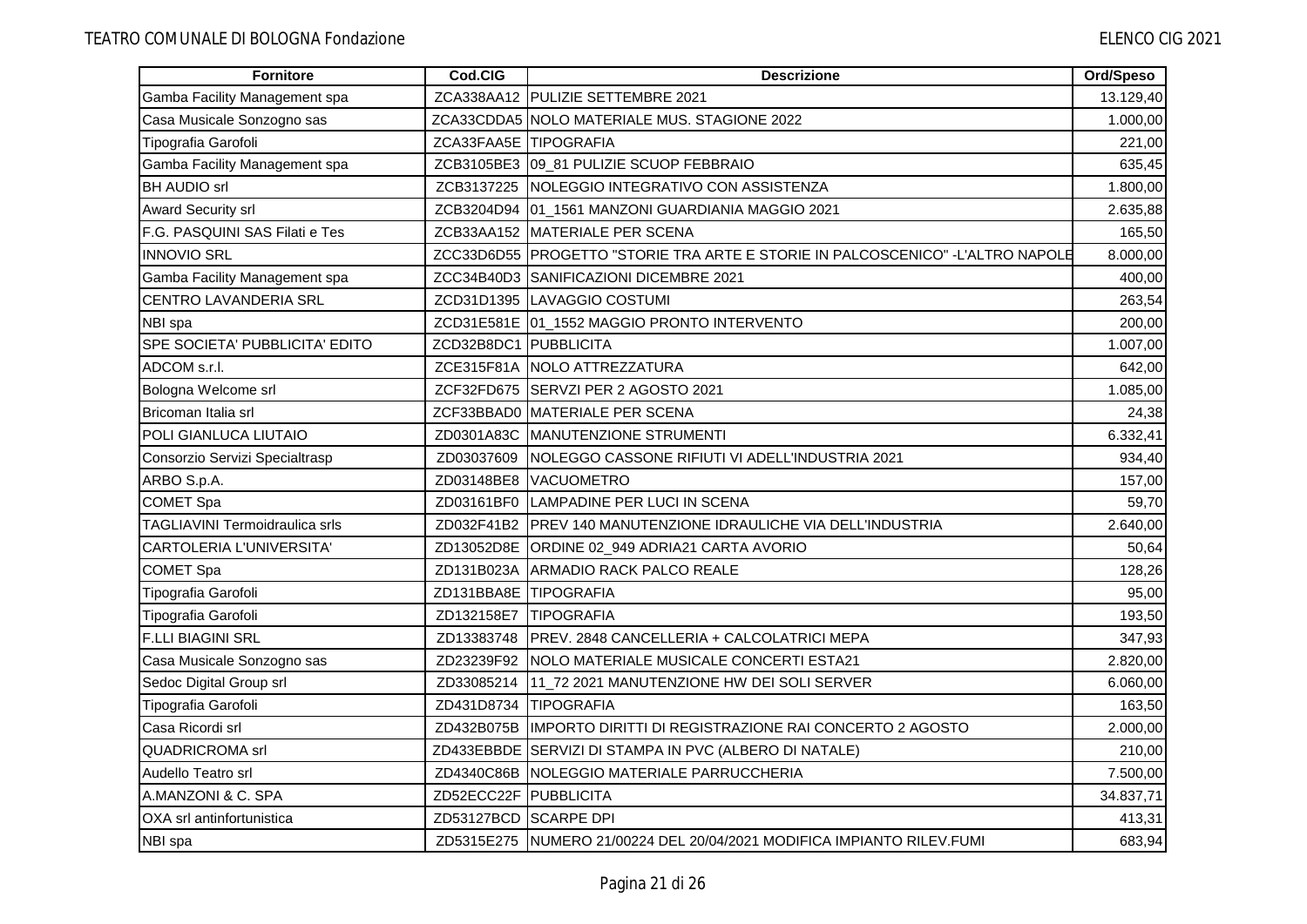| Fornitore                      | Cod.CIG                | <b>Descrizione</b>                                               | Ord/Speso |
|--------------------------------|------------------------|------------------------------------------------------------------|-----------|
| Tipografia Garofoli            | ZD531AE2F3 TIPOGRAFIA  |                                                                  | 68,50     |
| Santangelo Vincenzo            |                        | ZD5321B334  INTERVENTI SU CLIVET DEL 07/06/2021                  | 1.670,00  |
| Tipografia Garofoli            | ZD53230381             | <b>TIPOGRAFIA</b>                                                | 1.312,50  |
| <b>TADEO SRL</b>               |                        | ZD5331ED73 MATERIALE MANUTENZIONE TEATRO                         | 405,54    |
| <b>BAIT &amp; BORGHI SRL</b>   |                        | ZD533FC8C9 MATERIALE A CONSUMO - BATTERIE                        | 47,00     |
| Fregnani Michele               | ZD631768F4             | MATERIALE TESSILE CORSO IFTS                                     | 285,10    |
| PERROTTA ERICH                 |                        | ZD633899B2 MANUTENZIONE STRUMENTI                                | 70,00     |
| CITY NEWS S.p.A.               | ZD633FAAA9 PUBBLICITA' |                                                                  | 1.240,00  |
| LORETI CLAUDIO LABORAT.COLORE  | ZD7305EF58             | MATERIALE SCENOGRAFIA                                            | 420,00    |
| Lo Re Vito Edizioni Musicali   |                        | ZD732BDFDE ACQUISTO MAT. MUSICALE RIDUZIONE ADRIANA LECOUVREUR   | 5.800,00  |
| MULTICOPIA E ARREDAUFFICIO SRL |                        | ZD733D733D MAC PRO 16 PER AUDIO VIDEO                            | 5.200,00  |
| Hotel Accademia srl            |                        | ZD733D7F01 STANZA SINGOLA HOTEL ACCADEMIA M° DURANTE 11-14/11/21 | 189,00    |
| Eurovideo di Caccuri Michelina |                        | ZD831FEC18 NOLEGGIO VPR X SOPR. MANZONI                          | 1.450,00  |
| ADCOM s.r.l.                   |                        | ZD832030BA NOLO ATTREZZATURA                                     | 715,00    |
| La Patria s.r.l.               |                        | ZD832FAACD VIGILANZA VIA DELL'INDUSTRIA 36 MESI DAL 01/09/2021   | 12.600,00 |
| PASSARINI FRANCO snc           |                        | ZD8347B33E CHIODATRICE PNEUMATICA PER GROPPINI                   | 209,60    |
| <b>MODEN PELLI SPA</b>         |                        | ZD931768C8 MATERIALE CORAMERIA CORSO IFTS                        | 298,33    |
| LEROY MERLIN ITALIA SRL        |                        | ZDA3052E05 ORDINE 02_925 ADRIA21 TENDE                           | 49,15     |
| Mainoldi Michele               |                        | ZDA3082000 ACCORDATURE RAPPOCCIO GENNAIO BEETHOVEN               | 1.000,00  |
| Gamba Facility Management spa  |                        | ZDA3177AB3 01_1497 PULIZIA MANZONI MARZO 2021                    | 460,93    |
| S.G.R.C. di Bini Anna          |                        | ZDA31B04A7 ADEGUAMENTO REGISTRATORI DI CASSA                     | 240,00    |
| REXEL ITALIA S.P.A.            |                        | ZDA324A87E MATERIALE ELETTRICO A CONSUMO                         | 374,55    |
| Gaddoni Metalli di Gaddoni     |                        | ZDA326F0DA STAFFE PER ESPOSITORE PORTICO                         | 84,00     |
| <b>TIRELLI COSTUMI SPA</b>     |                        | ZDA348A10E NOLEGGIO MATERIALE COSTUMAZIONE                       | 25.540,00 |
| Casa della Gomma srl           |                        | ZDB31EBDF0 MATERIALE DI CONSUMO                                  | 432,00    |
| <b>BH AUDIO srl</b>            |                        | ZDB3206A67 NOL.MAT.TECNICO STREAMING ECC. C.ASSISTENZA           | 1.500,00  |
| MOLPASS SRL -ingegneria per l' |                        | ZDB3353C3B ACCESSORI PRATICABILI                                 | 5.437,80  |
| LABORATORI ITALIANI RIUNITI    |                        | ZDB34502C8 TAMPONI COVID NOVEMBRE 2021                           | 12.535,00 |
| Casa della Gomma srl           |                        | ZDC31214C7 PREVENTIVO 324 08/02/21 SCUOP POLICARBONATO           | 598,25    |
| NBI spa                        |                        | ZDD3187F55 01_1503 MANUTENZIONE CABINA APRILE 2021               | 1.660,00  |
| Tipografia Garofoli            | ZDD31EB2B6 TIPOGRAFIA  |                                                                  | 227,00    |
| CENTRO LAVANDERIA SRL          |                        | ZDD3260E31 LAVANDERIA                                            | 139,03    |
| LORETI CLAUDIO LABORAT.COLORE  |                        | ZDD32FFD87 MATERIALE PROFORMA 25 DEL 09/09/2021                  | 229,10    |
| Audello Teatro srl             |                        | ZDD3332F3D MATERIALE PER ACCONCIATURE                            | 84,00     |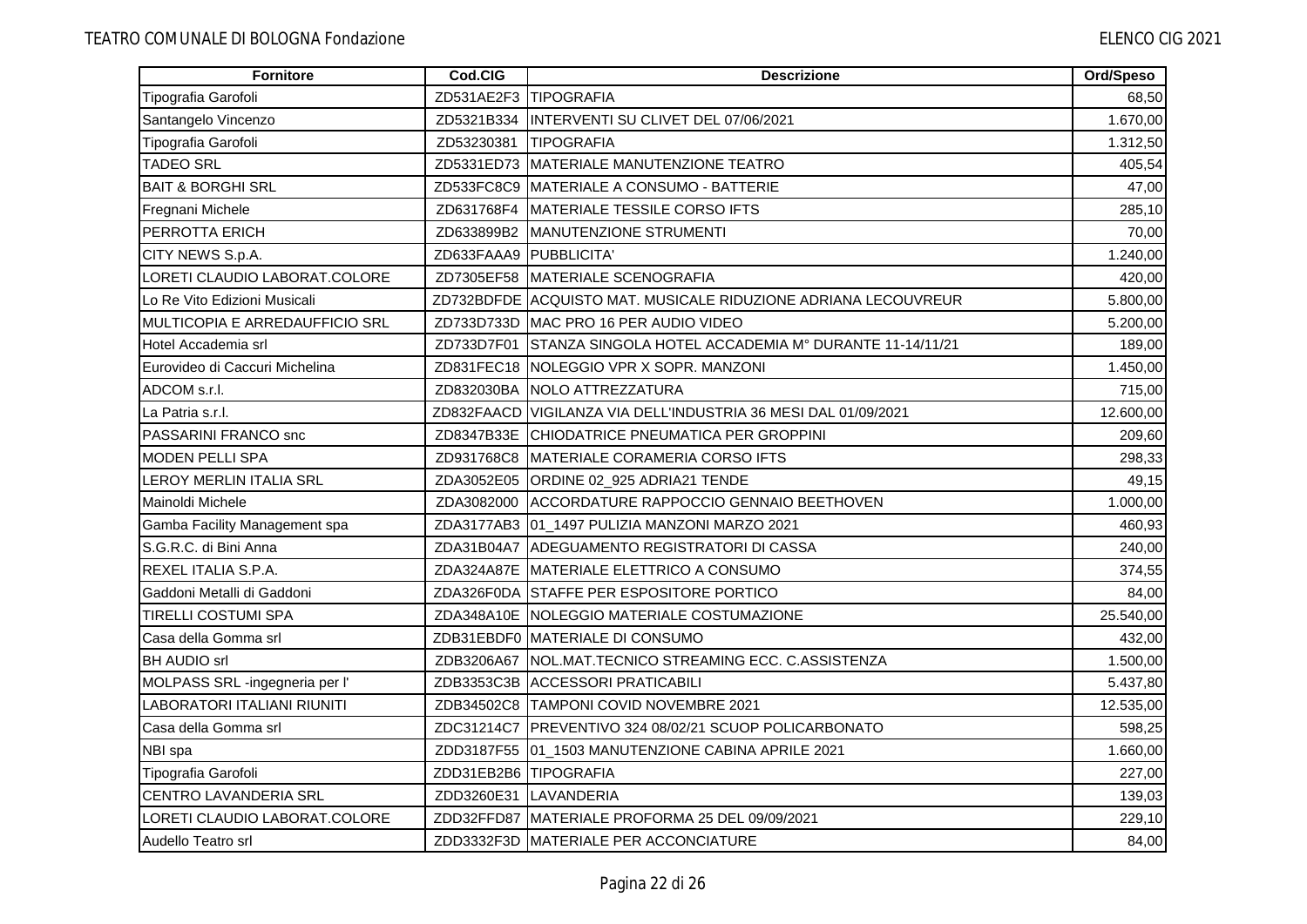| Fornitore                         | Cod.CIG    | <b>Descrizione</b>                                             | Ord/Speso |
|-----------------------------------|------------|----------------------------------------------------------------|-----------|
| Hotel Accademia srl               | ZDD3387362 | <b>SERVIZI ALBERGHIERI</b>                                     | 87,64     |
| Sirio spa Informatica e Sistem    | ZDD3492A26 | 2022 MANUTENZIONE SOFTWARE                                     | 10.196,84 |
| Bianchi srls                      |            | ZDE3088225 ASSISTENZA/CONSULENZA SERVIZI SVILUPPO 15/2-30/4/21 | 12.000,00 |
| NBI spa                           |            | ZDE311BA22 SOSTITUZIONE COMPONENTI IMP. RILEVAZ. INCENDI       | 11.408,96 |
| PULSATILLA di Cortina Michela     |            | ZDE31EBDC4 CARTA LAMPO                                         | 32,38     |
| F.P. Spa - Persici                |            | ZDE331DD3F MATERIALE DDT 6811 DEL 15092021                     | 305,44    |
| <b>COMMERLEGNO</b> srl            |            | ZDF33DF9C2 MATERIALE PER SCENA                                 | 1.081,50  |
| <b>GUIDO AMMIRATA srl</b>         |            | ZDF3494333 MATERIALE ELETTRICO                                 | 7.880,00  |
| TPC & Join srl                    | ZE030B263A | 2021 SERVIZI                                                   | 12.009,00 |
| DaRò snc                          |            | ZE031B7FD9 SANIFICAZIONI COVID APRILE                          | 1.000,00  |
| POSTEGGIO SAN MARTINO di Gnagn    |            | ZE031D14C8 PERMESSI ECCESSO CENTRO STORICO/PARCHEGGIO          | 30,00     |
| <b>CENTRO LAVANDERIA SRL</b>      |            | ZE0323E40E MATERIALE A CONSUMO                                 | 60,00     |
| <b>ARENA VERONA Fondazione</b>    | ZE034068A0 | <b>INOLO ATTREZZERIA DI SCENA</b>                              | 280,00    |
| Audiosales s.r.l.                 | ZE1310079D | PEZZI DI RICAMBIO ALPHA PROFILE 800                            | 75,04     |
| F.G. PASQUINI SAS Filati e Tes    | ZE1339B804 | IMATERIALE PER SCENA - TESSUTO PER PARETE                      | 190,00    |
| CENTRO SERVIZI DOMUS scarl        | ZE133DE9A1 | FACCHINAGGI E TRASPORTI OTTOBRE 2021                           | 22.070,60 |
| CO.SER. srl                       | ZE230D3256 | IOPERE REALIZZAZ.COLONNA DI SCARICO INTERNA BAGNO              | 1.650,00  |
| MULTICOPIA E ARREDAUFFICIO SRL    | ZE2330BD16 | <b>LICENZE SOFTWARE</b>                                        | 1.956,00  |
| E. RANCATI SRL                    |            | ZE2332B702 NOLO ATTREZZERIA DI SCENA                           | 3.200,00  |
| Energo Logistic spa               |            | ZE3307F553 01_1394 GENNAIO TEATRO                              | 344,00    |
| Bricoman Italia srl               | ZE3333728C | MATERIALE PER SCENA                                            | 15,17     |
| <b>EUROPEST ITALIANA SRL</b>      | ZE4301C71E | NOLEGGIO SISTEMA DI SANIFICAZIONE 01/01/2021-31/03/2021        | 1.326,00  |
| F.P. Spa - Persici                | ZE4330CC55 | MATERIALE DDT 6648 DEL 09/09/2021                              | 483,94    |
| ADCOM s.r.l.                      | ZE433D16A8 | NOLEGGIO MATERIALE ADRIANA E L'ALTRO NAPOLEONE                 | 1.229,40  |
| GIEMME CUT S.R.L.                 | ZE434806E0 | 6 BARRIERE TRASPARENTI PER ORCHESTRA                           | 1.110,00  |
| Musicaviva snc                    |            | ZE4348DBA3 MANUTENZIONE STRUMENTI                              | 660,00    |
| LORETI CLAUDIO LABORAT.COLORE     | ZE63137485 | IIMPREGNANTE PER PANNELLI STUDIO REGISTRAZIONE                 | 322,62    |
| <b>BH AUDIO srl</b>               | ZE6330D5B2 | NOLEGGIO MATERIALE PER REGISTRAZIONE                           | 5.000,00  |
| FILIPPO FASSER LIUTAIO S.A.S.     | ZE633332A5 | MANUTENZIONE STRUMENTI MUSICALI                                | 540,00    |
| <b>LEGNAMI COCCHI SRL</b>         | ZE633DF9AF | MATERIALE PER SCENA                                            | 1.600,00  |
| Musica Variabile srl              |            | ZE733AADC5 ACQUISTO MAT. MUS. CONCERTO IMOLA 21 NOVEMBRE 2021  | 146,45    |
| <b>CENTRO SERVIZI DOMUS scarl</b> | ZE83368059 | IFACCHINAGGI E TRASPORTI SETTEMBRE 2021                        | 16.800,80 |
| <b>MERULA MARCO STRUMENTI</b>     |            | ZE83430F4E ATTREZZATURA SPECIFICA AUDIO VIDEO                  | 1.089,34  |
| CO.SER. srl                       |            | ZE9306854E LAVORI BAGNO VIA OBERDAN                            | 5.100,00  |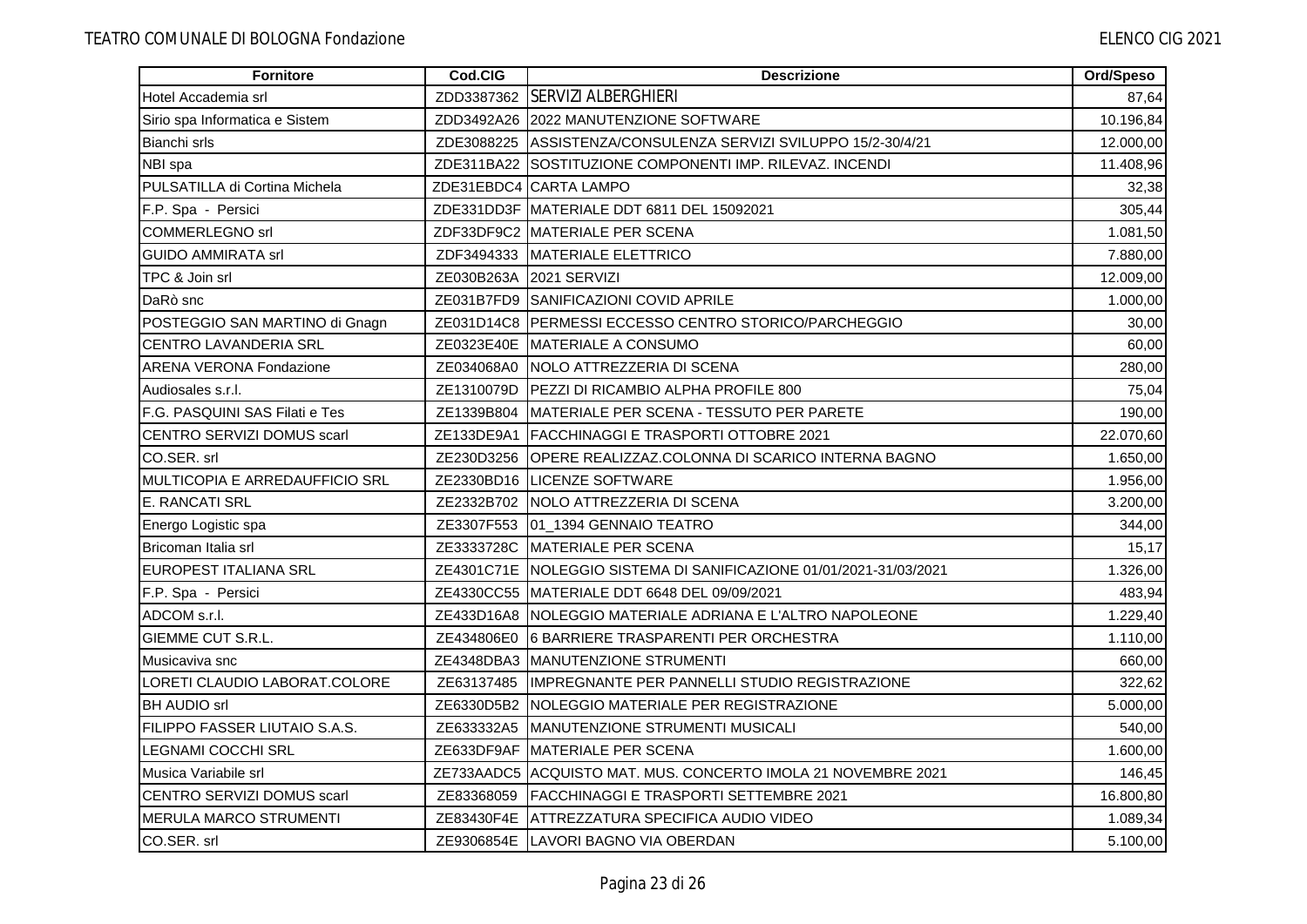| <b>Fornitore</b>                | Cod.CIG               | <b>Descrizione</b>                                            | Ord/Speso |
|---------------------------------|-----------------------|---------------------------------------------------------------|-----------|
| Bricoman Italia srl             |                       | ZE9349ED8E MATERIALE PER SCENA                                | 47,50     |
| CENTRO LAVANDERIA SRL           |                       | ZEA333B816 LAVANDERIA                                         | 95,94     |
| Consorzio Servizi Specialtrasp  |                       | ZEA3344255 SMALTIMENTO E TRASPORTO SETTEMBRE 2021             | 2.332,65  |
| Casa Musicale Sonzogno sas      |                       | ZEA33AAE94 NOLO MATER. MUSICALE CAIKOVSKJ_IOLANTA             | 2.520,00  |
| <b>COMET Spa</b>                |                       | ZEA33DB42B MATERIALE A CONUSMO BATTERIE 9V                    | 143,46    |
| MAGNUM EXCLUSIVE S.r.I.         |                       | ZEA34017FB SERVIZI OTTOBRE 2021                               | 4.368,00  |
| Energo Logistic spa             |                       | ZEB307F48A 01_1392 GENNAIO MANZONI                            | 301,00    |
| <b>COMET Spa</b>                |                       | ZEB311025E MATERIALE LUCI - LAMPADINE                         | 238,80    |
| POLONORD ADESTE SRL             | ZEB3122591            | 3000 MASCHERINE CHIRURGICHE FFP2                              | 1.770,00  |
| Manutan Italia Spa              |                       | ZEB33EDC8A BUSTE PORTAOMBRELLI GUARDAROBA                     | 35,91     |
| MENTA ALESSANDRO                |                       | ZEC303B869 MANUTENZIONE STRUMENTI                             | 1.400,00  |
| Domenichelli Carlo              |                       | ZEC3290437 BANCO DI FINISSAGGIO CALZOLERIA                    | 3.800,00  |
| MediaCare S.r.l.                |                       | ZEC3430D71 ACCESSORI AUDIO VIDEO                              | 976,00    |
| Serverplan srl                  |                       | ZEC344998D ATTIVAZIONE HOSTING ARCHIVIO WEB                   | 245,00    |
| <b>QUADRICROMA</b> srl          |                       | ZED32028A9 ETICHETTE ADESIVE PER PLATEA                       | 60,00     |
| Tipografia Garofoli             | ZED33FA9FF TIPOGRAFIA |                                                               | 41,05     |
| <b>BALDUZZI COPY CENTER SRL</b> |                       | ZEE3172CC0 SCANSIONI PER EUGENIO GIORGETTA                    | 176,67    |
| Fondazione Cineteca di Bologna  |                       | ZEE328B74C ALLESTIMENTO PIAZZA MAGGIORE 2 AGOSTO 2021         | 3.567,76  |
| <b>CENTRO LAVANDERIA SRL</b>    |                       | ZEE33CB16C LAVAGGIO COSTUMI                                   | 373,71    |
| <b>F.LLI BIAGINI SRL</b>        |                       | ZEE340CC7C MATERIALE CANCELLERIA PREV 3121 DEL 8/11/21        | 352,07    |
| LORETI CLAUDIO LABORAT.COLORE   |                       | ZEE344312E   MATERIALE PER SCENA - PITTURA                    | 631,28    |
| Rentokil Initial Italia spa     | ZEF305E911            | CONTRATTO MATERIALE IGIENICO 2021                             | 13.168,59 |
| Eurocali srl                    | ZEF3234557            | <b>LAMPADINE LED</b>                                          | 195,30    |
| ENTO & CO. srl                  |                       | ZEF3310E0C RISPRISTINO/SOSTITUZIONE RETE ANTIVOLATILI MANZONI | 1.880,00  |
| <b>F.LLI BIAGINI SRL</b>        | ZEF3436583            | MATERIALE CANCELLERIA TEATRO                                  | 67,78     |
| NBI spa                         |                       | ZF0302A7F0 GENNAIO 2021 MANUTENZIONE 01_1349                  | 1.660,00  |
| L'ATELIER DELLE TORTE DI TORTO  | ZF0305B55F            | ATTREZZERIA DI SCENA (TORTA)                                  | 350,00    |
| ILLUMINO SERVICE srl            | ZF030C925F            | NOLEGGIO MATERIALE TEATRALE                                   | 2.000,00  |
| Tipografia Garofoli             | ZF031F82CA            | TIPOGRAFIA                                                    | 47,00     |
| CENTRO SERVIZI DOMUS scarl      | ZF03208798            | FACCHINAGGI E TRASPORTI MAGGIO 2021                           | 12.400,80 |
| CENTRO LAVANDERIA SRL           |                       | ZF0339C0F6 LAVANDERIA                                         | 22,78     |
| <b>GRUPPO 3 SNC</b>             |                       | ZF1307A3CC MANUT.2021 IMP.VIDEOSORVEGLIA.                     | 1.000,00  |
| Sedoc Digital Group srl         |                       | ZF1316433A MANUTENZIONE PC E PERIFERICHE 2021                 | 4.423,50  |
| CENTRO LAVANDERIA SRL           | ZF134B6E18 LAVAGGIO   |                                                               | 797,99    |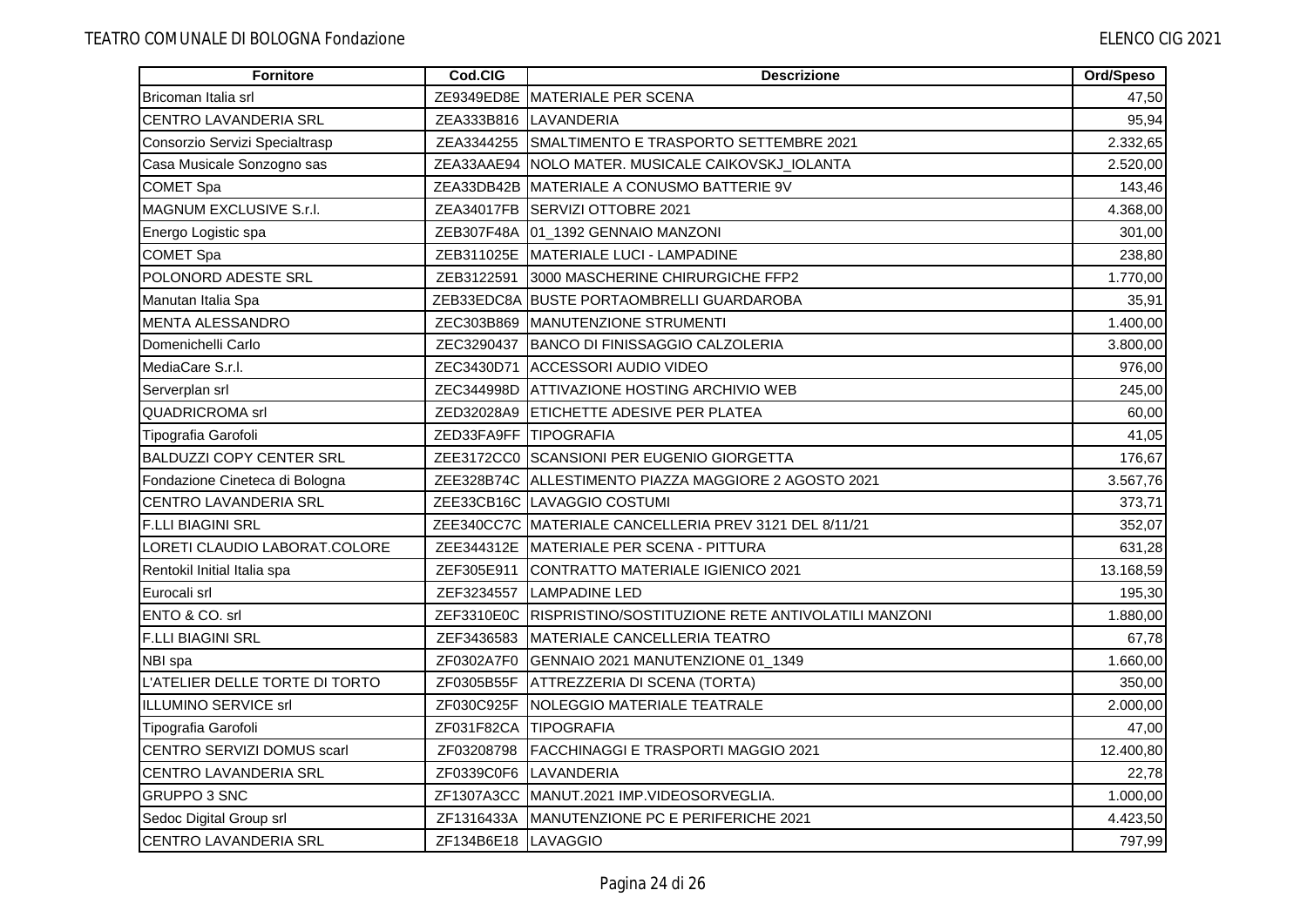| <b>Fornitore</b>                      | Cod.CIG               | <b>Descrizione</b>                                                            | Ord/Speso |
|---------------------------------------|-----------------------|-------------------------------------------------------------------------------|-----------|
| OXA srl antinfortunistica             | ZF23054528            | <b>VISIERE PARASCHIZZI DPI</b>                                                | 260,00    |
| D.M. OLEODINAMICA srls                | ZF232C019E            | <b>MANUTENZIONE TIRI 2021</b>                                                 | 5.500,00  |
| ASTERISCO S.r.I.                      | ZF332203D8            | <b>ITIPOGRAFIA</b>                                                            | 80,00     |
| Tipografia Garofoli                   | ZF332303BF            | TIPOGRAFIA                                                                    | 278,00    |
| <b>LEGNAMI COCCHI SRL</b>             |                       | ZF3329AEBE MATERIALE PER SCENA -LEGNAME                                       | 1.600,00  |
| IL CAFFE' BAZAR SAS                   | ZF430A3199            | <b>IBEVANDE IN SCENA</b>                                                      | 71,31     |
| Cosepuri soc.coop. p.a.               | ZF4329C0A9            | COSEPURI NOLEGGIO PULLMAN TRASFERTA ORCHESTRA SCUOP IMOLA 29072               | 825,00    |
| <b>Eco Service SRL</b>                | ZF432C012D            | MANUTENZIONI IMMOBILI LUGLIO 2021                                             | 2.935,05  |
| POLONORD ADESTE SRL                   | ZF433D9587            | 3000 MASCHERINE CHIRURGICHE MEPA                                              | 300,00    |
| ADCOM s.r.l.                          | ZF5315211B            | NOLO ATTREZZATURA                                                             | 452,00    |
| Tipografia Garofoli                   | ZF531F5EE1 TIPOGRAFIA |                                                                               | 1.312,50  |
| <b>F.LLI BIAGINI SRL</b>              |                       | ZF532F6DFC CASSETTIERE PER NUOVI UFFICI VIA OBERDAN                           | 386,75    |
| SILVANO SANTINELLI SCENOGRAFIE        | ZF53359694            | MATERIALE PER SCENA                                                           | 9.400,00  |
| Adobe Systems Software                | ZF63031663            | LICENZE CLOUD 2021                                                            | 2.970,00  |
| CAPUANO E PARISINI SRL                | ZF631AAB22            | SMALTIMENTO TONER 2021/2022                                                   | 400,00    |
| NBI spa                               | ZF632904F3            | MANUTENZIONE IMMOBILE LUGLIO 2021                                             | 6.510,00  |
| <b>HARDTKE BERLINER Paukenwerksta</b> | ZF63396C4C            | MANUTENZIONE TIMPANI                                                          | 512,97    |
| LORETI CLAUDIO LABORAT.COLORE         |                       | ZF633CADB2 MATERIALE PER SCENA                                                | 36,72     |
| Il Sole 24 Ore spa                    | ZF731327B9            | ABBONAMENTO GUIDA AL LAVORO                                                   | 138,46    |
| <b>ASTERISCO S.r.I.</b>               | ZF733FAABB TIPOGRAFIA |                                                                               | 80,00     |
| Le Co Co di Di Stefano Edvige         | ZF83049359            | ORDINE 02_941 ADRIA21 CALZATURE                                               | 281,00    |
| OPTOPLAST SPA                         | ZF8306F729            | MATERIALE PER TV SOVRINTENDENTE                                               | 157,64    |
| Tipografia Garofoli                   | ZF8324FF04            | <b>TIPOGRAFIA</b>                                                             | 54,40     |
| RISE UP S.r.l.                        |                       | ZF834920C2 NOLEGGIO ATTREZZATURA                                              | 6.500,00  |
| Casa Ricordi srl                      |                       | ZF834924AE NOLO MAT. MUSICALE CONCERTO 30/11                                  | 1.030,00  |
| UNIPOLSAI Assicurazioni S.p.A.        |                       | ZF93036F70   POLIZZA FIDEJUSS. BANDO MIBACT STRATEGIA FOTOGRAFICA             | 100,00    |
| Wert Italia Srl                       |                       | ZF9317AD37  TESTER DI LINEA                                                   | 799,00    |
| E.G.A.srl - Emiliana Grandi           | ZF9327565A            | SOGGIORNO OSPITI DEL 14-15 LUG21                                              | 153,45    |
| Casa Ricordi srl                      |                       | ZF932BFCA4 NOLO MAT. MUSICALE CONC. PER VIOLINO PROKOFIEV CONC. 10 OTTOBRE 21 | 375,00    |
| LORETI CLAUDIO LABORAT.COLORE         |                       | ZFA30524FF ORDINE 02_943 MESTICHERIA ADRIA21                                  | 394,73    |
| Energo Logistic spa                   |                       | ZFA307F5A4 01_1395 GENNAIO TETARO                                             | 182,75    |
| <b>BH AUDIO srl</b>                   |                       | ZFA31376F8 NOLEGGIO INTEGRATIVO CON ASSISTENZA                                | 1.700,00  |
| Bricoman Italia srl                   |                       | ZFA314D7F0 IMATERIALE A CONSUMO PER UFFICI OBERDAN                            | 327,96    |
| Casa Ricordi srl                      |                       | ZFA31B3770   NOLEGGIO MAT. BOHEME RIDOTTA                                     | 7.955,00  |